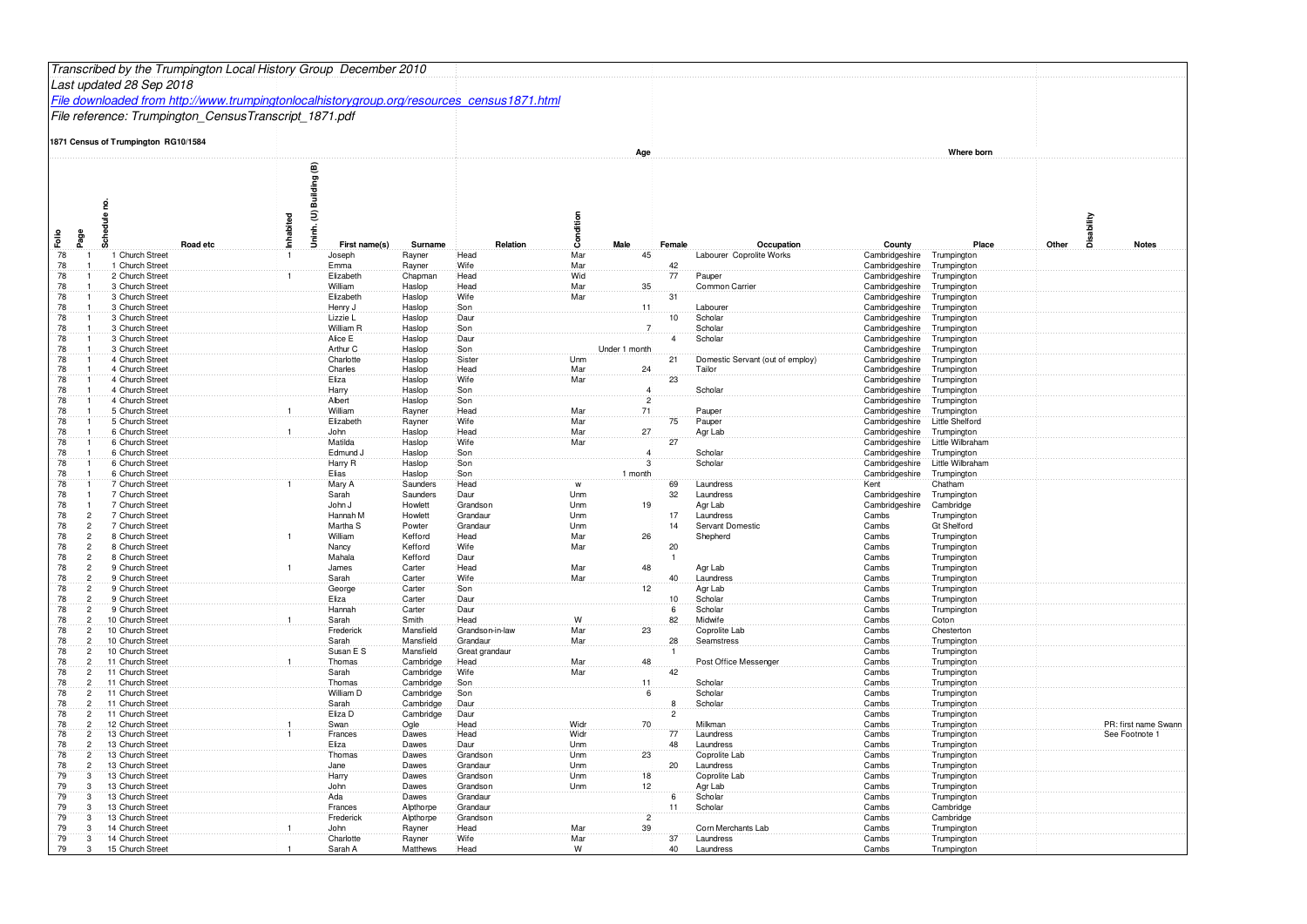|          |                                  | 1871 Census of Trumpington RG10/1584                           |              |                         |                       |                    |            |                 |                      |                                          |                     |                                     |            |              |
|----------|----------------------------------|----------------------------------------------------------------|--------------|-------------------------|-----------------------|--------------------|------------|-----------------|----------------------|------------------------------------------|---------------------|-------------------------------------|------------|--------------|
|          |                                  | Schedule no                                                    | Inhabited    | Jninh. (U) Building (B) |                       |                    | Condition  | Age             |                      |                                          |                     | Where born                          | Disability |              |
| Ě        | Page                             | Road etc                                                       |              | First name(s)           | Surname               | Relation           |            | Male            | Female               | Occupation                               | County              | Place                               | Other      | <b>Notes</b> |
| 79       | 3                                | 15 Church Street                                               |              | Paulina                 | Matthews              | Daur               | Unm        |                 | 17                   | Dressmaker                               | Cambs               | Fulbourn                            |            |              |
| 79       | $\overline{3}$                   | 15 Church Street                                               |              | Edward                  | Matthews              | Son                |            | 15 <sub>1</sub> |                      | <b>Blacksmiths Lab</b>                   | Cambs               | Trumpington                         |            |              |
| 79<br>79 | 3<br>$3^{\circ}$                 | 15 Church Street<br>15 Church Street                           |              | Lizzy                   | Matthews              | Daur<br>Brother    |            | 38              | 10                   | Scholar                                  | Bedfordsh<br>Cambs  | Arlsey                              |            |              |
| 79       | $\mathbf{3}$                     | 16 Church Street                                               | 1            | James<br>Thomas         | Harradine<br>Marshall | Head               | Unm<br>Mar | 63              |                      | Agr Lab<br>Agr Lab                       | Cambs               | Trumpington<br>Trumpington          |            |              |
| 79       | $\mathbf{B}$                     | 16 Church Street                                               |              | Mary                    | Marshall              | Wife               | Mar        |                 | 65                   |                                          | Cambs               | Histon                              |            |              |
| 79       | $\mathbf{3}$                     | 17 Church Street Unicorn Inn                                   | $\mathbf{1}$ | <b>Isaac</b>            | Bryant                | Head               | Mar        | 41              |                      | Brewer & Publican                        | Herts               | Ashwell                             |            |              |
| 79       | 3                                | 17 Church Street Unicorn Inn                                   |              | Elizabeth               | Bryant                | Wife               | Mar        |                 | 55                   |                                          | Cambs               | Trumpington                         |            |              |
| 79       | 3                                | 17 Church Street Unicorn Inn                                   |              | Hannah                  | Coleman               | Servant            | Unm<br>Mar | 27 <sup>2</sup> | 17                   | General Servant                          | Cambs               | Thriplow                            |            |              |
| 79<br>79 | 3<br>3                           | 18 Church Street School House<br>18 Church Street School House |              | George E<br>Emily L     | Hutt<br>Hutt          | Head<br>Wife       | Mar        |                 | 27                   | National Schoolmaster                    | Cambs<br>Cambs      | Cambridge<br>Trumpington            |            |              |
| 79       | $\overline{3}$                   | 18 Church Street School House                                  |              | Edward W B              | Hutt                  | Son                |            | 6               |                      | Scholar                                  | Cambs               | Trumpington                         |            |              |
| 79       | 3                                | 18 Church Street School House                                  |              | Frederick G F           | Hutt                  | Son                |            | $\overline{1}$  |                      |                                          | Cambs               | Trumpington                         |            |              |
| 79       | $3^{\circ}$                      | 18 Church Street School House                                  |              | Mary A                  | Knights               | Servant            | Unm        |                 | 15                   | General Servant (domestic)               | Cambs               | Cambridge                           |            |              |
| 79       | 3                                | 19 Church Street                                               | $\mathbf{1}$ | William                 | Rayner                | Head               | Mar        | 40              |                      | Coprolite Lab                            | Cambs               | Trumpington                         |            |              |
| 79<br>79 | 3<br>$3^{\circ}$                 | 19 Church Street                                               |              | Mary A                  | Rayner                | Wife               | Mar        | 15 <sub>1</sub> | 45                   |                                          | Cambs               | Trumpington                         |            |              |
| 79       | $\overline{4}$                   | 19 Church Street<br>19 Church Street                           |              | Martin<br>Alfred        | Rayner<br>Rayner      | Son<br>Son         |            | 8               |                      | Scholar                                  | Cambs<br>Cambs      | Trumpington<br>Trumpington          |            |              |
| 79       | $\overline{a}$                   | 20 Church Street                                               | $\mathbf{1}$ | James                   | Kefford               | Head               | Mar        | 28              |                      | Coprolite Lab                            | Cambs               | Trumpington                         |            |              |
| 79       | $\overline{4}$                   | 20 Church Street                                               |              | Rebecca                 | Kefford               | Wife               | Mar        |                 | $28\,$               |                                          | Cambs               | Madingley                           |            |              |
| 79       | $\overline{4}$                   | 20 Church Street                                               |              | Sarah                   | Kefford               | Daur               |            |                 | $5\phantom{.0}$      | Scholar                                  | Cambs               | Trumpington                         |            |              |
| 79       | $\overline{4}$<br>$\overline{4}$ | 20 Church Street                                               |              | Walter W                | Kefford               | Son                |            | $\overline{3}$  |                      | Scholar                                  | Cambs               | Trumpington                         |            |              |
| 79<br>79 | $\overline{a}$                   | 20 Church Street<br>21 Church Street                           |              | Lizzie<br>Charles       | Kefford<br>Scott      | Daur<br>Head       | Mar        | 27              | 10 mon               | Bricklayer                               | Cambs<br>Cambs      | Trumpington<br>Waterbeach           |            |              |
| 79       | $\overline{4}$                   | 21 Church Street                                               |              | Matilda                 | Scott                 | Wife               | Mar        |                 | 24                   |                                          | Cambs               | Trumpington                         |            |              |
| 79       | $\overline{4}$                   | 21 Church Street                                               |              | Nathan                  | Scott                 | Son                |            | 5               |                      | Scholar                                  | Cambs               | Trumpington                         |            |              |
| 79       | $\overline{4}$                   | 21 Church Street                                               |              | Arthur                  | Scott                 | Son                |            | 3               |                      | Scholar                                  | Cambs               | Trumpington                         |            |              |
| 79       | $\overline{4}$                   | 21 Church Street                                               |              | Ada                     | Scott                 | Daur               |            |                 |                      |                                          | Cambs               | Trumpington                         |            |              |
| 79<br>79 | $\overline{4}$<br>$\overline{a}$ | 22 Church Street<br>22 Church Street                           | $\mathbf{1}$ | James                   | Speed                 | Head<br>Wife       | Mar<br>Mar | 26              | 23                   | Gardener (Domestic Servant)              | Cambs<br>Cambs      | Harston                             |            |              |
| 79       | $\overline{a}$                   | 22 Church Street                                               |              | Margaret C<br>Harry H   | Speed<br>Speed        | Son                |            | 6mo             |                      |                                          | Cambs               | Cambridge<br>Trumpington            |            |              |
| 79       | $\overline{a}$                   | 23 Church Street                                               |              | Frederick               | llett                 | Head               | Mar        | 44              |                      | Agr Lab                                  | Cambs               | Trumpington                         |            |              |
| 79       | $\overline{4}$                   | 23 Church Street                                               |              | Hannah                  | llett                 | Wife               | Mar        |                 | 44                   | Laundress                                | Cambs               | Newmarket                           |            |              |
| 79       | $\overline{4}$                   | 23 Church Street                                               |              | Sarah E                 | llett                 | Daur               |            |                 | 16                   | Laundress                                | Cambs               | Trumpington                         |            |              |
| 79       | $\overline{4}$<br>$\overline{a}$ | 24 Church Street                                               |              | Henry                   | White                 | Head<br>Wife       | Mar<br>Mar | 29              |                      | Coprolite Lab                            | Cambs               | Trumpington                         |            |              |
| 79<br>79 | $\overline{4}$                   | 24 Church Street<br>24 Church Street                           |              | Sarah A<br>Eliza        | White<br>White        | Daur               |            |                 | 30<br>$\overline{7}$ | Laundress<br>Scholar                     | Cambs<br>Cambs      | Whittlesford<br>Trumpington         |            |              |
| 79       | $4^{\circ}$                      | 24 Church Street                                               |              | Mary                    | White                 | Daur               |            |                 | 3                    | Scholar                                  | Cambs               | Trumpington                         |            |              |
| 79       | $\overline{4}$                   | 24 Church Street                                               |              | Elizabeth               | White                 | Daur               |            |                 | $\overline{2}$       |                                          | Cambs               | Trumpington                         |            |              |
| 79       | $\overline{4}$                   | 25 Church Street                                               |              | John                    | Rayner                | Head               | Mar        | 39              |                      | Agr Lab                                  | Cambs               | Trumpington                         |            |              |
| 79       | $\overline{4}$                   | 25 Church Street                                               |              | Sarah                   | Rayner                | Wife               | Mar        |                 | 43                   |                                          | Cambs               | Trumpington                         |            |              |
| 79<br>80 | $\overline{4}$<br>5              | 25 Church Street<br>25 Church Street                           |              | John<br>Ann             | Carter<br>Rayner      | Step-Son<br>Daur   | Unm        | 16              | 13                   | Agr Lab<br>Nurse maid (domestic Servant) | Cambs<br>Cambs      | Trumpington<br>Trumpington          |            |              |
| 80       | 5                                | 25 Church Street                                               |              | Robert                  | Rayner                | Son                |            | 11              |                      | Agr Lab                                  | Cambs               | Trumpington                         |            |              |
| 80       | - 5                              | 25 Church Street                                               |              | Ellen                   | Rayner                | Daur               |            |                 | g                    | Scholar                                  | Cambs               | Trumpington                         |            |              |
| 80       | $5^{\circ}$                      | 25 Church Street                                               |              | Sarah E                 | Carter                | Grandaur           |            |                 | Ā                    | Scholar                                  | Cambs               | Chesterton                          |            |              |
| 80       | 5                                | 26 Church Street                                               |              | John                    | Kefford               | Head               | Mar        | 30 <sub>1</sub> |                      | Agr Lab                                  | Cambs               | Trumpington                         |            |              |
| 80<br>80 | 5<br>5 <sub>1</sub>              | 26 Church Street<br>26 Church Street                           |              | Ann<br>Emily            | Kefford<br>Kefford    | Wife<br>Daur       | Mar        |                 | 33<br>8              | Scholar                                  | Hunts<br>Cambs      | <b>Great Stukely</b><br>Trumpington |            |              |
| 80       | $\overline{5}$                   | 26 Church Street                                               |              | William                 | Kefford               | Son                |            | 6               |                      | Scholar                                  | Cambs               | Trumpington                         |            |              |
| 80       | 5                                | 27 Church Street                                               | $\mathbf{1}$ | William                 | Marshall              | Head               | Mar        | 29              |                      | Groom (Domestic Service)                 | Cambs               | Trumpington                         |            |              |
| 80       | 5 <sub>1</sub>                   | 27 Church Street                                               |              | Sarah                   | Marshall              | Wife               | Mar        |                 | 31                   |                                          | <b>Hunts</b>        | Great Stukely                       |            |              |
| 80       | 5                                | 27 Church Street                                               |              | Ernest                  | Marshall              | Son                |            | $2 \text{ mo}$  |                      |                                          | Cambs               | Trumpington                         |            |              |
| 80<br>80 | 5<br>5                           | 28 Church Street<br>28 Church Street                           |              | Samuel<br>Sarah         | Rayner<br>Rayner      | Head<br>Wife       | Mar<br>Mar | 48              | 48                   | Gardener (Domestic Servt)<br>Laundress   | Cambs<br>Cambs      | Hauxton<br>Trumpington              |            |              |
| 80       | 5                                | 28 Church Street                                               |              | Harriett                | Rayner                | Daur               | Unm        |                 | 20                   | Laundress                                | Cambs               | Trumpington                         |            |              |
| 80       | 5 <sup>1</sup>                   | 28 Church Street                                               |              | Charles                 | Rayner                | Son                |            | 11              |                      | Agr Lab                                  | Cambs               | Trumpington                         |            |              |
| 80       | 5                                | 28 Church Street                                               |              | Samuel                  | Rayner                | Son                |            | 9               |                      | Agr Lab                                  | Cambs               | Trumpington                         |            |              |
| 80       | 5 <sub>1</sub>                   | 28 Church Street                                               |              | Sarah                   | Rayner                | Daur               |            |                 |                      | Scholar                                  | Cambs               | Trumpington                         |            |              |
| 80<br>80 | 5                                | 28 Church Street                                               |              | Eliza                   | Rayner                | Daur               |            |                 | 5                    | Scholar                                  | Cambs               | Trumpington                         |            |              |
| 80       | -5.<br>5                         | 28 Church Street<br>28 Church Street                           |              | Alfred<br>Emma          | Rayner<br>Rayner      | Son<br>Daur-in-law | Mar<br>Mar | 22              | 22                   | Agr Lab                                  | Cambs<br>Devonshire | Trumpington<br>Newton Abbot         |            |              |
| 80       | 5 <sub>1</sub>                   | 29 Church Street                                               |              | Eliza                   | Rayner                | W                  |            |                 | 54                   | Laundress                                | Cambs               | Trumpington                         |            |              |
| 80       | 5 <sub>1</sub>                   | 29 Church Street                                               |              | Emma                    | Rayner                | Daur               | Unm        |                 | 22                   | Domestic Servant General                 | Cambs               | Trumpington                         |            |              |
| 80       | 5 <sup>2</sup>                   | 29 Church Street                                               |              | Ellen                   | Rayner                | Dau                | Unm        |                 | 20                   | Domestic Servant General (Out of Employ) | Cambs               | Trumpington                         |            |              |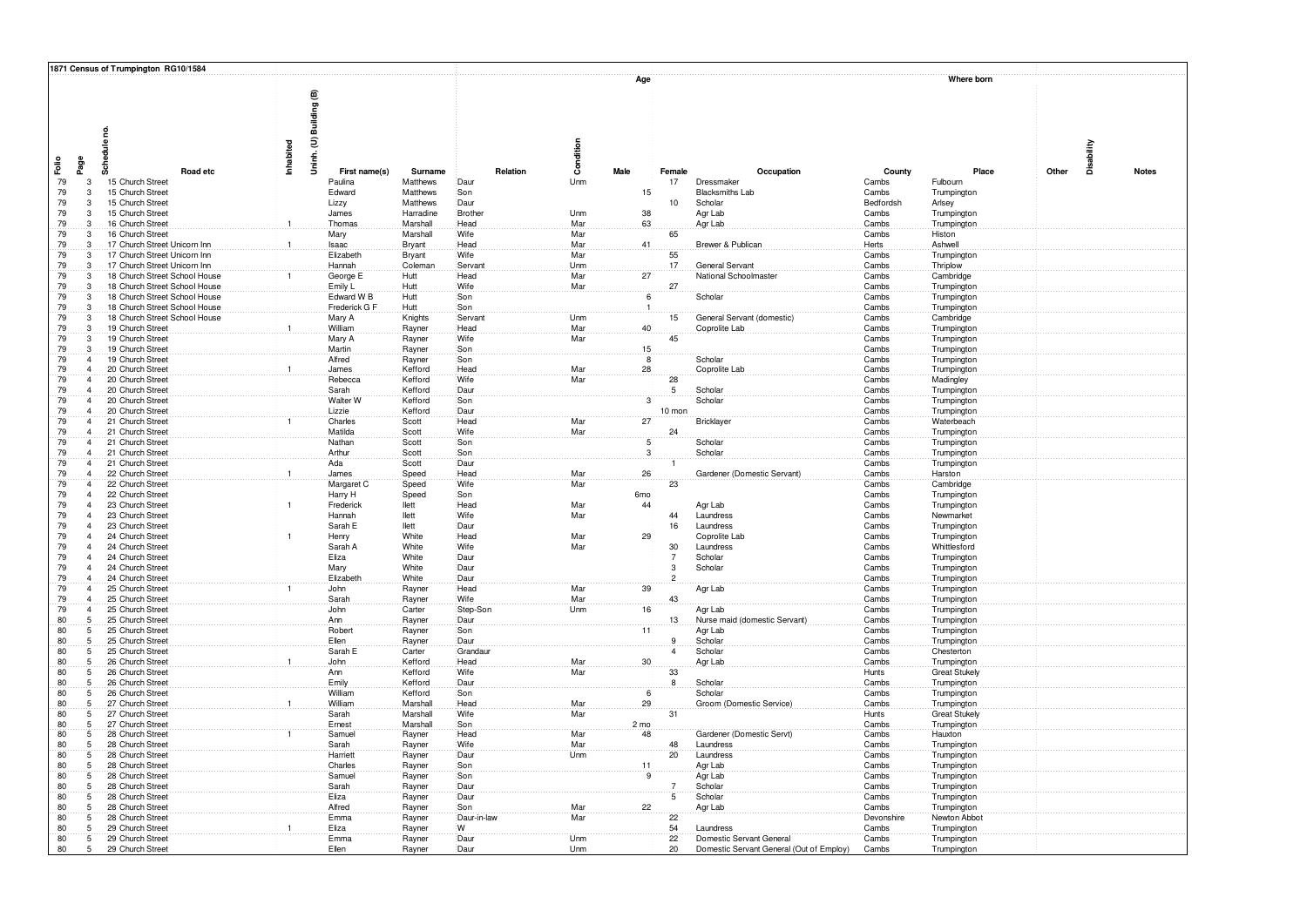|                                              |               | 1871 Census of Trumpington RG10/1584 |          |              |                         |                      |                             |            |                       |                |                                                    |                      |                            |            |              |
|----------------------------------------------|---------------|--------------------------------------|----------|--------------|-------------------------|----------------------|-----------------------------|------------|-----------------------|----------------|----------------------------------------------------|----------------------|----------------------------|------------|--------------|
|                                              | g<br>Schedule |                                      |          | Inhabited    | Uninh. (U) Building (B) |                      |                             | Condition  | Age                   |                |                                                    |                      | Where born                 | Disability |              |
| Faile<br>Page                                |               |                                      | Road etc |              | First name(s)           | Surname              | Relation                    |            | Male                  | Female         | Occupation                                         | County               | Place                      | Other      | <b>Notes</b> |
| 80<br>5 <sub>1</sub>                         |               | 29 Church Street                     |          |              | William                 | Rayner               | Son                         | Unm        | 19                    |                | Agr Lab                                            | Cambs                | Trumpington                |            |              |
| 80<br>5 <sub>1</sub>                         |               | 29 Church Street                     |          |              | Isaac                   | Rayner               | Son                         | Unm        | 17                    |                | Agr Lab                                            | Cambs                | Trumpington                |            |              |
| 80<br>6                                      |               | 29 Church Street                     |          |              | John                    | Rayner               | Son                         |            | 16                    |                | Agr Lab                                            | Cambs                | Trumpington                |            |              |
| 80<br>6<br>80<br>6.                          |               | 29 Church Street<br>30 Church Street |          |              | Tom<br>William          | Rayner               | Grandson<br>Head            | Widr       | 12 <sub>1</sub><br>54 |                | Scholar<br>Agr Lab                                 | Cambs<br>Cambs       | Trumpington                |            |              |
| 80<br>6                                      |               | 30 Church Street                     |          |              | William                 | Lloyd<br>Lloyd       | Son                         | Unm        | 22                    |                | Agr Lab                                            | Cambs                | Trumpington<br>Trumpington |            |              |
| 80<br>6                                      |               | 31 Church Street                     |          | $\mathbf{1}$ | Eliza                   | Harradine            | Head                        | W          |                       | 48             | Laundress                                          | Cambs                | Trumpington                |            |              |
| 80<br>6                                      |               | 31 Church Street                     |          |              | Julia                   | Harradine            | Daur                        |            |                       | 14             |                                                    | Cambs                | Trumpington                |            |              |
| 80<br>6                                      |               | 32 Church Street                     |          | $\mathbf{1}$ | William                 | Peters               | Head                        | Mar        | 49                    |                | Labourer on Road                                   | Cambs                | Trumpington                |            |              |
| 80<br>6                                      |               | 32 Church Street                     |          |              | Sophia                  | Peters               | Wife                        | Mar        |                       | 46             |                                                    | Cambs                | Trumpington                |            |              |
| 80<br>6<br>80<br>6                           |               | 32 Church Street<br>32 Church Street |          |              | William<br>Henry        | Peters<br>Peters     | Son<br>Son                  | Unm<br>Unm | 26<br>20              |                | Lab on Road<br>Agr Lab                             | Cambs<br>Cambs       | Trumpington<br>Trumpington |            |              |
| 80<br>6.                                     |               | 32 Church Street                     |          |              | Harriett                | Peters               | Daur                        | Unm        |                       | 17             | Laundress                                          | Cambs                | Trumpington                |            |              |
| 80<br>6                                      |               | 32 Church Street                     |          |              | Emma                    | Peters               | Daur                        |            |                       | 14             | Monitor National School                            | Cambs                | Trumpington                |            |              |
| 80<br>6.                                     |               | 32 Church Street                     |          |              | Walter                  | Peters               | Son                         |            | 10 <sup>1</sup>       |                | Scholar                                            | Cambs                | Trumpington                |            |              |
| 80<br>$6^{\circ}$                            |               | 32 Church Street                     |          |              | Bertha                  | Peters               | Daur                        |            |                       | 7              | Scholar                                            | Cambs                | Trumpington                |            |              |
| 80<br>6<br>80<br>$6^{\circ}$                 |               | 33 Church Street<br>33 Church Street |          |              | William                 | Wilson<br>Wilson     | Head<br>Wife                | Mar<br>Mar | 36                    | 37             | Gardener's Lab                                     | Cambs<br>Cambs       | Trumpington<br>Wilbraham   |            |              |
| 80<br>6                                      |               | 33 Church Street                     |          |              | Hannah<br>Edward        | Wilson               | Son                         |            | 12                    |                | Agr Lab                                            | Cambs                | Trumpington                |            |              |
| 80<br>6                                      |               | 33 Church Street                     |          |              | Eliza                   | Wilson               | Daur                        |            |                       | 10             | Scholar                                            | Cambs                | Trumpington                |            |              |
| 80<br>6                                      |               | 33 Church Street                     |          |              | Esther                  | Wilson               | Daur                        |            |                       |                | Scholar                                            | Cambs                | Trumpington                |            |              |
| 80<br>6                                      |               | 33 Church Street                     |          |              | Maria                   | Wilson               | Daur                        |            |                       | $\overline{5}$ | Scholar                                            | Cambs                | Trumpington                |            |              |
| 80<br>6.                                     |               | 33 Church Street                     |          |              | Julia                   | Wilson               | Daur                        |            |                       | $\overline{2}$ |                                                    | Cambs                | Trumpington                |            |              |
| 80<br>6.<br>80<br>6                          |               | 33 Church Street<br>33 Church Street |          |              | George<br>Jane          | Wilson<br>Wilson     | Son<br>Mother               | W          |                       | 5 mon<br>80    | In receipt of Parish Relief                        | Cambs<br>Cambs       | Trumpington<br>Thriplow    |            |              |
| 80<br>61                                     |               | 34 Church Street                     |          |              | Richard                 | Toller               | Head                        | Mar        | 43                    |                | Farmer 375 A employing 13 men 7 boys               | Hunts                | Sapley                     |            |              |
| 80<br>6                                      |               | 34 Church Street                     |          |              | Sarah                   | Toller               | Wife                        | Mar        |                       | 30             | Farmer's Wife                                      | Cambs                | Cambridge                  |            |              |
| 81                                           |               | 34 Church Street                     |          |              | Sarah                   | Toller               | Daur                        |            |                       | $\overline{1}$ | Farmer's Daughte                                   | Cambs                | Trumpington                |            |              |
| 81<br>7                                      |               | 34 Church Street                     |          |              | John                    | Toller               | Father                      | Widr       | 80                    |                | <b>Retired Farmer</b>                              | Hunts                | King's Ripton              |            |              |
| 81<br>$\overline{7}$<br>81<br>$\overline{7}$ |               | 34 Church Street<br>34 Church Street |          |              | Martha<br>Harriett      | Upchurch<br>Heffer   | Servant<br>Servant          | Unm<br>Unm |                       | 25<br>20       | Cook Domestic<br><b>Housemaid Domestic</b>         | Cambs<br>Cambs       | Coton<br>Reach             |            |              |
| 81                                           |               | 35 Church Street                     |          |              | Thomas                  | Parker               | Head                        | Mar        | 53                    |                | Shepherd                                           | Cambs                | Great Wibraham             |            |              |
| 81<br>7                                      |               | 35 Church Street                     |          |              | Mary                    | Parker               | Wife                        | Mar        |                       | 47             |                                                    | Cambs                | Longmeadow                 |            |              |
| 81                                           |               | 35 Church Street                     |          |              | William                 | Parker               | Son                         | Unm        | 24                    |                | Shepherd                                           | Cambs                | Swaffham Prio              |            |              |
| 81<br>$\overline{7}$                         |               | 36 Wood End                          |          |              | Thomas                  | Neaves               | Head                        | Mar        | 63                    |                | Labourer on Road                                   | Cambs                | Trumpington                |            |              |
| 81<br>81<br>$\overline{7}$                   |               | 36 Wood End<br>36 Wood End           |          |              | Harriett<br>Ann M       | Neaves               | Wife                        | Mar<br>W   |                       | 62             | Laundress                                          | Cambs                | Hinxton                    |            |              |
| 7<br>81                                      |               | 36 Wood End                          |          |              | George J J              | Custance<br>Custance | Daur<br>Grandson            |            |                       | 29             | Laundress<br>Scholar                               | Cambs<br>Cambs       | Trumpingtor<br>Trumpington |            |              |
| 81<br>$\overline{7}$                         |               | 36 Wood End                          |          |              | Gertrude H              | Custance             | Grandaur                    |            |                       | $\sqrt{5}$     | Scholar                                            | Cambs                | Trumpington                |            |              |
| 81                                           |               | 37 Wood End                          |          |              | Robert                  | Rayner               | Head                        | Mar        | 56                    |                | Gardener                                           | Cambs                | Trumpington                |            |              |
| 81<br>7                                      |               | 37 Wood End                          |          |              | Elizabeth               | Rayner               | Wife                        | Mar        |                       | 52             | Laundress                                          | Cambs                | Trumpington                |            |              |
| 81<br>$\overline{7}$<br>81<br>$\overline{7}$ |               | 37 Wood End                          |          |              | Priscilla B             | Rayner               | Niece                       | Mar        | 28                    | 15             | Scholar                                            | Cambs                | Newmarket                  |            |              |
| 81<br>$\overline{7}$                         |               | 37 Wood End<br>37 Wood End           |          |              | Henry<br>Annie          | Osborne<br>Osborne   | Nephew<br>Niece             | Mar        |                       | 24             | Railway Porter<br>Laundress                        | Essex<br>Cambs       | Epping<br>Cambridge        |            |              |
| 81<br>7                                      |               | 37 Wood End                          |          |              | Elizabeth A             | Osborne              | Great niece                 |            |                       | $\overline{4}$ | Scholar                                            | Cambs                | Trumpington                |            |              |
| 81<br>$\overline{7}$                         |               | 37 Wood End                          |          |              | Maud E                  | Osborne              | Great niece                 |            |                       | $\overline{3}$ | Scholar                                            | Cambs                | Trumpington                |            |              |
| 81<br>$\overline{7}$                         |               | 37 Wood End                          |          |              | Harry E                 | Osborne              | <b>Great Nephev</b>         |            |                       |                |                                                    | Cambs                | Trumpington                |            |              |
| 81                                           |               | 37 Wood End                          |          |              | Lousia <sub>S</sub>     | Randall              | Servant                     | Unm        |                       | 20             | Laundress                                          | Cambs                | Grantchester               |            |              |
| 81<br>7<br>81<br>$\overline{7}$              |               | 37 Wood End<br>38 Wood End           |          |              | Lydia<br>Samuel         | Rayner<br>Lloyd      | Servant<br>Head             | Unm<br>Mar | 50                    | 18             | Laundress<br>Railway Lab                           | Cambs<br>Cambs       | Barton<br>Trumpington      |            |              |
| 81<br>$\overline{7}$                         |               | 38 Wood End                          |          |              | Louisa                  | Lloyd                | Wife                        | Mar        |                       | 47             | Laundress                                          | Cambs                | Trumpington                |            |              |
| 81<br>$\overline{7}$                         |               | 38 Wood End                          |          |              | Charles                 | Lloyd                | Son                         |            | 14                    |                | Coprolite Lab                                      | Cambs                | Trumpington                |            |              |
| 81<br>$\mathbf{R}$                           |               | 38 Wood End                          |          |              | Emily L                 | Lloyd                | Daur                        |            |                       | 11             | Scholar                                            | Cambs                | Trumpington                |            |              |
| 81<br>8                                      |               | 39 Wood End                          |          |              | William                 | Stallan              | Head                        | Mar        | 25                    |                | Coprolite Lab                                      | Cambs                | Sawston                    |            |              |
| 81<br>8<br>81<br>8                           |               | 39 Wood End<br>39 Wood End           |          |              | Eliza<br>Louisa         | Stallan<br>Stallan   | Wife<br>Sister              | Mar<br>Unm |                       | 30<br>27       | Dressmaker<br>Dressmaker                           | Cambs<br>Cambs       | Trumpington<br>Sawston     |            |              |
| 81<br>8                                      |               | 39 Wood End                          |          |              | Henry                   | Stallan              | Brother                     | Unm        | 15                    |                | Coprolite Lab                                      | Cambs                | Sawston                    |            |              |
| 81<br>8                                      |               | 40 The Vicarage                      |          |              | Spencer                 | Mansel               | Head                        | Mar        | 32                    |                | Vicar. See Footnote 2                              | Norfolk              | Barnham St Gregory         |            |              |
| 81<br>8                                      |               | 40 The Vicarage                      |          |              | Emily C A               | Mansel               | Wife                        | Mar        |                       | 43             | Vicar's Wife                                       | Berks                | Purley                     |            |              |
| 81<br>8                                      |               | 40 The Vicarage                      |          |              | Susan                   | Shailer              | Friend resident with family | Unm        |                       | 70             | Annuitant                                          | Oxfordsh             | Banbury                    |            |              |
| 81<br>8<br>81<br>8                           |               | 40 The Vicarage<br>40 The Vicarage   |          |              | William L M H<br>Martha | Dakyns<br>Blunt      | Nephew<br>Visitor           | Unm<br>W   | 16                    | 60             | Scholar<br>Receiving income from interest of money | Derbysh<br>Middlese> | Kings Sterndale<br>Chelsea |            |              |
| 81<br>8                                      |               | 40 The Vicarage                      |          |              | Maria                   | Burling              | Servant                     | Unm        |                       | 35             | Cook                                               | Cambs                | Over                       |            |              |
| 81<br>8                                      |               | 40 The Vicarage                      |          |              | Mary A                  | Farmer               | Servant                     | Unm        |                       | 22             | Housemaid                                          | Salop                | Shewsbury                  |            |              |
| 81<br>8                                      |               | 40 The Vicarage                      |          |              | Martha A                | Miller               | Servant                     |            |                       | 14             | Housemaid                                          | Cambs                | Quy.cum.Stow               |            |              |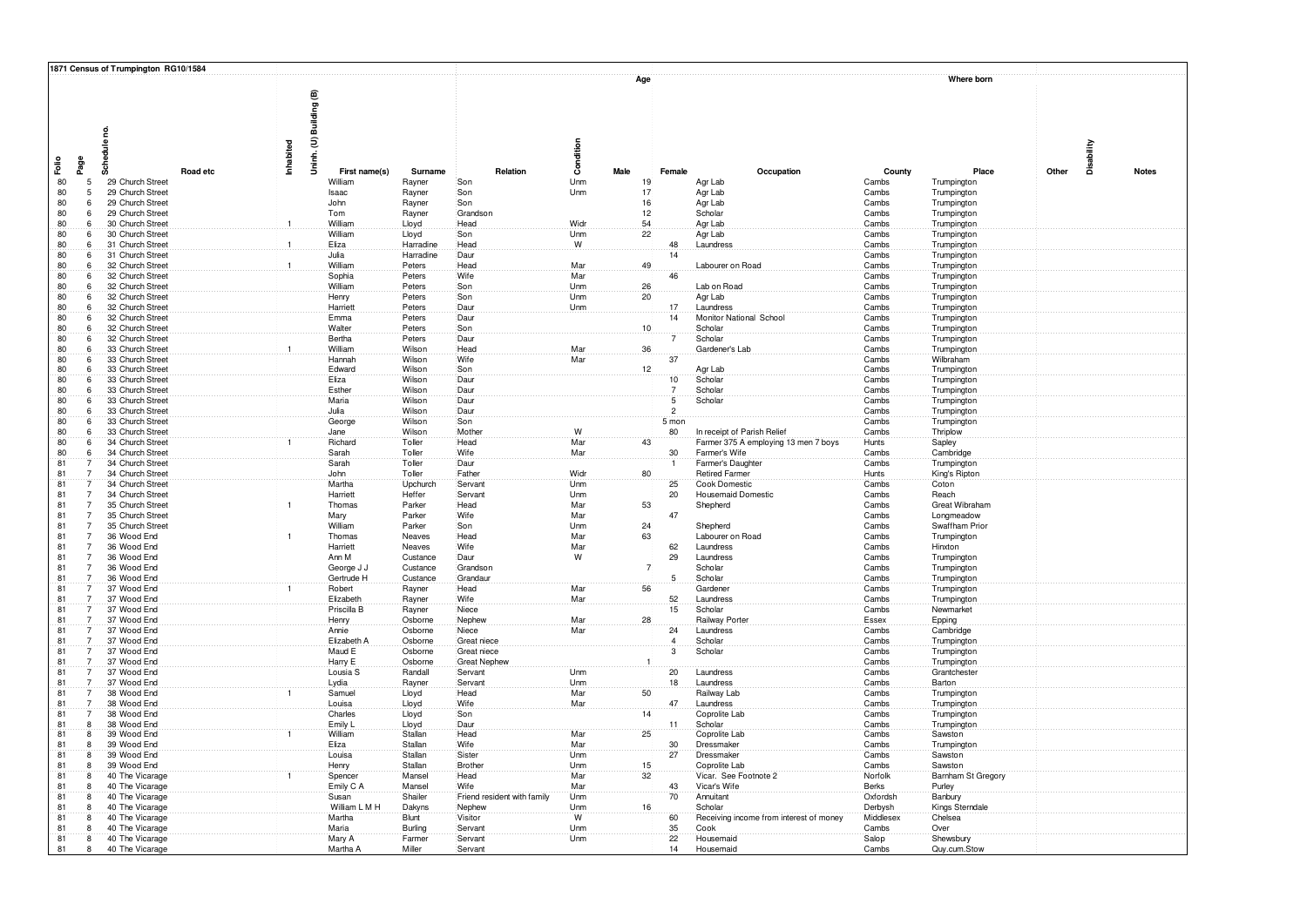|                                                |              | 1871 Census of Trumpington RG10/1584                     |              |                             |                      |                    |            |                     |                      |                                       |                    |                                   |            |              |
|------------------------------------------------|--------------|----------------------------------------------------------|--------------|-----------------------------|----------------------|--------------------|------------|---------------------|----------------------|---------------------------------------|--------------------|-----------------------------------|------------|--------------|
|                                                | Schedule no. |                                                          | Inhabited    | Uninh. (U) Building (B)     |                      |                    | Condition  | Age                 |                      |                                       |                    | Where born                        | Disability |              |
| Faile<br>Page                                  |              |                                                          |              |                             |                      |                    |            |                     |                      |                                       |                    |                                   |            |              |
| 81<br>8                                        |              | Road etc<br>41 Ansty Hall                                |              | First name(s)<br>Ebenezer B | Surname<br>Foster    | Relation<br>Head   | Mar        | Male<br>32          | Female               | Occupation<br>J.P. Banker             | County<br>Cambs    | Place<br>Cambridge                | Other      | <b>Notes</b> |
| 81<br>8                                        |              | 41 Ansty Hall                                            |              | Mary C                      | Foster               | Wife               | Mar        |                     | 32                   | Banker's Wife                         | Cambs              | Cambridge                         |            |              |
| 81<br>8                                        |              | 41 Ansty Hall                                            |              | Margaret E                  | Smith                | Sister-in-Law      | Unm        |                     | 35                   | Clergyman's Daughter                  | Jersey             | St Heliers                        |            |              |
| 81<br>8                                        |              | 41 Ansty Hall                                            |              | Walter K                    | Foster               | Brother            | Unm        | 21                  |                      | Banker                                | Cambs              | Cambridge                         |            |              |
| 81<br>8                                        |              | 41 Ansty Hall                                            |              | Harriett                    | Collier              | Servant            | W          |                     | 63                   | Housekeeper                           | Cambs              | Pampisford                        |            |              |
| 81<br>8                                        |              | 41 Ansty Hall                                            |              | Charles                     | Knight               | Servant            | Mar        | 31                  |                      | Butler                                | Kent               | Littebourne                       |            |              |
| 81<br>8<br>81<br>$\overline{\mathbf{8}}$       |              | 41 Ansty Hall<br>41 Ansty Hall                           |              | Lydia<br>Mary               | Typler<br>Kitson     | Servant<br>Servant | Unm<br>Unm |                     | 21<br>40             | Lady's -maid<br>Housemaid             | Hertford<br>Cambs  | Haslingfield                      |            |              |
| 81<br>8                                        |              | 41 Ansty Hall                                            |              | Sarah                       | Fisher               | Servant            | Unm        |                     | 30                   | Housemaid                             | Essex              | <b>Great Henney</b>               |            |              |
| 81<br>8                                        |              | 41 Ansty Hall                                            |              | Lydia                       | Neaves               | Servant            | Unm        |                     | 19                   | Kitchenmaid                           | Cambs              | Barrington                        |            |              |
| 81<br>8                                        |              | 42 Ansty Hall Coachmans Ho                               |              | Charles                     | Wilson               | Head               | Mar        | 31                  |                      | Coachman (Domestic Servt)             | Cambs              | Trumpington                       |            |              |
| 81<br>8                                        |              | 42 Ansty Hall Coachmans Ho                               |              | Sarah                       | Wilson               | Wife               | Mar        |                     | 29                   | Coachman's Wife                       | Cambs              | Trumpington                       |            |              |
| 82<br>9                                        |              | 42 Ansty Hall Coachmans Ho                               |              | Robert H                    | Wilson               | Son                |            | 9<br>$\overline{7}$ |                      | Scholar                               | Cambs              | Trumpington                       |            |              |
| 82<br>9<br>82<br>-9                            |              | 42 Ansty Hall Coachmans Ho                               |              | Frederick C<br>William      | Wilson<br>Wilson     | Son                |            | $\overline{4}$      |                      | Scholar<br>Scholar                    | Cambs              | Trumpington                       |            |              |
| 82<br>9                                        |              | 42 Ansty Hall Coachmans Ho<br>42 Ansty Hall Coachmans Ho |              | Sarah A                     | Wilson               | Son<br>Daur        |            |                     | 4 mon                |                                       | Cambs<br>Cambs     | Trumpington<br>Trumpington        |            |              |
| 82<br>9                                        |              | 43 Ansty Hall Gate Ho                                    |              | James                       | Harvey               | Head               | Mar        | 39                  |                      | Carpenter & Joiner                    | Norfolk            | Walsingham                        |            |              |
| 82<br>9                                        |              | 43 Ansty Hall Gate Ho                                    |              | Mar                         | Harvey               | Wife               | Mar        |                     | 38                   |                                       | Norfolk            | Swaffham                          |            |              |
| 82<br>-9                                       |              | 43 Ansty Hall Gate Ho                                    |              | Frederick J                 | Harvey               | Son                |            | 15                  |                      | Railway Porter                        | Norfolk            | East Rudham                       |            |              |
| 82<br>9                                        |              | 43 Ansty Hall Gate Ho                                    |              | Arthur J                    | Harvey               | Son                |            | 13 <sub>1</sub>     |                      | Page (Domestic S)                     | Norfolk            | East Rudham                       |            |              |
| 82<br>9<br>٠q                                  |              | 43 Ansty Hall Gate Ho                                    |              | Alfred E                    | Harvey               | Son                |            | $\boldsymbol{6}$    |                      | Scholar                               | Norfolk            | East Rudham                       |            |              |
| 82<br>82<br>9                                  |              | 43 Ansty Hall Gate Ho<br>44 London Rd Turnpike Ho        |              | Ethel M<br>Charles          | Harvey<br>Stevenson  | Daur<br>Head       | Mar        | 28                  | 7 mon                | Cordwainer & Toll Collector           | Cambs<br>Lincolnsh | Trumpington<br>Tydd St Mary       |            |              |
| 82<br>9                                        |              | 44 London Rd Turnpike Ho                                 |              | Susannah                    | Stevenson            | Wife               | Mar        |                     | 28                   | Dressmaker                            | Lincolnsh          | Fleet                             |            |              |
| 82<br>9                                        |              | 44 London Rd Turnpike Ho                                 |              | Sarah J                     | Stevenson            | daur               |            |                     | $\overline{4}$       |                                       | Cambs              | <b>Tydd St Giles</b>              |            |              |
| 82<br>9                                        |              | 44 London Rd Turnpike Ho                                 |              | Charles T                   | Stevenson            | Son                |            | $\overline{2}$      |                      |                                       | Beds               | Clapham                           |            |              |
| 82<br>9                                        |              | 44 London Rd Turnpike Ho                                 |              | Martha A                    | Stevenson            | daur               |            |                     | 5 mon                |                                       | Lincolnsh          | Tydd St Mary                      |            |              |
| 82<br>9                                        |              | 45 London Rd                                             |              | Edward                      | Marshall             | Head               | Mar        | 26                  |                      | Agr Lab                               | Cambs              | Trumpington                       |            |              |
| 82<br>9<br>82<br>9                             |              | 45 London Rd                                             |              | Emily                       | Marshall<br>Marshall | Wife               | Mar        |                     | 26<br>6              | Scholar                               | <b>Bucks</b>       |                                   |            |              |
| 82<br>9                                        |              | 45 London Rd<br>45 London Rd                             |              | Sarah A<br>Thomas           | Marshall             | Daur<br>Son        |            | $\overline{2}$      |                      |                                       | Cambs<br>Cambs     | Trumpington<br>Trumpington        |            |              |
| 82<br>9                                        |              | 45 London Rd                                             |              | Joseph                      | Marshall             | Son                |            | 7 mon               |                      |                                       | Cambs              | Trumpington                       |            |              |
| 82<br>9                                        |              | 46 London Rd                                             |              | William                     | Haslop               | Head               | Mar        | 66                  |                      | Gardener's Lab                        | Cambs              | Trumpington                       |            |              |
| 82<br>9                                        |              | 46 London Rd                                             |              | Mary A                      | Haslop               | Wife               | Mar        |                     | 64                   |                                       | Cambs              | Trumpington                       |            |              |
| 82<br>9                                        |              | 46 London Rd                                             |              | Elizabeth                   | Haslop               | Grandau            |            |                     | 14                   |                                       | Cambs              | Trumpington                       |            |              |
| 82<br>9                                        |              | 47 London Rd                                             |              | James                       | Hills                | Head               | Mar        | 31                  |                      | Coprolite Lab                         | Beds               | Sutton                            |            |              |
| 82<br>9<br>82<br>10 <sup>1</sup>               |              | 47 London Rd<br>47 London Rd                             |              | Hannah<br>Mary Ann          | Hills<br>Hills       | Wife<br>Daur       | Mar        |                     | 31<br>$\overline{4}$ | Scholar                               | Beds<br>Beds       | Sutton<br>Potton                  |            |              |
| 82<br>10 <sup>1</sup>                          |              | 47 London Rd                                             |              | James                       | Hills                | Son                |            |                     |                      |                                       | Cambs              | Trumpington                       |            |              |
| 82<br>10 <sup>°</sup>                          |              | 48 London Rd                                             |              | Arabella                    | Fennel               | Head               | W          |                     | 57                   | Widow of Doctor in Divinity Annuitant | London             | Lincoln Inn Fields St Giles       |            |              |
| 82<br>10 <sup>1</sup>                          |              | 48 London Rd                                             |              | Jane                        | Plumb                | Servant            | Unm        |                     | 20                   | General Servant                       | Cambs              | <b>St Clements</b>                |            |              |
| 82<br>10 <sup>1</sup>                          |              | 48 London Rd                                             |              | Eliza E                     | Plumb                | Visitor            | Unm        |                     | 18                   | Mantua Maker                          | Cambs              | St Botholphs                      |            |              |
| 82<br>10<br>82<br>10 <sup>1</sup>              |              | 48 London Rd<br>49 London Rd                             | $\mathbf{1}$ | Louisa E<br>Richard         | Pratt<br>Careless    | Visitor<br>Head    | Unm<br>Mar | 29                  | 17                   | Mantua Maker<br>Coprolite Lab         | Cambs<br>Cambs     | St Andrew the Less<br>Trumpington |            |              |
| 82<br>10                                       |              | 49 London Rd                                             |              | Sarah                       | Careless             | Wife               | Mar        |                     | 32                   |                                       | Cambs              | Girton                            |            |              |
| 82<br>10 <sup>°</sup>                          |              | 49 London Rd                                             |              | Richard                     | Careless             | Son                |            | $\overline{8}$      |                      | Scholar                               | Cambs              | Trumpington                       |            |              |
| 82<br>10                                       |              | 49 London Rd                                             |              | George R                    | Careless             | Son                |            |                     |                      |                                       | Cambs              | Trumpington                       |            |              |
| 82<br>10 <sup>1</sup>                          |              | 50 London Rd                                             |              | Charles                     | Pamplin              | Head               | Mar        | 45                  |                      | Coprolite Lab                         | Cambs              | Trumpington                       |            |              |
| 82<br>10 <sub>1</sub>                          |              | 50 London Rd                                             |              | Louise                      | Pamplin              | Wife               | Mar        |                     | 41                   | Laundress                             | Cambs              | Ely                               |            |              |
| 82<br>10<br>82<br>10 <sup>1</sup>              |              | 50 London Rd<br>50 London Rd                             |              | Hallack<br>Thirza           | Pamplin<br>Pamplin   | Son<br>Daur        |            | 15                  |                      | Agr Lab                               | Cambs<br>Cambs     | Trumpington<br>Trumpington        |            |              |
| 82<br>10 <sup>°</sup>                          |              | 50 London Rd                                             |              | John                        | Pamplin              | Son                |            | $\overline{11}$     | 13                   | Agr Lab                               | Cambs              | Trumpington                       |            |              |
| 82<br>10 <sup>2</sup>                          |              | 50 London Rd                                             |              | George                      | Pamplin              | Son                |            | 8                   |                      | Scholar                               | Cambs              | Trumpington                       |            |              |
| 82<br>10 <sup>1</sup>                          |              | 50 London Rd                                             |              | Albert                      | Pamplin              | Son                |            | 6                   |                      | Scholar                               | Cambs              | Trumpington                       |            |              |
| 82<br>10                                       |              | 50 London Rd                                             |              | Ada                         | Pamplin              | Daur               |            |                     | $\overline{4}$       | Scholar                               | Cambs              | Trumpington                       |            |              |
| 82<br>10 <sup>°</sup>                          |              | 50 London Rd                                             |              | Frank                       | Pamplin              | Son                |            |                     |                      |                                       | Cambs              | Trumpington                       |            |              |
| 82<br>10 <sup>1</sup><br>82<br>10 <sup>1</sup> |              | 50 London Rd<br>51 London Rd                             |              | Harry<br>William            | Pamplin<br>Careless  | Son<br>Head        | Mar        | 2 mon<br>31         |                      | Coprolite Lab                         | Cambs<br>Cambs     | Trumpington<br>Trumpington        |            |              |
| 82<br>10 <sup>1</sup>                          |              | 51 London Rd                                             |              | Hannah                      | Careless             | Wife               | Mar        |                     | 32                   |                                       | Cambs              | Trumpington                       |            |              |
| 82<br>10 <sup>1</sup>                          |              | 51 London Rd                                             |              | Charlotte                   | Careless             | Daur               |            |                     | $\overline{8}$       | Scholar                               | Cambs              | Trumpington                       |            |              |
| 82<br>10 <sup>1</sup>                          |              | 51 London Rd                                             |              | William R                   | Careless             | Son                |            |                     |                      | Scholar                               | Cambs              | Trumpington                       |            |              |
| 82<br>10                                       |              | 51 London Rd                                             |              | Charles                     | Careless             | Son                |            |                     |                      |                                       | Cambs              | Trumpington                       |            |              |
| 83<br>11                                       |              | 51 London Rd                                             |              | Sarah A                     | Careless             | Daur               | W          |                     | 5 mo<br>43           |                                       | Cambs              | Trumpington                       |            |              |
| 83<br>11<br>83<br>11                           |              | 52 London Rd<br>52 London Rd                             |              | Maria<br>Walter             | Seeby<br>Seeby       | Head<br>Son        |            | 11                  |                      | Laundress<br>Scholar                  | Cambs<br>Cambs     | Trumpington<br>Trumpington        |            |              |
|                                                |              |                                                          |              |                             |                      |                    |            |                     |                      |                                       |                    |                                   |            |              |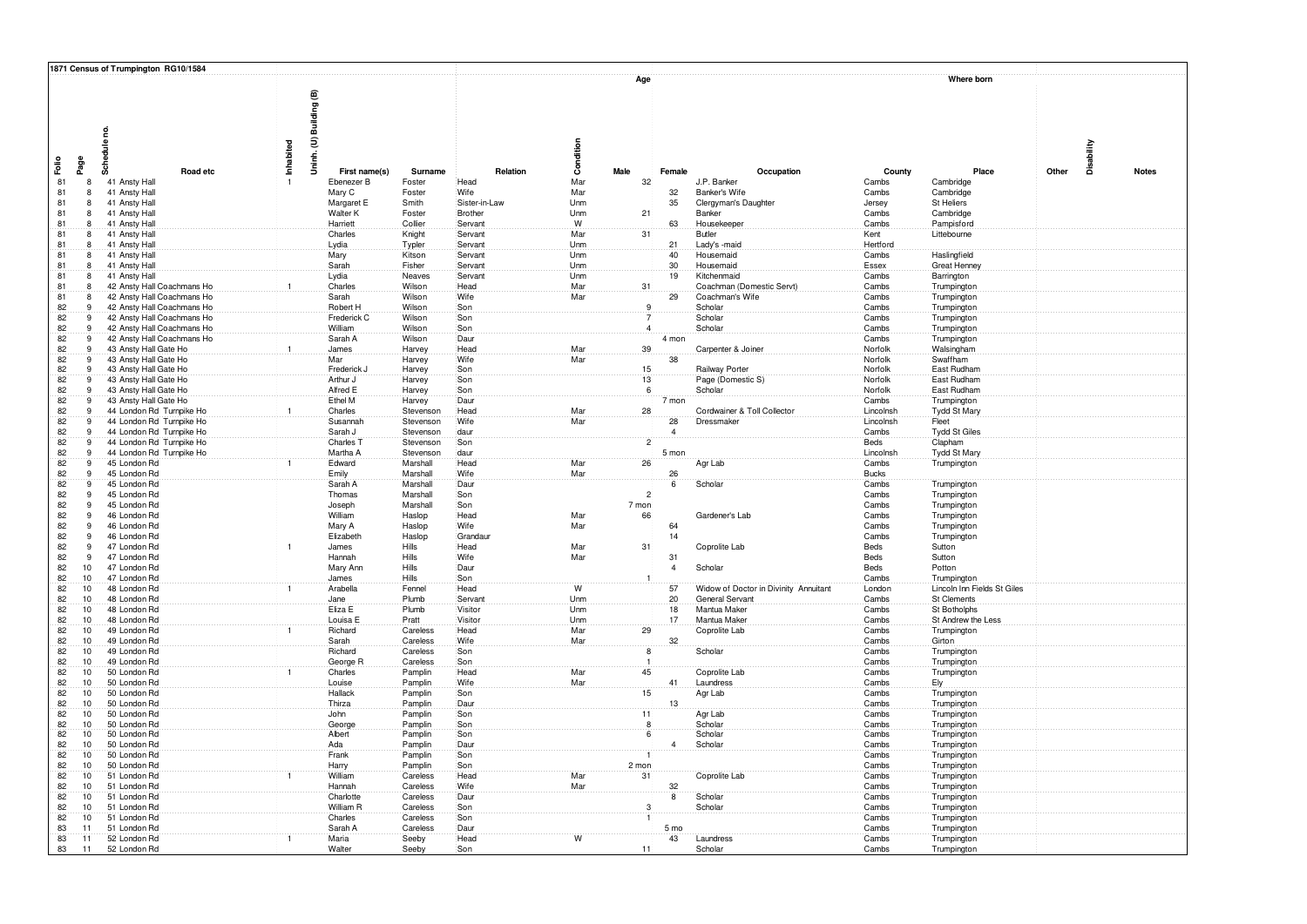|          |                                    | 1871 Census of Trumpington RG10/1584                                 |              |                     |                      |                  |            |                 |                         |                                   |                |                                        |            |              |
|----------|------------------------------------|----------------------------------------------------------------------|--------------|---------------------|----------------------|------------------|------------|-----------------|-------------------------|-----------------------------------|----------------|----------------------------------------|------------|--------------|
|          |                                    |                                                                      |              |                     |                      |                  |            | Age             |                         |                                   |                | Where born                             |            |              |
|          |                                    |                                                                      |              |                     |                      |                  |            |                 |                         |                                   |                |                                        |            |              |
|          |                                    |                                                                      |              | Building (B)        |                      |                  |            |                 |                         |                                   |                |                                        |            |              |
|          |                                    |                                                                      |              |                     |                      |                  |            |                 |                         |                                   |                |                                        |            |              |
|          |                                    |                                                                      |              |                     |                      |                  |            |                 |                         |                                   |                |                                        |            |              |
|          |                                    | Schedule no.                                                         |              |                     |                      |                  |            |                 |                         |                                   |                |                                        |            |              |
|          |                                    |                                                                      | Inhabited    | Uninh. (U) I        |                      |                  | Condition  |                 |                         |                                   |                |                                        | Disability |              |
|          |                                    |                                                                      |              |                     |                      |                  |            |                 |                         |                                   |                |                                        |            |              |
| Failo    | Page                               | Road etc                                                             |              | First name(s)       | Surname              | Relation         |            | Male            | Female                  | Occupation                        | County         | Place                                  | Other      | <b>Notes</b> |
| 83       | 11                                 | 52 London Rd                                                         |              | Maria               | Beaumont             | Niece            |            |                 | 15                      | Laundress                         | Cambs          | Trumpington                            |            |              |
| 83       | 11                                 | 52 London Rd                                                         |              | Martin              | Beaumont             | Father           | Widr       | 78              |                         | Agr Lab                           | Cambs          | Trumpington                            |            |              |
| 83       | 11                                 | 53 London Rd                                                         | $\mathbf{1}$ | William             | Mayle                | Head             | Mar        | 39              |                         | Agr Lab                           | Cambs          | Trumpington                            |            |              |
| 83       | 11                                 | 53 London Rd                                                         |              | Ann                 | Mayle                | Wife             | Mar        |                 | 41                      |                                   | Essex          | Wendon                                 |            |              |
| 83       | 11                                 | 53 London Rd                                                         |              | Emma                | Mayle                | Daur             |            |                 | 10                      | Scholar                           | Cambs          | Trumpington                            |            |              |
| 83       | 11                                 | 53 London Rd                                                         |              | John                | Mayle                | Son              |            | 8               |                         | Scholar                           | Cambs          | Trumpington                            |            |              |
| 83       | 11                                 | 53 London Rd                                                         |              | Ann                 | Mayle                | Daur             |            |                 | 6                       | Scholar                           | Cambs          | Trumpington                            |            |              |
| 83       | 11                                 | 53 London Rd                                                         |              | Elizabeth           | Mayle                | Daur             |            |                 | $\overline{\mathbf{3}}$ |                                   | Cambs          | Trumpington                            |            |              |
| 83<br>83 | 11<br>11 <sup>2</sup>              | 54 London Rd<br>54 London Rd                                         | $\mathbf{1}$ | William<br>Susan L  | Saunders             | Head<br>Wife     | Mar<br>Mar | 41              |                         | Butcher & Shopkeeper              | Cambs          | Trumpington                            |            |              |
| 83       | 11                                 | 54 London Rd                                                         |              | Susannah            | Saunders<br>Saunders | daur             | Unm        |                 | 39<br>17                | Assistant in Shop                 | Cambs<br>Cambs | Trumpington<br>Trumpington             |            |              |
| 83       | 11 <sup>2</sup>                    | 54 London Rd                                                         |              | Charles             | Saunders             | Son              |            |                 |                         | Scholar                           | Cambs          | Trumpington                            |            |              |
| 83       | 11 <sup>2</sup>                    | 54 London Rd                                                         |              | William             | Saunders             | Son              |            | 5 <sub>1</sub>  |                         | Scholar                           | Cambs          | Trumpington                            |            |              |
| 83       | 11.                                | 54 London Rd                                                         |              | Sarah A             | Saunders             | Daur             |            |                 | $\overline{2}$          |                                   | Cambs          | Trumpington                            |            |              |
| 83       | 11                                 | 55 London Rd                                                         |              | John                | Hall                 | Head             | Mar        | 71              |                         | Agr Lab (Unemployed)              | Cambs          | Trumpington                            |            |              |
| 83       | 11                                 | 55 London Rd                                                         |              | Naomi               | Hall                 | Wife             | Mar        |                 | 71                      | Labourer's wife                   | Cambs          | Thriplow                               |            |              |
| 83       | 11                                 | 56 London Rd                                                         | $\mathbf{1}$ | Betsy               | Haslop               | Head             | W          |                 | 28                      | Dressmaker                        | Cambs          | Coton                                  |            |              |
| 83       | 11                                 | 56 London Rd                                                         |              | Isaac               | Haslop               | Son              |            | $\overline{7}$  |                         | Scholar                           | Cambs          | Trumpington                            |            |              |
| 83       | 11                                 | 56 London Rd                                                         |              | Ruth                | Haslop               | Daur             |            |                 | 6                       | Scholar                           | Cambs          | Trumpington                            |            |              |
| 83       | 11                                 | 57 London Rd                                                         |              | James               | Rayner               | Head             | Mar        | 50              |                         | Agr Lab                           | Cambs          | Trumpington                            |            |              |
| 83       | 11                                 | 57 London Rd                                                         |              | Susana              | Rayner               | Wife             | Mar        |                 | 50                      | Laborer's Wife                    | Cambs          | <b>Great Shelford</b>                  |            |              |
| 83       | 11                                 | 57 London Rd                                                         |              | Mary A              | Owen                 | Niece            |            |                 | 12                      | Monitor. National School          | Middlesex      | London                                 |            |              |
| 83       | 12 <sup>2</sup>                    | 58 London Rd                                                         | $\mathbf{1}$ | Samuel              | Wilson               | Head             | Mar        | 51              |                         | Agr Lab                           | Cambs          | Trumpington                            |            |              |
| 83<br>83 | 12 <sup>2</sup><br>12 <sup>2</sup> | 58 London Rd<br>58 London Rd                                         |              | Sarah<br>Frederic   | Wilson<br>Smith      | Wife<br>Grandson | Mar        |                 | 53                      |                                   | Cambs          | <b>Great Eversden</b>                  |            |              |
| 83       | $12^{\circ}$                       | 58 London Rd                                                         |              | Walter              | Smith                | Grandson         |            | 12<br>9         |                         | Errand boy<br>Scholar             | Cambs<br>Cambs | Trumpington<br>Trumpington             |            |              |
| 83       | $12^{3}$                           | 59 London Rd                                                         | $\mathbf{1}$ | Richard             | Horner               | Head             | Mar        | 66              |                         | Agr Lab                           | Cambs          | Trumpington                            |            |              |
| 83       | $12^{\circ}$                       | 58 London Rd                                                         |              | Martha              | Horner               | Wife             | Mar        |                 | 64                      | Laundress                         | Cambs          | <b>Weston Colville</b>                 |            |              |
| 83       | 12 <sup>2</sup>                    | 60 London Rd                                                         | $\mathbf{1}$ | James               | Huddlestone          | Head             | Mar        | 58              |                         | Gardener                          | Cambs          | Trumpington                            |            |              |
| 83       | $12^{\circ}$                       | 60 London Rd                                                         |              | Mary                | Huddlestone          | Wife             | Mar        |                 | 56                      | Laundress                         | Cambs          | Trumpington                            |            |              |
| 83       | 12 <sup>2</sup>                    | 61 London Rd                                                         | $\mathbf{1}$ | Phebe               | Kefford              | Head             | Unm        |                 | 60                      | Laundress                         | Cambs          | Trumpington                            |            |              |
| 83       | 12 <sub>2</sub>                    | 61 London Rd                                                         |              | Sarah               | Kefford              | Sister           | Unm        |                 | 53                      | Laundress                         | Cambs          | Trumpington                            |            |              |
| 83       | 12 <sub>1</sub>                    | 61 London Rd                                                         |              | Mary                | Kefford              | Sister           | Unm        |                 | 50                      | Laundress                         | Cambs          | Trumpington                            |            |              |
| 83       | 12                                 | 61 London Rd                                                         |              | Charlotte           | Kefford              | Sister           | Unm        |                 | 41                      | Laundress                         | Cambs          | Trumpington                            |            |              |
| 83       | 12 <sup>2</sup>                    | London Rd                                                            |              | 1U                  |                      |                  |            |                 |                         |                                   |                |                                        |            |              |
| 83       | 12 <sup>2</sup>                    | 62 London Rd                                                         |              | Charles D           | Fromant              | Head             | Mar        | 40              |                         | Carpenter                         | Cambs          | Trumpington                            |            |              |
| 83<br>83 | 12 <sup>2</sup><br>12 <sup>°</sup> | 62 London Rd<br>62 London Rd                                         |              | Mary<br>Sydney      | Fromant<br>Fromant   | Wife             | Mar<br>Unm | 18              | 43                      | Carpenters Wife<br>Draper's Clerk | Cambs<br>Cambs | Girton<br>Trumpington                  |            |              |
| 83       | 12 <sup>3</sup>                    | 62 London Rd                                                         |              | Arthur              | Fromant              |                  |            | 11              |                         | Scholar                           | Cambs          | Trumpington                            |            |              |
| 83       | 12                                 | 62 London Rd                                                         |              | Sarah A             | Fromant              |                  |            |                 | $\overline{9}$          | Scholar                           | Cambs          | Trumpington                            |            |              |
| 83       | 12 <sub>1</sub>                    | 62 London Rd                                                         |              | Edmund              | Fromant              |                  |            | 6               |                         | Scholar                           | Cambs          | Trumpington                            |            |              |
| 83       | 12 <sub>1</sub>                    | 63 London Rd Waggon & Horses Inn                                     |              | James               | Stearn               | Head             | Widr       | 40              |                         | Brewer & Publicar                 | Cambs          | Trumpington                            |            |              |
| 83       | 12 <sub>1</sub>                    | 63 London Rd Waggon & Horses Inn                                     |              | Emily               | Stearn               | Daur             |            |                 | 15                      | Barmaid                           | Cambs          | Trumpington                            |            |              |
| 83       | 12 <sub>1</sub>                    | 63 London Rd Waggon & Horses Inn                                     |              | Mary                | Stearn               | Daur             |            |                 | 9                       | Scholar                           | Cambs          | Trumpington                            |            |              |
| 83       | 12 <sup>2</sup>                    | 63 London Rd Waggon & Horses Inn                                     |              | Smith               | Stearn               | Son              |            | 8               |                         | Scholar                           | Cambs          | Trumpington                            |            |              |
| 83       | 12 <sup>°</sup>                    | 63 London Rd Waggon & Horses Inn                                     |              | Matilda             | Stearn               | Daur             |            |                 | $\overline{4}$          | Scholar                           | Cambs          | Trumpington                            |            |              |
| 83       | 12 <sup>2</sup>                    | 63 London Rd Waggon & Horses Inn                                     |              | Elizabeth           | Stearn               | Daur             |            |                 | 3                       |                                   | Cambs          | Trumpington                            |            |              |
| 84<br>84 | 13<br>13                           | 63 London Rd Waggon & Horses Inn                                     |              | James<br>Frederick  | Richerson            | Lodger           | Mar<br>Unm | 54<br>48        |                         | Coprolite Lab<br>Bricklayer's Lab | Cambs          | Bartlow                                |            |              |
| 84       | 13                                 | 63 London Rd Waggon & Horses Inn<br>63 London Rd Waggon & Horses Inn |              | William             | Haggis<br>Saville    | Lodger<br>Lodger | Unm        | 26              |                         | Coprolite Lab                     | Cambs<br>Herts | Trumpington<br><b>Bishop Stortford</b> |            |              |
| 84       | 13 <sup>3</sup>                    | 63 London Rd Waggon & Horses Inn                                     |              | George              | Saville              | Lodger           | Unm        | 20 <sup>2</sup> |                         | Coprolite Lab                     | Herts          | <b>Bishop Stortford</b>                |            |              |
| 84       | 13                                 | 63 London Rd Waggon & Horses Inn                                     |              | John                | Godfrey              | Lodger           | Unm        | 54              |                         | Coprolite Lab                     | Kent           | Trollesworth                           |            |              |
| 84       | 13 <sup>2</sup>                    | 64 London Rd Waggon & Horses Inn                                     |              | Mary                | Smith                | Head             | W          |                 | 84                      |                                   | Cambs          | Trumpington                            |            |              |
| 84       | 13                                 | 64 London Rd Waggon & Horses Inn                                     |              | Sarah               | Smith                | Daur             | Unm        |                 | 48                      |                                   | Cambs          | Trumpington                            |            |              |
| 84       | 13                                 | 64 London Rd Waggon & Horses Inn                                     |              | William             | Smith                | Son              | Unm        | 45              |                         | Carpenter                         | Cambs          | Trumpington                            |            |              |
| 84       | 13                                 | 65 London Rd                                                         |              | Joseph              | Parker               | Head             | Mar        | 49              |                         | Shepherd                          | Cambs          | Gt Willbraham                          |            |              |
| 84       | 13                                 | 65 London Rd                                                         |              | Sarah               | Parker               | Wife             | Mar        |                 | 47                      | Laundress                         | Cambs          | Little Wilbraham                       |            |              |
| 84       | 13 <sup>2</sup>                    | 65 London Rd                                                         |              | Sarah               | Parker               | Daur             | Unm        |                 | 20                      | Domestic Servant (Out of Employ)  | Cambs          | Trumpington                            |            |              |
| 84       | 13 <sup>1</sup>                    | 65 London Rd                                                         |              | Jane                | Parker               | Daur             | Unm        | 3 <sub>mo</sub> | 18                      | Laundress                         | Cambs          | Trumpington                            |            |              |
| 84<br>84 | 13<br>13 <sup>2</sup>              | 65 London Rd<br>66 London Rd                                         |              | Robert W W          | Parker<br>Willers    | Grandson<br>Head | Mar        |                 |                         |                                   | Cambs<br>Cambs | Trumpington<br>Harston                 |            |              |
| 84       | 13                                 | 66 London Rd                                                         |              | George<br>Catharine | Willers              | Wife             | Mar        | 29              | 29                      | Nursery Gardener                  | Cambs          | Duxford                                |            |              |
| 84       | 13 <sup>2</sup>                    | 66 London Rd                                                         |              | George H            | Willers              | Son              |            | $\overline{4}$  |                         |                                   | Cambs          | Duxford                                |            |              |
| 84       | 13                                 | 67 London Rd                                                         | Ŧ            | Thomas W            | Bland                | Head             | Unm        | 49              |                         | Farmer. See Footnote 3            | Cambs          | Trumpington                            |            |              |
| 84       | 13 <sup>2</sup>                    | 67 London Rd                                                         |              | Isabella            | Paveley              | Housekeepe       | W          |                 | 59                      | Housekeeper                       | Middlesex      | Tottenham                              |            |              |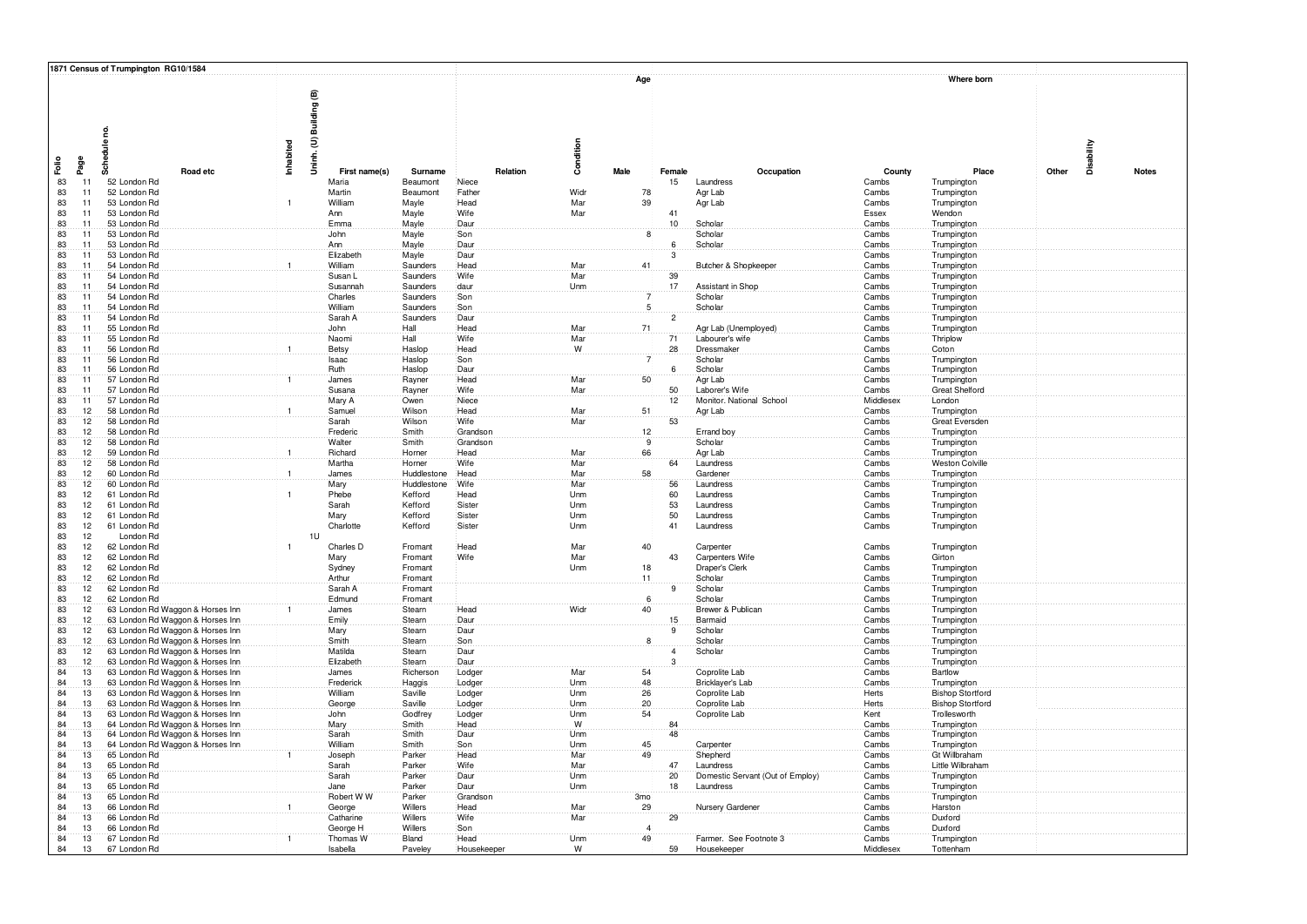|          |                                    | 1871 Census of Trumpington RG10/1584                       |                |                          |                            |                    |            |                               |                |                                       |                    |                                   |            |              |
|----------|------------------------------------|------------------------------------------------------------|----------------|--------------------------|----------------------------|--------------------|------------|-------------------------------|----------------|---------------------------------------|--------------------|-----------------------------------|------------|--------------|
|          |                                    | 2                                                          |                | Uninh. (U) Building (B)  |                            |                    |            | Age                           |                |                                       |                    | Where born                        |            |              |
| Faile    | Page                               | Schedule                                                   | Inhabited      |                          |                            |                    | Condition  |                               |                |                                       |                    |                                   | Disability |              |
|          |                                    | Road etc                                                   |                | First name(s)            | Surname                    | Relation           |            | Male                          | Female         | Occupation                            | County             | Place                             | Other      | <b>Notes</b> |
| 84<br>84 | 13<br>13                           | 67 London Rd<br>68 London Rd Blands Cottage                | $\overline{1}$ | Kerziah<br>James         | Matthews<br>Thurgood       | Servant<br>Head    | Unm<br>Mar | 55                            | 18             | General Servant<br>Agr Lab            | Cambs<br>Suffolk   | Willbraham<br>Wickhambrook        |            |              |
| 84       | 13                                 | 68 London Rd Blands Cottage                                |                | Mary                     | Thurgood                   | Wife               | Mar        |                               | 50             |                                       | Suffolk            | Wickhambrook                      |            |              |
| 84       | 13                                 | 68 London Rd Blands Cottage                                |                | Charles                  | Stevens                    | Boarder            | Unm        | 25                            |                | Agr Lab                               | Cambs              | Swaffham Prior                    |            |              |
| 84       | 13                                 | 68 London Rd Blands Cottage                                |                | George                   | Stevens                    | Boarder            | Unm        | 20                            |                | Agr Lab                               | Cambs              | Swaffham Prior                    |            |              |
| 84       | 13                                 | 69 London Rd                                               | Ŧ              | James                    | Belverstone<br>Belverstone | Head<br>Wife       | Mar        | 49                            |                | Agr Lab                               | Suffolk            | Ousden                            |            |              |
| 84<br>84 | 13<br>14                           | 68 London Rd<br>70 London Rd                               | Ŧ              | Susan<br>Thomas          | Wright                     | Head               | Mar<br>Mar | 77                            | 49             | Labourer's wife<br>Gardener           | Suffolk<br>n.k.    | Kentford                          |            |              |
| 84       | 14                                 | 71 London Rd                                               | $\overline{1}$ | Samuel                   | Clarke                     | Head               | Mar        | 39                            |                | Gamekeeper                            | Beds               | Sandy                             |            |              |
| 84       | 14 <sup>2</sup>                    | 71 London Rd                                               |                | Mary A                   | Clarke                     | Wife               | Mar        |                               | 34             |                                       | <b>Beds</b>        | Sandy                             |            |              |
| 84       | 14 <sub>1</sub>                    | 71 London Rd                                               |                | George                   | Clarke                     | Son                |            | $\frac{13}{10}$               |                | Tinman's Shop Boy                     | Beds               | Sandy                             |            |              |
| 84<br>84 | 14 <sub>1</sub><br>14 <sup>1</sup> | 71 London Rd<br>71 London Rd                               |                | Harry<br>Lila            | Clarke<br>Clarke           | Son<br>Daur        |            |                               | 8              | Scholar<br>Scholar                    | Beds<br>Cambs      | Sandy<br>Trumpington              |            |              |
| 84       | 14                                 | 71 London Rd                                               |                | Florence                 | Clarke                     | Daur               |            |                               | 6              | Scholar                               | Cambs              | Trumpington                       |            |              |
| 84       | 14 <sub>1</sub>                    | 71 London Rd                                               |                | Owen W                   | Clarke                     | Son                |            | $\overline{4}$                |                |                                       | Cambs              | Trumpington                       |            |              |
| 84       | 14                                 | 71 London Rd                                               |                | Horace                   | Clarke                     | Son                |            | 9 <sub>mo</sub>               |                |                                       | Cambs              | Trumpington                       |            |              |
| 84       | 14                                 | 72 London Rd Leighton House                                |                | Robert                   | Sayle                      | Head<br>Wife       | Mar<br>Mar | 55                            | 46             | Landowner; China Merchant; Draper     | Norfolk            | Southery                          |            |              |
| 84<br>84 | 14<br>14                           | 72 London Rd Leighton House<br>72 London Rd Leighton House |                | Priscilla C<br>Frances A | Sayle<br>Sayle             | Daur               |            |                               | 14             | Scholar                               | Bucks<br>Cambridge | Eddlesboough<br>St Andrews the Gt |            |              |
| 84       | 14                                 | 72 London Rd Leighton House                                |                | Martin W                 | Sayle                      | Son                |            | 10 <sup>1</sup>               |                | Scholar                               | Cambridge          | St Andrews the Gt                 |            |              |
| 84       | 14                                 | 72 London Rd Leighton House                                |                | Ellen J                  | Sayle                      | Daur               |            |                               | $\mathbf{Q}$   | Scholar                               | Cambridge          | St Andrews the Gt                 |            |              |
| 84       | 14                                 | 72 London Rd Leighton House                                |                | Cecilia Z                | Smith                      | Governess          | Unm        |                               | 39             | Governess                             | Middlesex          | London                            |            |              |
| 84<br>84 | 14<br>14 <sup>°</sup>              | 72 London Rd Leighton House                                |                | Harriett                 | Metton<br>Fuller           | Servant<br>Servant | Unm<br>Unm |                               | 24<br>23       | Cook<br>Housemaid                     | Norfolk            | Docking                           |            |              |
| 84       | 14                                 | 72 London Rd Leighton House<br>72 London Rd Leighton House |                | Mary<br>Susannah         | <b>Minns</b>               | Servant            | Unm        |                               | 21             | Schoolroom Maid                       | Norfolk<br>Norfolk | <b>West Bilney</b><br>Wolverton   |            |              |
| 84       | 14                                 | 72 London Rd Leighton House                                |                | John                     | Everett                    | Servant            | unm        | 18                            |                | Page                                  | Norfolk            | Terrington St Johns               |            |              |
| 84       | 14 <sup>1</sup>                    | 73 London Rd                                               |                | Elijah                   | Morley                     | Head               | Mar        | 22 <sup>2</sup>               |                | Coachman (Domestic Servant)           | Cambs              | Abington                          |            |              |
| 84       | 14 <sup>2</sup>                    | 73 London Rd                                               |                | Emma                     | Morley                     | Wife               | Mar        |                               | 23             | Coachman's Wife                       | Cambs              | Cambridge                         |            |              |
| 84<br>84 | 14 <sub>1</sub><br>14              | 73 London Rd<br>73 London Rd                               |                | Anne J<br>George         | Morley<br>Starling         | Daur<br>Lodger     | Mar        | 26                            | $\overline{1}$ | Fitter                                | Cambs<br>Norfolk   | Abington<br>Harling               |            |              |
| 84       | 14 <sub>1</sub>                    | 73 London Rd                                               |                | Robert                   | Garwood                    | Lodger             | Unm        | 21                            |                | Fitter                                | Suffolk            | Bury St Edmunds                   |            |              |
| 84       | 14 <sup>1</sup>                    | 74 London Rd                                               |                | George                   | Marshall                   | Head               | Mar        | 40                            |                | Gardener & Publicar                   | Cambs              | Trumpington                       |            |              |
| 85       | 15                                 | 74 London Rd                                               |                | Sarah                    | Marshall                   | Wife               | Mar        |                               | 36             | Laundress                             | Cambs              | Trumpington                       |            |              |
| 85       | 15 <sub>1</sub>                    | 74 London Rd                                               |                | Charles                  | Marshall                   | Son                | Unm        | 17                            |                | Coprolite Lab                         | Cambs              | Trumpington                       |            |              |
| 85<br>85 | 15 <sub>1</sub><br>15 <sup>2</sup> | 74 London Rd<br>74 London Rd                               |                | Lavinia<br>William       | Marshall<br>Marshall       | Daur<br>Son        | Unm        | 14                            | 16             | Laundress                             | Cambs<br>Cambs     | Trumpington<br>Trumpington        |            |              |
| 85       | 15 <sup>2</sup>                    | 74 London Rd                                               |                | Georgina                 | Marshall                   | Daur               |            |                               | 12             | Scholar                               | Cambs              | Trumpington                       |            |              |
| 85       | 15                                 | 74 London Rd                                               |                | Caroline                 | Marshall                   | Daur               |            |                               | 10             | Scholar                               | Cambs              | Trumpington                       |            |              |
| 85       | 15 <sup>2</sup>                    | 74 London Rd                                               |                | Julia                    | Marshall                   | Daur               |            |                               | 9              | Scholar                               | Cambs              | Trumpington                       |            |              |
| 85<br>85 | 15 <sup>2</sup><br>15 <sub>1</sub> | 74 London Rd<br>74 London Rd                               |                | Alfred<br>Ernest         | Marshall<br>Marshall       | Son<br>Son         |            | 5                             |                | Scholar<br>Scholar                    | Cambs<br>Cambs     | Trumpington<br>Trumpington        |            |              |
| 85       | 15 <sub>1</sub>                    | 74 London Rd                                               |                | Herbert                  | Marshall                   | Son                |            | 3mo                           |                |                                       | Cambs              | Trumpington                       |            |              |
| 85       | 15                                 | 74 London Rd                                               |                | Susan                    | Green                      | Aunt               | W          |                               | 72             | Receives Parish Relief                | Norfolk            | Lynn                              |            |              |
| 85       | 15 <sup>2</sup>                    | 75 London Rd                                               | $\mathbf{1}$   | Thomas                   | Peters                     | Head               | Mar        | 41                            |                | Agr Lab                               | Cambs              | Trumpington                       |            |              |
| 85       | 15 <sub>1</sub>                    | 75 London Rd                                               | $\overline{1}$ | Mary                     | Peters                     | Wife               | Mar<br>W   |                               | 46             | Laundress                             | Cambs              | Trumpington                       |            |              |
| 85<br>85 | 15 <sup>°</sup><br>15 <sub>1</sub> | 76 London Rd<br>76 London Rd                               |                | Eleanor<br>Etty          | Nightingale<br>Nightingale | Head<br>Daur       | Unm        |                               | 67<br>37       | Receiving income from rents of houses | Cambs<br>Cambs     | Trumpington<br>Trumpington        |            |              |
| 85       | 15                                 | 77 Nightingale's Cottages                                  | $\mathbf{1}$   | Thomas                   | Marshall                   | Head               | Mar        | 36                            |                | Railway Porter                        | Cambs              | Trumpington                       |            |              |
| 85       | 15 <sub>1</sub>                    | 77 Nightingale's Cottages                                  |                | Susan                    | Marshall                   | Wife               | Mar        |                               | 37             |                                       | Cambs              | Trumpington                       |            |              |
| 85       | 15                                 | 77 Nightingale's Cottages                                  |                | Frederick                | Marshall                   | Son                |            | 13                            |                | Agr Lab                               | Cambs              | Trumpington                       |            |              |
| 85<br>85 | 15 <sup>2</sup><br>15              | 77 Nightingale's Cottages<br>77 Nightingale's Cottages     |                | William<br>Edward        | Marshall<br>Marshall       | Son<br>Son         |            | 11<br>$\overline{\mathbf{8}}$ |                | Agr Lab<br>Scholar                    | Cambs<br>Cambs     | Trumpington<br>Trumpington        |            |              |
| 85       | 15 <sub>1</sub>                    | 78 Nightingale's Cottages                                  | $\overline{1}$ | William W                | Parker                     | Head               | Mar        | 28                            |                | Shepherd                              | Cambs              | Trumpington                       |            |              |
| 85       | 15                                 | 78 Nightingale's Cottages                                  |                | Harriett                 | Parker                     | Wife               | Mar        |                               | 28             |                                       | Cambs              | Girton                            |            |              |
| 85       | 15                                 | 78 Nightingale's Cottages                                  |                | Albert                   | Parker                     | Son                |            | $\overline{7}$                |                | Scholar                               | Cambridge          | S Andrew the less                 |            |              |
| 85<br>85 | 15 <sup>2</sup><br>15              | 78 Nightingale's Cottages<br>79 Nightingale's Cottages     | $\mathbf{1}$   | Monteagle<br>James       | Parker<br>Peters           | Son<br>Head        | Widr       | $\overline{2}$<br>72          |                | Highway Lab                           | Cambs<br>Cambs     | Trumpington<br>Trumpington        |            |              |
| 85       | 16                                 | 79 Nightingale's Cottages                                  |                | John                     | Hines                      | Son-in-law         | Mar        | 33                            |                | Coprolite Lab                         | Cambs              | Barton                            |            |              |
| 85       | 16                                 | 79 Nightingale's Cottages                                  |                | Sarah                    | Hines                      | Daur               | Mar        |                               | 34             | Housekeeper                           | Cambs              | Trumpington                       |            |              |
| 85       | 16                                 | 80 Nightingale's Cottages                                  |                | Thomas                   | Ludman                     | Head               | Mar        | 34                            |                | Coprolite Lab                         | Cambs              | Trumpington                       |            |              |
| 85       | 16                                 | 80 Nightingale's Cottages                                  |                | Hannah                   | Ludman                     | Wife               | Mar        | 12                            | 32             | Laundress                             | Cambs              | Trumpington                       |            |              |
| 85<br>85 | 16<br>16 <sup>2</sup>              | 80 Nightingale's Cottages<br>80 Nightingale's Cottages     |                | Charles<br>Clara         | Ludman<br>Ludman           | Son<br>Daur        |            |                               | $\overline{7}$ | Agr Lab<br>Scholar                    | Cambs<br>Cambs     | Trumpington<br>Trumpington        |            |              |
| 85       | 16                                 | 80 Nightingale's Cottages                                  |                | Albert                   | Ludman                     | Son                |            | $\overline{3}$                |                |                                       | Cambs              | Trumpington                       |            |              |
| 85       | 16 <sup>2</sup>                    | 80 Nightingale's Cottages                                  |                | George                   | Ludman                     | Son                |            |                               |                |                                       | Cambs              | Trumpington                       |            |              |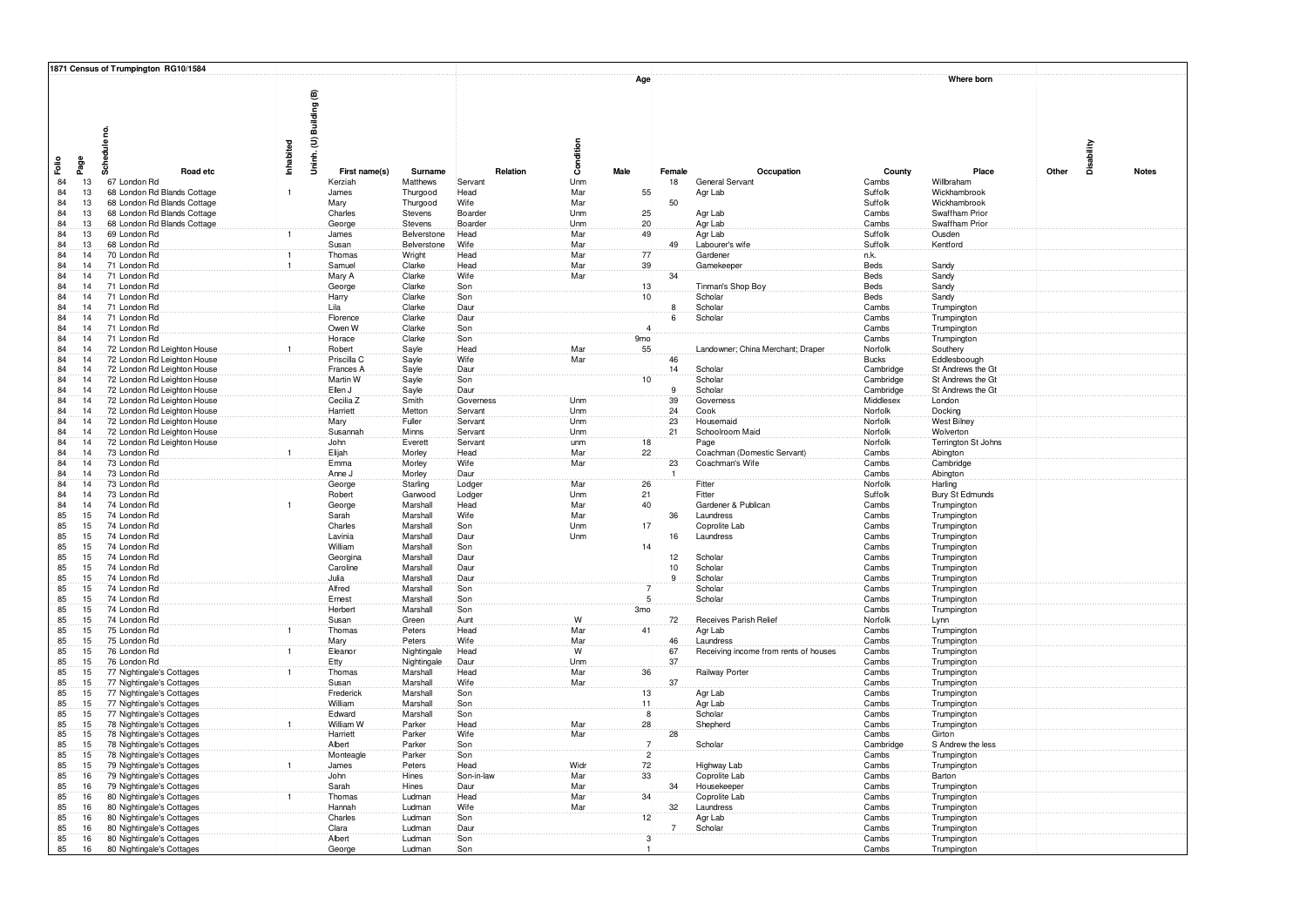|                                          | 1871 Census of Trumpington RG10/1584                   |                |                                               |                  |                      |            |                 |                 |                                                   |                    |                                    |                     |              |
|------------------------------------------|--------------------------------------------------------|----------------|-----------------------------------------------|------------------|----------------------|------------|-----------------|-----------------|---------------------------------------------------|--------------------|------------------------------------|---------------------|--------------|
|                                          |                                                        |                |                                               |                  |                      |            | Age             |                 |                                                   |                    | Where born                         |                     |              |
| Failo<br>Page                            | Schedule no.<br>Road etc                               | Inhabited      | Building (B)<br>Uninh. (U) I<br>First name(s) | Surname          | Relation             | Condition  | Male            | Female          | Occupation                                        | County             | Place                              | Disability<br>Other | <b>Notes</b> |
| 85<br>16                                 | 81 Nightingale's Cottages                              |                | Ann                                           | Mansfield        | Head                 | ${\sf W}$  |                 | 69              | In receipt of Parish Relief                       | Cambs              | Trumpington                        |                     |              |
| 85<br>16 <sub>1</sub>                    | 82 Nightingale's Cottages                              |                | James                                         | Carse            | Head                 | Mar        | 32              |                 | Bricklayer's Lab                                  | London             |                                    |                     |              |
| 85<br>16 <sup>2</sup>                    | 82 Nightingale's Cottages                              |                | Hannah                                        | Carse            | Wife                 | Mar        |                 | 36              | Laundress                                         | Cambs              | Trumpington                        |                     |              |
| 85<br>16                                 | 82 Nightingale's Cottages                              |                | Sarah                                         | Carse            | Daur                 |            |                 | 9               | Scholar                                           | Cambs              | Trumpington                        |                     |              |
| 85<br>16                                 | 82 Nightingale's Cottages                              |                | George                                        | Carse            | Son                  |            | 8               |                 | Scholar                                           | Cambs              | Trumpington                        |                     |              |
| 85<br>16 <sub>1</sub>                    | 82 Nightingale's Cottages                              |                | Arthur                                        | Carse            | Son                  |            |                 |                 | Scholar                                           | Cambs              | Trumpington                        |                     |              |
| 85<br>16<br>85<br>16 <sup>2</sup>        | 82 Nightingale's Cottages                              |                | Frances<br>Margaret                           | Carse<br>Carse   | Daur<br>Daur         |            |                 | 3               |                                                   | Cambs<br>Cambs     | Trumpington                        |                     |              |
| 85<br>16 <sup>2</sup>                    | 82 Nightingale's Cottages<br>82 Nightingale's Cottages |                | John                                          | Carse            | Son                  |            | 6 <sub>mo</sub> |                 |                                                   | Cambs              | Trumpington<br>Trumpington         |                     |              |
| 85<br>16 <sup>2</sup>                    | 83 Nightingale's Cottages                              |                | Christopher                                   | Lloyd            | Head                 | Mar        | 27              |                 | Agr Lab                                           | Cambs              | Trumpington                        |                     |              |
| 85<br>16                                 | 83 Nightingale's Cottages                              |                | Sarah                                         | Lloyd            | Wife                 | Mar        |                 | 34              | Laundress                                         | Cambs              | Trumpington                        |                     |              |
| 85<br>16                                 | 83 Nightingale's Cottages                              |                | Willam                                        | Darnell          | Stepson              |            | 11              |                 | Agr Lab                                           | Cambs              | Trumpington                        |                     |              |
| 85<br>16                                 | 83 Nightingale's Cottages                              |                | Frederick                                     | Lloyd            | Son                  |            | $\overline{1}$  |                 |                                                   | Cambs              | Trumpington                        |                     |              |
| 85<br>16 <sup>°</sup>                    | 83 Nightingale's Cottages                              |                | Ann                                           | Coleman          | Mother-in-law        | W          |                 | 72              | In receipt of Parish Relief                       | Cambs              | Trumpington                        |                     |              |
| 85<br>16                                 | 84 Nightingale's Cottages                              | $\mathbf{1}$   | Joe                                           | Nightingale      | Head                 | Mar        | 38              |                 | Brewer & Beer Retailer                            | Cambs              | Trumpington                        |                     |              |
| 85<br>16                                 | 84 Nightingale's Cottages                              |                | Jane W H                                      | Nightingale      | Wife                 | Mar        |                 | 25              | Brewer's Wife                                     | Cambs              | Burwell                            |                     |              |
| 85<br>16                                 | 84 Nightingale's Cottages                              |                | Arthur                                        | Nightingale      | Son                  |            | 14              |                 | Scholar                                           | Cambridge          |                                    |                     |              |
| 86<br>17                                 | 84 Nightingale's Cottages                              |                | Fanny L                                       | Nightingale      | daur                 |            |                 | 11              | Scholar                                           | Cambridge          |                                    |                     |              |
| 86<br>17<br>86<br>17                     | 84 Nightingale's Cottages                              |                | Florence                                      | Nightingale      | Daur                 |            |                 | 8 mo            |                                                   | Cambs              | Trumpington                        |                     |              |
| 86<br>17                                 | 85 Nightingale's Cottages<br>85 Nightingale's Cottages |                | Robert<br>Adelaide M                          | Lloyd            | Head<br>Wife         | Mar<br>Mar | 22              | 20              | Coprolite Lab                                     | Cambs<br>Cambridge | Trumpington<br>St Andrews the Less |                     |              |
| 86<br>17                                 | 85 Nightingale's Cottages                              |                | Charles <sub>R</sub>                          | Lloyd<br>Lloyd   | Son                  |            | $\overline{2}$  |                 |                                                   | Cambs              | St Andrews the Less                |                     |              |
| 86<br>17 <sup>2</sup>                    | 86 Nightingale's Cottages                              | $\mathbf{1}$   | James                                         | Bird             | Head                 | Mar        | 41              |                 | Coprolite Lab                                     | Beds               | Leagreaves                         |                     |              |
| 86<br>17 <sup>2</sup>                    | 86 Nightingale's Cottages                              |                | Maria                                         | Bird             | Wife                 | Mar        |                 | 38              | Laundress                                         | Cambs              | Trumpington                        |                     |              |
| 86<br>17 <sup>2</sup>                    | 86 Nightingale's Cottages                              |                | Mary M                                        | Bird             | Daur                 |            |                 | 17              | Laundress                                         | Cambs              | Trumpington                        |                     |              |
| 86<br>17 <sup>2</sup>                    | 86 Nightingale's Cottages                              |                | Annie M                                       | Bird             | Daur                 |            |                 | 13              | Scholar                                           | Cambs              | Trumpington                        |                     |              |
| 86<br>17                                 | 86 Nightingale's Cottages                              |                | Elizabeth                                     | Bird             | Daur                 |            |                 | 8               | Scholar                                           | Cambs              | Trumpington                        |                     |              |
| 86<br>17 <sup>2</sup>                    | 87 Nightingale's Cottages                              | $\mathbf{1}$   | James                                         | Neaves           | Head                 | Mar        | 66              |                 | Agr Lab                                           | Cambs              | Trumpington                        |                     |              |
| 86<br>17 <sub>1</sub>                    | 87 Nightingale's Cottages                              |                | Mary                                          | Neaves           | Wife                 | Mar        |                 | 68              | Laundress                                         | Cambs              | Trumpington                        |                     |              |
| 86<br>17 <sup>2</sup>                    | 87 Nightingale's Cottages                              |                | John                                          | Baxter           | Lodger               | Unm        | 28              |                 | Coprolite Lab                                     | Cambs              | Gamlingay                          |                     |              |
| 86<br>17                                 | 87 Nightingale's Cottages                              | $\blacksquare$ | Richard                                       | Papworth         | Lodger               | Unm        | 25<br>25        |                 | Wheelwright                                       | Cambs              | Histon                             |                     |              |
| 86<br>17 <sub>2</sub><br>86<br>17        | 88 Nightingale's Cottages<br>88 Nightingale's Cottages |                | Moses<br>Emily                                | Taylor<br>Taylor | Head<br>Wife         | Mar<br>Mar |                 | 26              | Groom (Domestic Servt)                            | Hunts<br>Cambs     | Somersham<br>Trumpington           |                     |              |
| 86<br>17                                 | 88 Nightingale's Cottages                              |                | Annie L                                       | Taylor           | Daur                 |            |                 |                 |                                                   | Cambs              | Trumpington                        |                     |              |
| 86<br>17 <sup>2</sup>                    | 88 Nightingale's Cottages                              |                | Aaron                                         | Taylor           | Lodger               | Unm        | 22              |                 | Railway Lab                                       | Hunts              | Somersham                          |                     |              |
| 17<br>86                                 | 89 Nightingale's Cottages                              |                | George                                        | Barker           | Head                 | Mar        | 29              |                 | Coprolite Lab                                     | Isle of Ely        | Coveny                             |                     |              |
| 86<br>17 <sup>2</sup>                    | 89 Nightingale's Cottages                              |                | Mary A                                        | Barker           | Wife                 | Mar        |                 | 31              | Laundress                                         | Cambs              | Trumpington                        |                     |              |
| 86<br>17                                 | 90 London Rd                                           |                | John                                          | Peile            | Head                 | Mar        | 38              |                 | M.A. Fellow & Tutor of Christ Coll. Camb.         | Cumberland         | Whitehaven                         |                     |              |
| 86<br>17 <sup>2</sup>                    | 90 London Rd                                           |                | Annette                                       | Peile            | Wife                 | Mar        |                 | 35              |                                                   | Suffolk            | Newmarket                          |                     |              |
| 86<br>17 <sup>2</sup>                    | 90 London Rd                                           |                | Hester M                                      | Peile            | Daur                 |            |                 | 3               |                                                   | Cambs              | Trumpington                        |                     |              |
| 86<br>17 <sup>2</sup><br>17 <sup>2</sup> | 90 London Rd                                           |                | John W<br>Elizabeth                           | Peile            | Son                  |            |                 |                 |                                                   | Cambs              | Trumpington                        |                     |              |
| 86<br>86<br>18                           | 90 London Rd<br>90 London Rd                           |                | Susan                                         | Wheeler<br>Ray   | Servant<br>Servant   | Unm<br>Unm |                 | 23<br>24        | Cook Domestic Servant<br>Housemaid Domestic Servt | Cambs<br>Cambs     | Stretham<br>Soham                  |                     |              |
| 86<br>18                                 | 90 London Rd                                           |                | Ann E                                         | llett            | Servant              | Unm        |                 | 19              | Nurse Domestic Servant                            | Cambs              | Trumpington                        |                     |              |
| 86<br>18                                 | 91 London Road                                         | $\mathbf{1}$   | Arthur B                                      | Simpson          | head                 | mar        | 36              |                 | Wine Merchant                                     | Derbyshire         | Derby                              |                     |              |
| 86<br>18 <sup>°</sup>                    | 91 London Road                                         |                | Gertrude                                      | Simpson          | wife                 | mar        |                 | 31              |                                                   | Cambs              | Foxton                             |                     |              |
| 86<br>18                                 | 91 London Road                                         |                | Eliza                                         | Hardman          | servant              | unm        |                 |                 | 18 servant domestic                               | Cambs              | Barrington                         |                     |              |
| 86<br>18 <sup>1</sup>                    | 91 London Road                                         |                | Ellen                                         | Bird             | servant              | unm        |                 |                 | 15 servant domestic                               | Cambs              | Trumpington                        |                     |              |
| 86<br>18                                 | 91 London Road                                         |                | Walter J B                                    | Simpson          | son                  |            |                 |                 |                                                   | Cambs              | Trumpington                        |                     |              |
| 86<br>18<br>86<br>18                     | 92 London Road                                         |                | Charles                                       | Wilson           | head<br>wife         | mar        | 73              |                 | Labourer. Roadman                                 | Cambs              | Trumpington                        |                     |              |
| 86<br>18 <sup>2</sup>                    | 92 London Road<br>92 London Road                       |                | Elizabeth<br>Hannah                           | Wilson<br>Wilson |                      | mar        |                 | 69<br>15        |                                                   | Middlesex<br>Cambs | Tottenham<br>Chesterton            |                     |              |
| 86<br>18                                 | 92 London Road                                         |                | Laura                                         | Wilson           | grandaur<br>grandaur |            |                 |                 | 9 scholar                                         | Cambs              | Trumpington                        |                     |              |
| 86<br>18                                 | 93 London Road                                         |                | William                                       | Haggis           | head                 | widr       | 55              |                 | Agr Lab.                                          | Cambs              | Trumpington                        |                     |              |
| 86<br>18                                 | 94 London Road                                         |                | James                                         | Smith            | head                 | mar        | 46              |                 | Ostler                                            | Suffolk            | <b>Bradley</b>                     |                     |              |
| 86<br>18                                 | 94 London Road                                         |                | Mary                                          | Smith            | wife                 | mar        |                 | 33              |                                                   | Cambridge          |                                    |                     |              |
| 86<br>18                                 | 94 London Road                                         |                | Emily                                         | Smith            | daur                 |            |                 |                 | 11 scholar                                        | Cambs              | Trumpington                        |                     |              |
| 86<br>18 <sup>2</sup>                    | 94 London Road                                         |                | Selina                                        | Smith            | daur                 |            |                 |                 | 7 scholar                                         | Cambs              | Trumpington                        |                     |              |
| 86<br>18 <sup>1</sup>                    | 94 London Road                                         |                | Alfred                                        | Smith            | son                  |            | 6               |                 | scholar                                           | Cambs              | Trumpington                        |                     |              |
| 86<br>18 <sup>2</sup>                    | 94 London Road                                         |                | Ernest                                        | Smith            | son                  |            |                 |                 | scholar                                           | Cambs              | Trumpington                        |                     |              |
| 86<br>18 <sup>2</sup><br>86<br>18        | 94 London Road<br>94 London Road                       |                | George E<br>Louisa E                          | Smith<br>Smith   | son<br>daur          |            | $\overline{2}$  | 6 <sub>mo</sub> |                                                   | Cambs<br>Cambs     | Trumpington                        |                     |              |
| 86<br>18 <sup>2</sup>                    | 95 London Road                                         |                | John                                          | Careless         | head                 | mar        | 35 <sup>2</sup> |                 | Agr Lab.                                          | Cambs              | Trumpington<br>Trumpington         |                     |              |
| 86<br>18                                 | 95 London Road                                         |                | Catherine                                     | Careless         | wife                 | mar        |                 | 36              |                                                   | Cambs              | Little Shelford                    |                     |              |
| 86<br>18 <sup>2</sup>                    | 95 London Road                                         |                | William                                       | Careless         | S <sub>0</sub>       |            | 11              |                 | Agr Lab.                                          | Cambs              | Trumpington                        |                     |              |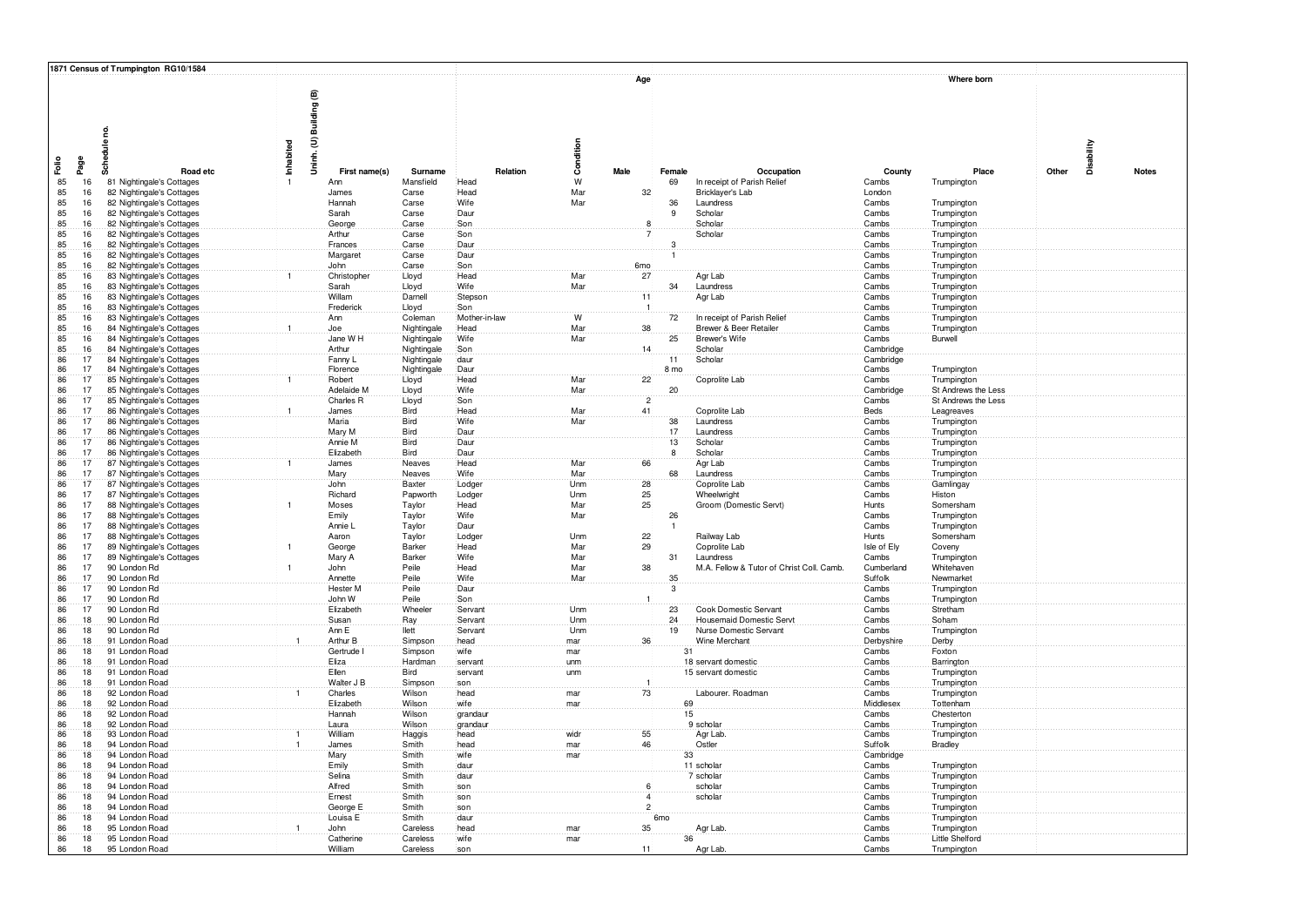|       |                       |              | 1871 Census of Trumpington RG10/1584 |          |                |                         |                        |                 |          |             |                 |        |                                              |            |                     |                                   |            |              |
|-------|-----------------------|--------------|--------------------------------------|----------|----------------|-------------------------|------------------------|-----------------|----------|-------------|-----------------|--------|----------------------------------------------|------------|---------------------|-----------------------------------|------------|--------------|
|       |                       |              |                                      |          |                |                         |                        |                 |          |             | Age             |        |                                              |            |                     | Where born                        |            |              |
|       |                       |              |                                      |          |                |                         |                        |                 |          |             |                 |        |                                              |            |                     |                                   |            |              |
|       |                       |              |                                      |          |                | Uninh. (U) Building (B) |                        |                 |          |             |                 |        |                                              |            |                     |                                   |            |              |
|       |                       |              |                                      |          |                |                         |                        |                 |          |             |                 |        |                                              |            |                     |                                   |            |              |
|       |                       |              |                                      |          |                |                         |                        |                 |          |             |                 |        |                                              |            |                     |                                   |            |              |
|       |                       | Schedule no. |                                      |          |                |                         |                        |                 |          |             |                 |        |                                              |            |                     |                                   |            |              |
|       |                       |              |                                      |          | Inhabited      |                         |                        |                 |          | Condition   |                 |        |                                              |            |                     |                                   | Disability |              |
| Faile | Page                  |              |                                      |          |                |                         |                        |                 |          |             |                 |        |                                              |            |                     |                                   |            |              |
|       |                       |              |                                      | Road etc |                | First name(s)           | Surname                |                 | Relation |             | Male            | Female |                                              | Occupation | County              | Place                             | Other      | <b>Notes</b> |
|       | 86<br>18<br>86<br>18  |              | 95 London Road<br>95 London Road     |          |                | Catherine<br>Alice      | Careless<br>Careless   | daur<br>daur    |          |             |                 |        | 9 scholar<br>7 scholar                       |            | Cambs<br>Cambs      | Trumpington<br>Trumpington        |            |              |
|       | 87<br>19              |              | 95 London Road                       |          |                | Phebe                   | Careless               | daur            |          |             |                 |        | 5 scholar                                    |            | Cambs               | Trumpington                       |            |              |
|       | 87<br>19 <sup>°</sup> |              | 95 London Road                       |          |                | Harriet                 | Careless               | daur            |          |             |                 |        | $\mathcal{B}$                                |            | Cambs               | Trumpington                       |            |              |
|       | 87<br>19              |              | 95 London Road                       |          |                | Davis A                 | Careless               | son             |          |             | 1 <sub>mo</sub> |        |                                              |            | Cambs               | Trumpington                       |            |              |
|       | 87<br>19              |              | 96 London Road                       |          |                | Joseph                  | Kefford                | head            |          | mar         | 55              |        | Agr Lab                                      |            | Cambs               | Trumpington                       |            |              |
|       | 87<br>19 <sup>1</sup> |              | 96 London Road                       |          |                | Jemima                  | Kefford                | wife            |          | mar         |                 |        | 54                                           |            | Cambs               | Trumpington                       |            |              |
|       | 87<br>19 <sup>°</sup> |              | 96 London Road                       |          |                | Joseph                  | Kefford                | son             |          |             | 14              |        | Agr Lab                                      |            | Cambs               | Trumpington                       |            |              |
|       | 87<br>19              |              | 97 London Road                       |          |                | Robert                  | Lloyd                  | head            |          | mar         | 56              |        | Agr Lab                                      |            | Cambs               | Trumpington                       |            |              |
|       | 87<br>19<br>87<br>19  |              | 97 London Road<br>97 London Road     |          |                | Susan<br>Lydia          | Lloyd<br>Lloyd         | wife<br>daur    |          | mar<br>unm  |                 |        | 49<br>18 Servant (out of employ)             |            | Cambs<br>Cambs      | Trumpington<br>Trumpington        |            |              |
|       | 87<br>19              |              | 97 London Road                       |          |                | James R                 | Barham                 | lodger          |          | unm         | 25              |        | Groom (Domestic Servt)                       |            | Suffolk             | Snape                             |            |              |
|       | 87<br>19              |              | 98 London Road (Alpha Cottage)       |          |                | Robert                  | Laurence               | son             |          |             | 10 <sub>1</sub> |        | Scholar                                      |            | London              |                                   |            |              |
|       | 87<br>19              |              | 98 London Road (Alpha Cottage)       |          |                | Elizabeth               | Thoday                 | servant         |          | unm         |                 |        | 15 General Servant (Domestic)                |            | Cambs               | Over                              |            |              |
|       | 87<br>19              |              | 99 London Road                       |          |                | John D                  | Haggis                 | head            |          | mar         | 50              |        | Coprolite Lab                                |            | Cambs               | Great Shelford                    |            |              |
|       | 87<br>19              |              | 99 London Road                       |          |                | Esther                  | Haggis                 | wife            |          | mar         |                 |        | 49 Charwoman                                 |            | Cambs               | Littleport                        |            |              |
|       | 87<br>19              |              | 99 London Road                       |          |                | Emma                    | Haggis                 | daur            |          | unm         |                 |        | 20 servant                                   |            | Cambs               | Trumpington                       |            |              |
|       | 87<br>19              |              | 99 London Road                       |          |                | Susannah M              | Haggis                 | daur            |          |             |                 |        | 10 scholar                                   |            | Cambs               | Trumpington                       |            |              |
|       | 87<br>19<br>87        |              | 99 London Road<br>100 London Road    |          |                | Emily D<br>William      | Haggis                 | grandaur        |          |             | 69              |        | Bricklayer                                   |            | Cambs<br>Cambs      | Cambridge                         |            |              |
|       | 19<br>87<br>19        |              | 100 London Road                      |          |                | Rosamond B              | Dobson<br>Dobson       | head<br>wife    |          | mar<br>mar  |                 |        | 71 Bricklayer's wife                         |            | Cambs               | Trumpington<br>Cambridge          |            |              |
|       | 87<br>19              |              | 101 London Road                      |          |                | Samuel                  | <b>Brooks</b>          | head            |          | mar         | 71              |        | Coal dealer                                  |            | Cambs               | Trumpington                       |            |              |
|       | 87<br>19              |              | 101 London Road                      |          |                | Sarah                   | <b>Brooks</b>          | wife            |          | mar         |                 |        | 66 Laundress                                 |            | Cambs               | Ely                               |            |              |
|       | 87<br>19              |              | 101 London Road                      |          |                | Amanda                  | Pamplin                | niece           |          | unm         |                 |        | 18 General Servant                           |            | Cambs               | Fulbourn                          |            |              |
|       | 87<br>19              |              | 102 London Road                      |          |                | Harry G                 | Seeley                 | lodger          |          | unm         | 32              |        | See Footnote 4                               |            | Middlesex           | St. James. Londor                 |            |              |
|       | 87<br>19              |              | 103 London Road                      |          |                | Emma                    | Knight                 | lodger          |          | mar         |                 |        | 34 Butler's wife                             |            | Surrey              | Midhurst                          |            |              |
|       | 87<br>19              |              | 104 London Road                      |          | $\overline{1}$ | William                 | Bebee                  | head            |          | mar         | 53              |        | Baker & Post Office                          |            | Hunts               | St. Ives                          |            |              |
|       | 87<br>20              |              | 104 London Road                      |          |                | Rosamond<br>William W   | Bebee                  | wife            |          | mar         |                 |        | 53 Baker's wife                              |            | Cambs               | Trumpington                       |            |              |
|       | 87<br>20<br>87<br>20  |              | 104 London Road<br>104 London Road   |          |                | Wallis                  | Bebee<br>Bebee         | son<br>son      |          | unm         | 26<br>15        |        | Baker<br>Shop boy                            |            | Cambs<br>Cambs      | Trumpington                       |            |              |
|       | 87<br>20              |              | 104 London Road                      |          |                | Elizabeth J             | Bebee                  | daur            |          |             |                 |        | 14 <sub>1</sub>                              |            | Cambs               | Trumpington<br>Trumpington        |            |              |
|       | 87<br>20              |              | 104 London Road                      |          |                | Alice R                 | Bebee                  | daur            |          |             |                 |        | 12 scholar                                   |            | Cambs               | Trumpington                       |            |              |
|       | 87<br>20              |              | 104 London Road                      |          |                | Frederick               | Bebee                  | son             |          |             | 10              |        | scholar                                      |            | Cambs               | Trumpington                       |            |              |
|       | 87<br>20              |              | 104 London Road                      |          |                | Arthur                  | Bebee                  | son             |          |             |                 |        | scholar                                      |            | Cambs               | Trumpingtor                       |            |              |
|       | 87<br>20              |              | 104 London Road                      |          |                | Maud M                  | Bebee                  | daur            |          |             |                 |        | 7 scholar                                    |            | Cambs               | Trumpington                       |            |              |
|       | 87<br>20              |              | 104 London Road                      |          |                | Kate                    | Bebee                  | daur            |          |             |                 |        | 6 scholar                                    |            | Cambs               | Trumpingtor                       |            |              |
|       | 87<br>20              |              | 104 London Road                      |          |                | David E                 | Bebee                  | son             |          |             | 5               |        | scholar                                      |            | Cambs               | Trumpington                       |            |              |
|       | 87<br>20              |              | 104 London Road                      |          |                | Emma                    | Bebee                  | daur            |          |             |                 |        | 3                                            |            | Cambs               | Trumpington                       |            |              |
|       | 87<br>20<br>87<br>20  |              | 105 London Road<br>106 London Road   |          |                | William<br>Alfred       | Shildrick<br>Haggis    | head<br>head    |          | widr<br>mar | 73<br>41        |        | Agr. Lab.<br>Agr. Lab.                       |            | Cambs<br>Cambs      | Trumpington<br><b>Gt Shelford</b> |            |              |
|       | 87<br>20              |              | 106 London Road                      |          |                | Susannah                | Haggis                 | wife            |          | mar         |                 |        | 37 Labourer's wife                           |            | Cambs               | Trumpington                       |            |              |
|       | 87<br>20              |              | 106 London Road                      |          |                | Bransom C               | Haggis                 | son             |          |             | $\overline{7}$  |        | scholar                                      |            | Cambs               | Trumpington                       |            |              |
|       | 87<br>20              |              | 106 London Road                      |          |                | Martha J                | Haggis                 | daur            |          |             |                 |        | 5 scholar                                    |            | Cambs               | Trumpington                       |            |              |
|       | 87<br>20              |              | 107 London Road                      |          |                | Susan                   | Carter                 | head            |          | W           |                 |        | 79 Allowed by Parish                         |            | Cambs               | Trumpington                       |            |              |
|       | 87<br>20              |              | 107 London Road                      |          |                | John                    | Carter                 | son             |          | unm         | 39              |        | Coprolite Lab                                |            | Cambs               | Trumpington                       |            |              |
|       | 87<br>20              |              | 108 London Road                      |          |                | James                   | Shildrick              | head            |          | mar         | 39              |        | Agr. Lab.                                    |            | Cambs               | Trumpington                       |            |              |
|       | 87<br>20<br>87        |              | 108 London Road                      |          |                | Mary                    | Shildrick              | wife            |          | mar         |                 |        | 37 Labourer's wife                           |            | Cambs               | Trumpington                       |            |              |
|       | 20<br>87<br>20        |              | 108 London Road<br>108 London Road   |          |                | Sarah M<br>Esther       | Shildrick<br>Shildrick | daur<br>daur    |          |             |                 |        | 12 scholar<br>11 scholar                     |            | Cambs<br>Cambs      | Trumpington                       |            |              |
|       | 87<br>20              |              | 109 London Road "Green Man" Inn      |          |                | Nathaniel R             | Holmes                 | head            |          | mar         | 50              |        | Horse dealer & Publican                      |            | Suffolk             | Trumpington<br>Monk's Eleigh      |            |              |
|       | 87<br>20              |              | 109 London Road "Green Man" Inn      |          |                | Elizabeth               | Holmes                 | wife            |          | mar         |                 |        | 38                                           |            | Cambs               | Melbourn                          |            |              |
|       | 87<br>20              |              | 109 London Road "Green Man" Inn      |          |                | Agnes E                 | Holmes                 | daur            |          |             |                 |        | 13 scholar                                   |            | Cambs               | Little Shelford                   |            |              |
|       | 88<br>21              |              | 109 London Road "Green Man" Inn      |          |                | Neville A               | Holmes                 | son             |          |             | 6               |        | scholar                                      |            | Cambs               | Trumpington                       |            |              |
|       | 88<br>21              |              | 109 London Road "Green Man" Inn      |          |                | Sarah A                 | Freshwater             | sister-in-law   |          | unm         |                 |        | 26 Draper's Assistant                        |            | Cambs               | Melbourn                          |            |              |
|       | 88<br>21              |              | 109 London Road "Green Man" Inn      |          |                | Susan                   | Dearman                | servant         |          | unm         |                 |        | 22 Domestic Servant                          |            | Cambs               | Melbourn                          |            |              |
|       | 88<br>21              |              | 109 London Road "Green Man" Inn      |          |                | Frederick               | Northfield             | servant         |          | unm         | 19              |        | Groom Domestic Servt                         |            | Cambs               | <b>Bottisham Lode</b>             |            |              |
|       | 88<br>21<br>88<br>21  |              | 110 London Road<br>110 London Road   |          | $\overline{1}$ | Overton<br>Fanny        | Hebblewhite<br>Short   | head<br>servant |          | widr<br>unm | 84              |        | <b>Retired Draper</b><br>25 Domestic Servant |            | Lincolnsh<br>Dorset | Horsington<br>Lidgiet             |            |              |
|       | 88<br>21              |              | 111 London Road                      |          |                | Mary                    | Harradine              | head            |          | W           |                 |        | 60 Laundress                                 |            | Hunts               | St. Ives                          |            |              |
|       | 88<br>21              |              | 111 London Road                      |          |                | Charles                 | Fuller                 | grandson        |          |             | ۊ.              |        | scholar                                      |            | Cambs               | Trumpington                       |            |              |
|       | 88<br>21              |              | 111 London Road                      |          |                | Thomas                  | Fuller                 | grandson        |          |             | 5               |        | scholar                                      |            | Cambs               | Trumpington                       |            |              |
|       | 88<br>21              |              | 112 London Road "Red Lion Inn"       |          |                | Robert                  | Wilson                 | head            |          | mar         | 59              |        | Publican                                     |            | Cambs               | Trumpington                       |            |              |
|       | 88<br>21              |              | 112 London Road "Red Lion Inn"       |          |                | Martha <sub>S</sub>     | Wilson                 | wife            |          | mar         |                 |        | 60                                           |            | Cambs               | Trumpington                       |            |              |
|       | 88<br>21              |              | 113 London Road                      |          |                | Aquila                  | Bowyer                 | head            |          | mar         | 25              |        | Coprolite Labourer                           |            | Suffolk             |                                   |            |              |
|       | 88<br>21              |              | 113 London Road                      |          |                | Caroline                | Bowyer                 | wife            |          | mar         |                 |        | 22                                           |            | Cambs               | Trumpington                       |            |              |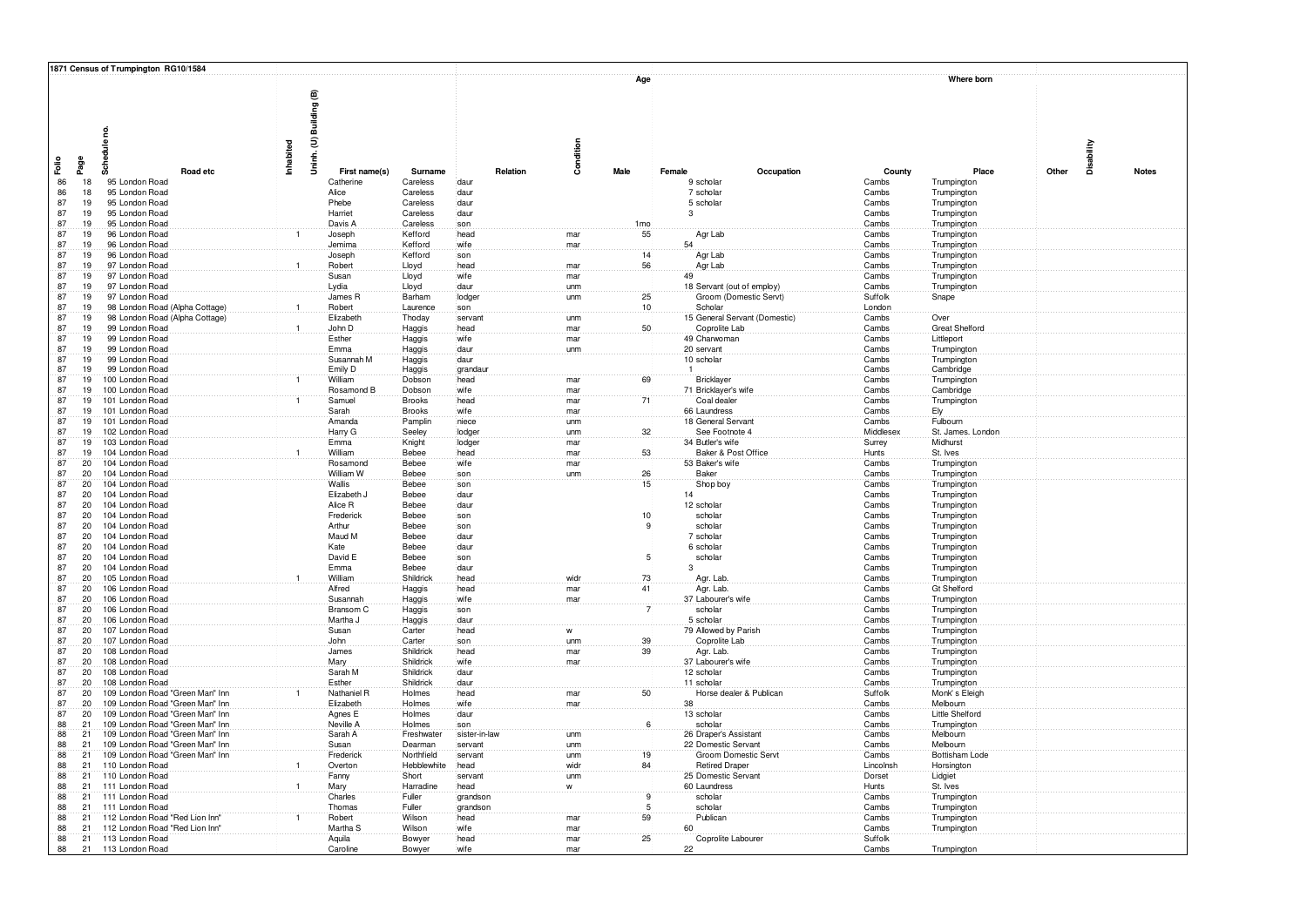|          |                              | 1871 Census of Trumpington RG10/1584                               |                           |                       |                      |                |                      |                         |                 |                                                     |                      |                              |                     |              |
|----------|------------------------------|--------------------------------------------------------------------|---------------------------|-----------------------|----------------------|----------------|----------------------|-------------------------|-----------------|-----------------------------------------------------|----------------------|------------------------------|---------------------|--------------|
|          |                              | Schedule no.                                                       | Building (B)              |                       |                      |                |                      | Age                     |                 |                                                     |                      | Where born                   |                     |              |
| Falio    | Page                         | Road etc                                                           | Uninh. (U) I<br>Inhabited | First name(s)         | Surname              | Relation       | Condition<br>Male    | Female                  |                 | Occupation                                          | County               | Place                        | Disability<br>Other | <b>Notes</b> |
| 88       | 21                           | 114 London Road                                                    |                           | Henry W               | Pamment              | head           | mar                  | 44                      |                 | Bricklayer                                          | Cambs                | Newmarket                    |                     |              |
| 88<br>88 | 21<br>21                     | 114 London Road<br>114 London Road                                 |                           | Mary A<br>George E    | Pamment<br>Pamment   | wife<br>son    | mar<br>unm           | 15                      |                 | 36 Bricklayer's wife<br>Bricklayer's son            | Cambs<br>Cambs       | Cherryhinton<br>Cherryhinton |                     |              |
| 88       | 21                           | 114 London Road                                                    |                           | Rose H                | Pamment              | daur           |                      |                         |                 | 10 scholar                                          | Cambs                | Trumpington                  |                     |              |
| 88       | 21                           | 114 London Road                                                    |                           | Mary A                | Pamment              | daur           |                      |                         |                 | 8 scholar                                           | Cambs                | Trumpington                  |                     |              |
| 88       | 21                           | 114 London Road                                                    |                           | Emily C               | Pamment              | daur           |                      |                         |                 | 6 scholar                                           | Cambs                | Trumpington                  |                     |              |
| 88       | 21                           | 114 London Road                                                    |                           | Harry W               | Pamment              | son            |                      | $\overline{4}$          |                 | scholar                                             | Cambs                | Trumpington                  |                     |              |
| 88       | 21                           | 114 London Road                                                    |                           | Charley B             | Pamment              | son            |                      | 8 <sub>m</sub>          |                 |                                                     | Cambs                | Trumpington                  |                     |              |
| 88<br>88 | 21<br>21                     | 115 London Road<br>116 London Road                                 |                           | Catherine<br>Henry J  | Skinner<br>Peck      | head<br>head   | $\mathsf{w}$<br>mar  | 78                      |                 | 75 Formerly Laundress. Has Parish Relief<br>Painter | Lincolnsh<br>Suffolk | Grantham<br>Thorp            |                     |              |
| 88       | 21                           | 116 London Road                                                    |                           | Mary                  | Peck                 | wife           | mar                  |                         |                 | 57 Painter's wife                                   | Hunts                | Gt. Stukely                  |                     |              |
| 88       | 21                           | 116 London Road                                                    |                           | William C             | Peck                 | grandson       | unm                  | 24                      |                 | Painter                                             | Hunts                | Gt. Stukely                  |                     |              |
| 88       | $22^{\circ}$                 | 117 London Road                                                    |                           | Joseph                | Charter              | head           | mar                  | 29                      |                 | Blacksmith employing 1 man                          | Cambs                | Arrington                    |                     |              |
| 88       | $22^{\circ}$                 | 117 London Road                                                    |                           | Sarah                 | Charter              | wife           | mar                  |                         | 29              |                                                     | Cambs                | Fen Ditton                   |                     |              |
| 88       | $22^{\circ}$                 | 118 London Road                                                    | $\mathbf{1}$              | Rebecca               | Collis               | head           | unm                  |                         |                 | 76 Annuitant                                        | Cambs                | Grantchester                 |                     |              |
| 88<br>88 | 22<br>22                     | 118 London Road<br>119 London Road                                 |                           | Rebecca<br>Joseph R   | Collis<br>Martin     | niece<br>head  | unm<br>mar           | 35                      | 52              | Tailor                                              | Cambs<br>Cambs       | Grantcheste<br>Cambridge     |                     |              |
| 88       | $22^{\circ}$                 | 119 London Road                                                    |                           | Matilda               | Martin               | wife           | mar                  |                         |                 | 32 Dressmake                                        | Cambs                | Trumpington                  |                     |              |
| 88       | 22                           | 120 London Road                                                    | $\mathbf{1}$              | Elizabeth             | Argent               | head           | w                    |                         |                 | 67 Laundress                                        | Cambs                | Trumpington                  |                     |              |
| 88       | $22^{\circ}$                 | 120 London Road                                                    |                           | Alice                 | Bond                 | daur           | unm                  |                         |                 | 37 Laundress                                        | Cambs                | Trumpington                  |                     |              |
| 88       | $22^{\circ}$                 | 120 London Road                                                    |                           | Esther                | Bond                 | daur           | unm                  |                         |                 | 33 Laundress                                        | Cambs                | Trumpington                  |                     |              |
| 88<br>88 | $22^{\circ}$<br>$22^{\circ}$ | 120 London Road<br>120 London Road                                 |                           | George<br>Sarah       | Bond<br>Carter       | son<br>grandau | unm<br>unm           | 31                      |                 | Tailor<br>18 Laundress                              | Cambs<br>Cambs       | Trumpington<br>Trumpington   |                     |              |
| 88       | 22                           | 121 London Road                                                    |                           | James                 | Wilson               | head           | mar                  | 67                      |                 | Agr.Lab                                             | Cambs                | Trumpington                  |                     |              |
| 88       | $22^{\circ}$                 | 121 London Road                                                    |                           | Ellen                 | Wilson               | wife           | mar                  |                         |                 | 65 Lab's wife                                       | Cambs                | Haslingfield                 |                     |              |
| 88       | 22                           | 121 London Road                                                    |                           | Charles               | Wilson               | son            | unm                  | 21                      |                 | Agr.Lab                                             | Cambs                | Trumpington                  |                     |              |
| 88       | 22                           | 121 London Road                                                    |                           | James                 | Wilson               | grandson       |                      | 13                      |                 | Agr.Lab                                             | Cambs                | Trumpington                  |                     |              |
| 88<br>88 | 22<br>$22^{\circ}$           | 122 London Road<br>122 London Road                                 |                           | George<br>Rebecca     | Hulls<br>Hulls       | head<br>wife   | mar<br>mar           | 46                      | 52              | Farm Bailift                                        | Suffolk<br>Norfolk   | Euston<br>Postwick           |                     |              |
| 88       | 22                           | 122 London Road                                                    |                           | Anna M                | Hulls                | daur           | unm                  |                         | 15              |                                                     | Cambs                | Trumpington                  |                     |              |
| 88       | 22                           | 123 London Road "Tally Ho!" Inn                                    | $\overline{1}$            | Thomas                | Marshall             | head           | widr                 | 47                      |                 | Brewer& Innkeeper                                   | Cambs                | Trumpington                  |                     |              |
| 88       | 22                           | 123 London Road "Tally Ho!" Inn                                    |                           | Ebenezer J            | Marshall             | son            |                      | 16                      |                 | Scholar                                             | Cambs                | Trumpington                  |                     |              |
| 88       | $22^{\circ}$                 | 123 London Road "Tally Ho!" Inn                                    |                           | Emily                 | Marshall             | daur           |                      |                         |                 | 14 Scholar                                          | Cambs                | Trumpington                  |                     |              |
| 88       | 22                           | 123 London Road "Tally Ho!" Inn                                    |                           | Kate                  | Marshall             | daur           |                      |                         |                 | 12 Scholar<br>10 Scholar                            | Cambs                | Trumpington                  |                     |              |
| 88<br>88 | 22<br>22                     | 123 London Road "Tally Ho!" Inn<br>123 London Road "Tally Ho!" Inn |                           | Eliza<br>Edwin A      | Marshall<br>Marshall | daur<br>son    |                      |                         |                 | Scholar                                             | Cambs<br>Cambs       | Trumpington<br>Trumpingtor   |                     |              |
| 88       | $22^{\frac{1}{2}}$           | 123 London Road "Tally Ho!" Inn                                    |                           | Caroline              | Marshall             | cousin         | unm                  |                         |                 | 46 Housekeeper (domestic)                           | Cambs                | Trumpingtor                  |                     |              |
| 89       | 23                           | 123 London Road "Tally Ho!" Inn                                    |                           | Susan                 | Churchman            | servant        | unm                  |                         |                 | 19 General Servant (Domestic)                       | Cambs                | Hauxton                      |                     |              |
| 89       | 23                           | 124 London Road                                                    |                           | Edward                | Marshall             | head           | mar                  | 39                      |                 | Cooper & Brewer                                     | Cambs                | Trumpingtor                  |                     |              |
| 89       | 23                           | 124 London Road                                                    |                           | Emma                  | Marshall             | wife           | mar                  |                         | 36              |                                                     | Cambs                | Cambridge                    |                     |              |
| 89<br>89 | 23<br>23                     | 124 London Road<br>124 London Road                                 |                           | Rosina<br>Allan       | Marshall<br>Marshall | daur<br>son    |                      | 10                      |                 | 13 Scholar<br>Scholar                               | Surrey<br>Cambs      | Lambeth<br>Trumpington       |                     |              |
| 89       | 23                           | 124 London Road                                                    |                           | Jessie                | Marshall             | daur           |                      |                         |                 | 3 Scholar                                           | Cambs                | Trumpington                  |                     |              |
| 89       | 23                           | 125 London Road                                                    |                           | John                  | Stalion              | head           | mar                  | 46                      |                 | Coprolite Lab                                       | Cambs                | Trumpington                  |                     |              |
| 89       | 23                           | 125 London Road                                                    |                           | Harriet               | Stalion              | wife           | mar                  |                         | 46              |                                                     | Cambs                | Trumpington                  |                     |              |
| 89       | 23                           | 125 London Road                                                    |                           | Joseph W              | Stalion              | son            |                      | 13                      |                 | Agr. Lab.                                           | Cambs                | Trumpington                  |                     |              |
| 89<br>89 | 23<br>23                     | 125 London Road                                                    |                           | James<br>William      | Stalion<br>Coleman   | father<br>head | widr                 | 83<br>45                |                 | In receipt of Parish Relief                         | Cambs                | Gt. Shelford                 |                     |              |
| 89       | 23                           | 126 London Road<br>126 London Road                                 |                           | William F             | Coleman              | son            | unm<br>unm           | 22                      |                 | Coprolite Lab<br>Coprolite Lab                      | Cambs<br>Cambs       | Trumpington<br>Trumpington   |                     |              |
| 89       | 23                           | 126 London Road                                                    |                           | Eliza A               | Coleman              | daur           | unm                  |                         | 19              |                                                     | Cambs                | Trumpington                  |                     |              |
| 89       | 23                           | 126 London Road                                                    |                           | Elizabeth             | Coleman              | daur           |                      |                         | 12 <sup>2</sup> |                                                     | Cambs                | Trumpington                  |                     |              |
| 89       | 23                           | 126 London Road                                                    |                           | Henry H               | Coleman              | son            |                      | $\overline{\mathbf{3}}$ |                 |                                                     | Cambs                | Trumpington                  |                     |              |
| 89<br>89 | 23<br>23                     | 127 London Road<br>127 London Road                                 |                           | Sarah<br>Ann          | Stearn<br>Stearn     | head<br>daur   | ${\mathsf W}$<br>unm |                         |                 | 73 Laundress<br>29 Laundress                        | Cambs<br>Cambs       | Chesterton                   |                     |              |
| 89       | 23                           | 127 London Road                                                    |                           | Henry                 | Stearn               | grandson       |                      | 13                      |                 | Scholar                                             | Cambs                | Trumpington<br>Trumpington   |                     |              |
| 89       | 23                           | 127 London Road                                                    |                           | Frederick             | Stearn               | grandson       |                      | 9                       |                 | Scholar                                             | Cambs                | Trumpington                  |                     |              |
| 89       | 23                           | 128 London Road                                                    |                           | George                | Webb                 | head           | mar                  | 30                      |                 | Police Officer                                      | Cambs                | Little Wilbraham             |                     |              |
| 89       | 23                           | 128 London Road                                                    |                           | Anna                  | Webb                 | wife           | mar                  |                         | 29              |                                                     | Cambs                | Little Wilbraham             |                     |              |
| 89       | 23                           | 128 London Road                                                    |                           | Mary J                | Webb                 | daur           |                      | $\overline{6}$          |                 | 8 Scholar                                           | Cambs                | Little Wilbraham             |                     |              |
| 89<br>89 | 23<br>23                     | 128 London Road<br>128 London Road                                 |                           | George T<br>William H | Webb<br>Webb         | son<br>son     |                      | 3                       |                 | Scholar                                             | Cambs<br>Cambs       | Linton<br>Duxford            |                     |              |
| 89       | 23                           | 129 London Road                                                    |                           | David                 | Lloyd                | head           | mar                  | 42                      |                 | Agr. Lab.                                           | Cambs                | Trumpingtor                  |                     |              |
| 89       | 24                           | 129 London Road                                                    |                           | Mary A                | Lloyd                | wife           | mar                  |                         |                 | 41 Laundress                                        | Cambs                | Trumpington                  |                     |              |
| 89       | 24                           | 129 London Road                                                    |                           | Elizabeth             | Lloyd                | daur           |                      |                         | 13              |                                                     | Cambs                | Trumpington                  |                     |              |
| 89       | 24                           | 130 London Road                                                    |                           | William               | Parker               | head           | mar                  | 49                      |                 | Shepherd                                            | Cambs                | Gt. Wilbraham                |                     |              |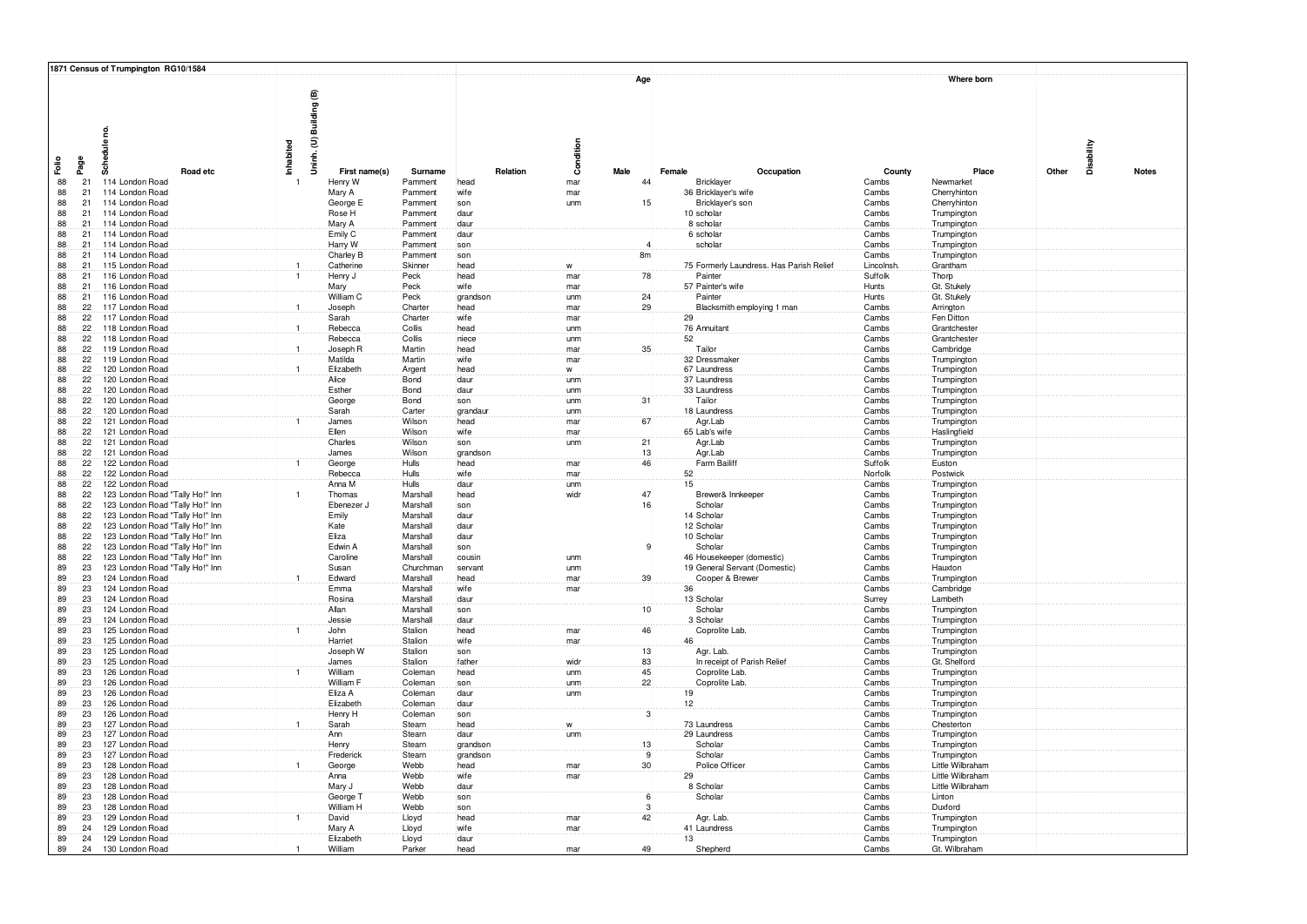|          |                                 | 1871 Census of Trumpington RG10/1584 |          |                         |                            |                    |              |                   |      |                     |                                      |                |                            |            |              |
|----------|---------------------------------|--------------------------------------|----------|-------------------------|----------------------------|--------------------|--------------|-------------------|------|---------------------|--------------------------------------|----------------|----------------------------|------------|--------------|
|          |                                 |                                      |          |                         |                            |                    |              |                   | Age  |                     |                                      |                | Where born                 |            |              |
|          |                                 |                                      |          |                         |                            |                    |              |                   |      |                     |                                      |                |                            |            |              |
|          |                                 |                                      |          |                         |                            |                    |              |                   |      |                     |                                      |                |                            |            |              |
|          |                                 |                                      |          |                         |                            |                    |              |                   |      |                     |                                      |                |                            |            |              |
|          |                                 |                                      |          | Uninh. (U) Building (B) |                            |                    |              |                   |      |                     |                                      |                |                            |            |              |
|          |                                 | Schedule no.                         |          |                         |                            |                    |              |                   |      |                     |                                      |                |                            |            |              |
|          |                                 |                                      |          | Inhabited               |                            |                    |              | Condition         |      |                     |                                      |                |                            | Disability |              |
| Falio    | Page                            |                                      |          |                         |                            |                    |              |                   |      |                     |                                      |                |                            |            |              |
|          |                                 |                                      | Road etc |                         | First name(s)              | Surname            | Relation     |                   | Male | Female              | Occupation                           | County         | Place                      | Other      | <b>Notes</b> |
| 89<br>89 | 24<br>24 <sup>°</sup>           | 130 London Road<br>130 London Road   |          |                         | Sophia<br>James            | Parker<br>Parker   | wife         | mar               |      | 20                  | 48 Laundress<br>Coprolite Lab        | Cambs<br>Cambs | Trumpington                |            |              |
| 89       | 24 <sup>3</sup>                 | 130 London Road                      |          |                         | Lizzie                     | Parker             | son<br>daur  | unm               |      |                     | 16                                   | Cambs          | Trumpington<br>Trumpington |            |              |
| 89       | 24                              | 130 London Road                      |          |                         | Henry J                    | Parker             | son          |                   |      | 13                  | Agr. Lab.                            | Cambs          | Trumpington                |            |              |
| 89       | 24                              | 130 London Road                      |          |                         | Clara                      | Parker             | daur         |                   |      |                     | 9 scholar                            | Cambs          | Trumpington                |            |              |
| 89       | 24                              | 130 London Road                      |          |                         | Erwin                      | Parker             | son          |                   |      | $\overline{7}$      | scholar                              | Cambs          | Trumpington                |            |              |
| 89       | 24                              | 131 Swan's Yard                      |          | $\mathbf{1}$            | George                     | Short              | head         | mar               |      | 30                  | Coprolite Lab                        | Suffolk        | Laxfield                   |            |              |
| 89       | 24                              | 131 Swan's Yard                      |          |                         | Ellen S                    | Short              | wife         | mar               |      |                     | 26                                   | Cambs          | Trumpington                |            |              |
| 89       | 24                              | 131 Swan's Yard                      |          |                         | Mary A                     | Short              | daur         |                   |      |                     | 4 scholar                            | Cambs          | Trumpington                |            |              |
| 89<br>89 | 24<br>24                        | 131 Swan's Yard<br>131 Swan's Yard   |          |                         | Ada J<br>Sarah E           | Short<br>Short     | daur<br>daur |                   |      |                     | 3 scholar                            | Cambs<br>Cambs | Trumpington<br>Trumpington |            |              |
| 89       | 24                              | 132 Swan's Yard                      |          |                         | <b>Richard S</b>           | Howlett            | head         | mar               |      | 24                  | Coprolite Lab                        | Cambs          | Trumpington                |            |              |
| 89       | 24                              | 132 Swan's Yard                      |          |                         | Susan                      | Howlett            | wife         | mar               |      |                     | 21                                   | Cambs          | Trumpington                |            |              |
| 89       | 24                              | 132 Swan's Yard                      |          |                         | Matilda                    | Howlett            | daur         |                   |      | 6 <sub>mo</sub>     |                                      | Cambs          | Trumpington                |            |              |
| 89       | 24                              | 133 Swan's Yard                      |          | $\overline{1}$          | John                       | Mayle              | head         | mar               |      | 35                  | In receipt of Parish Relie           | Cambs          | Trumpington                |            |              |
| 89       | 24                              | 133 Swan's Yard                      |          |                         | Sarah                      | Mayle              | wife         | mar               |      |                     | 38 Laundress                         | Cambs          | Barton                     |            |              |
| 89       | 24                              | 133 Swan's Yard                      |          |                         | William D                  | Mayle              | son          |                   |      | $\overline{7}$      | scholar                              | Cambs          | Grantchester               |            |              |
| 89<br>89 | 24<br>24                        | 133 Swan's Yard                      |          |                         | <b>Harriet B</b><br>Martin | Mayle              | daur         |                   |      |                     | 4 scholar                            | Cambs          | Trumpington                |            |              |
| 89       | 24                              | 133 Swan's Yard<br>134 Swan's Yard   |          |                         | Hannah                     | Mayle<br>White     | son<br>head  | w                 |      |                     | 58 Laundress                         | Cambs<br>Cambs | Trumpington<br>Trumpington |            |              |
| 89       | 24                              | 134 Swan's Yard                      |          |                         | Sarah A                    | White              | grandaur     |                   |      |                     | 6 scholar                            | Cambs          | Trumpington                |            |              |
| 89       | 24                              | 135 Swan's Yard                      |          |                         | Joseph                     | Wilson             | head         | mar               |      | 36                  | Agr. Lab.                            | Cambs          | Trumpington                |            |              |
| 90       | 25                              | 135 Swan's Yard                      |          |                         | Martha                     | Wilson             | wife         | mar               |      |                     | 35 Laundress                         | Cambs          | Trumpington                |            |              |
| 90       | 25                              | 135 Swan's Yard                      |          |                         | Ellen M.A                  | Wilson             | daur         |                   |      |                     | 11                                   | Cambs          | Trumpington                |            |              |
| 90       | 25                              | 135 Swan's Yard                      |          |                         | Robert W.                  | Wilson             | son          |                   |      | 9                   | Agr. Lab.                            | Cambs          | Trumpington                |            |              |
| 90       | 25                              | 135 Swan's Yard                      |          |                         | Joseph                     | Wilson             | son          |                   |      | 8                   | Scholar                              | Cambs          | Trumpington                |            |              |
| 90<br>90 | 25 <sub>1</sub><br>$25^{\circ}$ | 135 Swan's Yard<br>135 Swan's Yard   |          |                         | Henry<br>Frederick         | Wilson<br>Wilson   | son<br>son   |                   |      | 6<br>$\overline{4}$ | Scholar<br>Scholar                   | Cambs<br>Cambs | Trumpington<br>Trumpington |            |              |
| 90       | 25                              | 135 Swan's Yard                      |          |                         | Albert                     | Wilson             | son          |                   |      | $\overline{c}$      |                                      | Cambs          | Trumpington                |            |              |
| 90       | 25                              | 136 Swan's Yard                      |          |                         | George                     | Seeby              | head         | mar               |      | 27                  | Miller's Carter                      | Cambs          | Trumpington                |            |              |
| 90       | 25                              | 136 Swan's Yard                      |          |                         | Rachel                     | Seeby              | wife         | mar               |      |                     | 25 Laundress                         | Cambs          | Trumpington                |            |              |
| 90       | $25^{\circ}$                    | 136 Swan's Yard                      |          |                         | Arthur                     | Seeby              | son          |                   |      |                     |                                      | Cambs          | Trumpington                |            |              |
| $90\,$   | 25                              | 136 Swan's Yard                      |          |                         | George F                   | Seeby              | son          |                   | 2mo  |                     |                                      | Cambs          | Trumpington                |            |              |
| 90       | 25                              | 136 Swan's Yard                      |          |                         | Martha                     | Seeby              | mother       | ${\mathsf W}$     |      |                     | 73 In Receipt of Parish Relief       | Cambs          | Trumpington                |            |              |
| 90<br>90 | 25<br>25                        | 137 Swan's Yard<br>137 Swan's Yard   |          |                         | Mary<br>Mary A             | Darnell<br>Darnell | head<br>daur | $\mathsf{w}$<br>w |      |                     | 80 Allowed by Parish<br>34 Charwoman | Cambs<br>Cambs | Pampisford<br>Hauxton      |            |              |
| 90       | 25                              | 137 Swan's Yard                      |          |                         | James                      | Darnell            | grandson     |                   |      | 13                  | Coprolite Lab                        | Cambs          | Trumpington                |            |              |
| 90       | 25                              | 137 Swan's Yard                      |          |                         | Robert                     | Darnell            | grandson     |                   |      | 12                  | Agr. Lab.                            | Cambs          | Trumpington                |            |              |
| 90       | 25                              | 137 Swan's Yard                      |          |                         | Elizabeth                  | Darnell            | grandaur     |                   |      |                     | 10 Scholar                           | Cambs          | Trumpington                |            |              |
| 90       | 25                              | 137 Swan's Yard                      |          |                         | Emma                       | Darnell            | grandaur     |                   |      |                     | 6 Scholar                            | Cambs          | Trumpington                |            |              |
| 90       | 25                              | 137 Swan's Yard                      |          |                         | William J                  | Darnell            | grandson     |                   |      | $\overline{4}$      | Scholar                              | Cambs          | Trumpington                |            |              |
| 90       | $25^{\circ}$                    | 137 Swan's Yard                      |          |                         | Sarah A                    | Darnell            | grandaur     |                   |      |                     | $\overline{2}$                       | Cambs          | Trumpington                |            |              |
| 90<br>90 | 25<br>25                        | 138 Swan's Yard<br>138 Swan's Yard   |          | $\mathbf{1}$            | Samuel<br>Charlotte        | Wilson<br>Wilson   | head<br>wife | mar<br>mar        |      | 71                  | Agr. Lab.<br>68                      | Cambs<br>Cambs | Trumpington                |            |              |
| 90       | 25                              | 139 Shelford Road                    |          | $\mathbf{1}$            | John                       | Careless           | head         | widr              |      | 75                  | Farm Baliff                          | Cambs          | Trumpington<br>Trumpington |            |              |
| 90       | 25                              | 139 Shelford Road                    |          |                         | Harriett                   | Careless           | daur         | unm               |      |                     | 33                                   | Cambs          | Trumpington                |            |              |
| 90       | 25                              | 140 Mill Road                        |          | $\mathbf{1}$            | James                      | Tyler              | head         | mar               |      | 32 <sup>3</sup>     | Coal-porter                          | Norfolk        | Magdlen                    |            |              |
| 90       | 26                              | 140 Mill Road                        |          |                         | Sarah                      | Tyler              | wife         | mar               |      |                     | 26 Laborer's wife                    | Cambs          | Trumpington                |            |              |
| 90       | 26                              | 140 Mill Road                        |          |                         | Alfred                     | Tyler              | son          |                   |      | $\overline{7}$      | Scholar                              | Cambs          | Trumpington                |            |              |
| 90       | 26                              | 140 Mill Road                        |          |                         | Esther                     | Tyler              | daur         |                   |      |                     | 5 Scholar                            | Cambs          | Trumpington                |            |              |
| 90<br>90 | 26<br>26                        | 140 Mill Road<br>140 Mill Road       |          |                         | Frederick<br>Elizabeth     | Tyler<br>Tyler     | son<br>daur  |                   |      | $\overline{4}$      | Scholar<br>$\overline{2}$            | Cambs<br>Cambs | Trumpington<br>Trumpington |            |              |
| 90       | 26                              | 140 Mill Road                        |          |                         | Emily                      | Tvler              | daur         |                   |      | 2mo                 |                                      | Cambs          | Trumpington                |            |              |
| 90       | 26                              | 141 Mill Road                        |          |                         | Cornelius                  | Careless           | head         | mar               |      | 27                  | Coprolite Lab                        | Cambs          | Trumpington                |            |              |
| 90       | 26                              | 141 Mill Road                        |          |                         | Sarah                      | Careless           | wife         | mar               |      |                     | 23                                   | Isle of Ely    | Oxlode                     |            |              |
| 90       | 26                              | 141 Mill Road                        |          |                         | Sarah                      | Careless           | daur         |                   |      |                     | 3                                    | Cambridge      |                            |            |              |
| 90       | 26                              | 141 Mill Road                        |          |                         | Abednego                   | Careless           | son          |                   |      |                     |                                      | Cambs          | Trumpington                |            |              |
| 90       | 26                              | 142 Mill Road                        |          |                         | William                    | Carter             | head         | mar               |      | 47                  | Agr. Lab.                            | Cambs          | Trumpington                |            |              |
| 90<br>90 | $26^{\circ}$<br>26              | 142 Mill Road<br>142 Mill Road       |          |                         | Harriet<br>John            | Carter<br>Carter   | wife<br>son  | mar               |      | $\overline{11}$     | 41 Laborer's wife<br>Scholar         | Cambs<br>Cambs | Abington                   |            |              |
| 90       | 26                              | 143 Mill Road                        |          |                         | Charles                    | Wilson             | head         | mar               |      | 29                  | Coprolite Lab                        | Cambs          | Trumpington<br>Trumpington |            |              |
| 90       | 26                              | 143 Mill Road                        |          |                         | Mary A                     | Wilson             | wife         | mar               |      |                     | 34 Laborer's wife                    | Cambs          | Trumpington                |            |              |
| $90\,$   | 26                              | 143 Mill Road                        |          |                         | Isabella                   | Wilson             | daur         |                   |      |                     | 8 Scholar                            | Cambs          | Trumpington                |            |              |
| 90       | 26                              | 143 Mill Road                        |          |                         | Patience                   | Wilson             | daur         |                   |      |                     | 6 Scholar                            | Cambs          | Trumpington                |            |              |
| 90       | 26                              | 143 Mill Road                        |          |                         | Frances M                  | Wilson             | daur         |                   |      |                     | 4 Scholar                            | Cambs          | Trumpington                |            |              |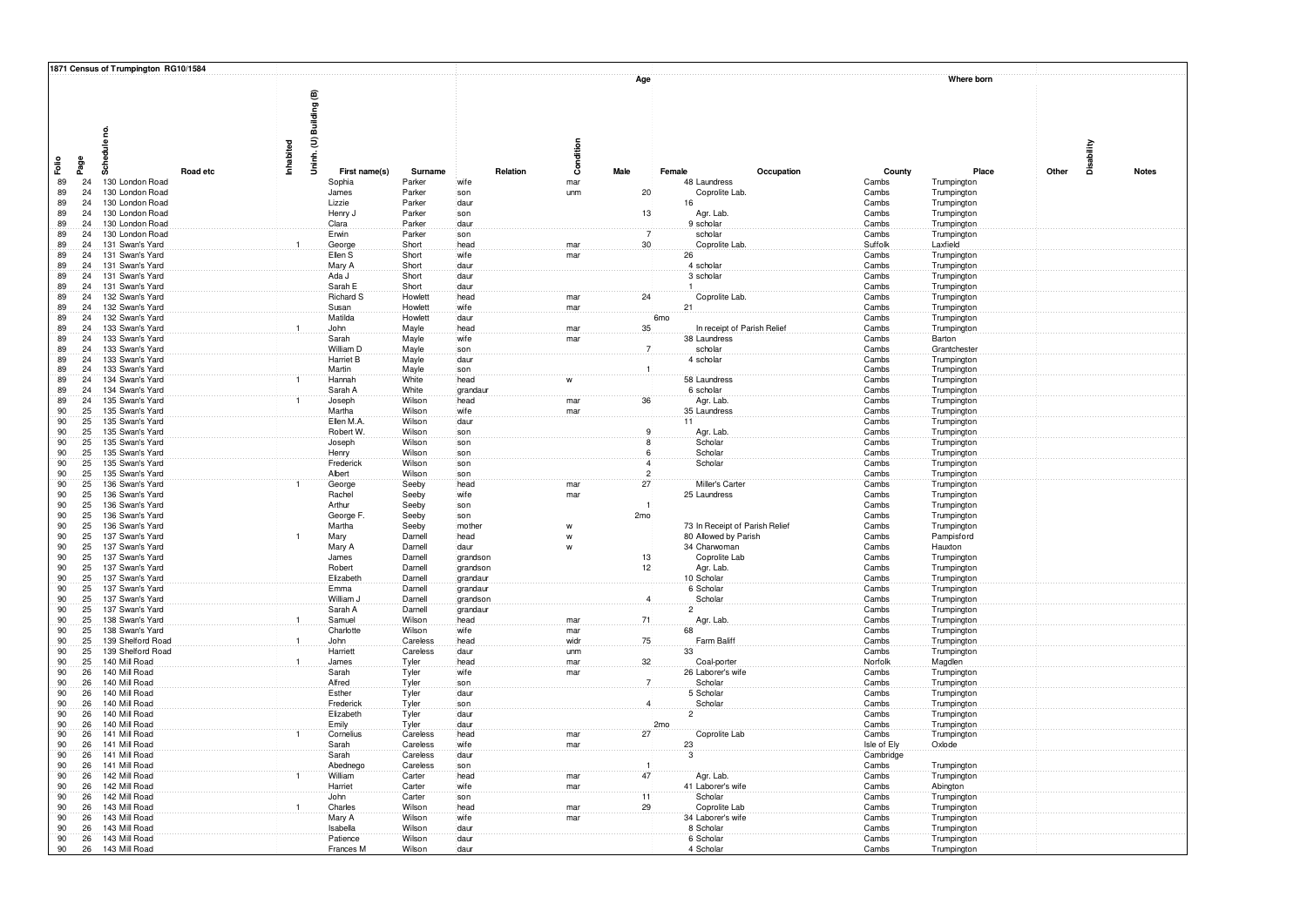|       |                      | 1871 Census of Trumpington RG10/1584                                        |                         |                    |                         |              |                 |                 |                                      |                       |                                      |            |              |
|-------|----------------------|-----------------------------------------------------------------------------|-------------------------|--------------------|-------------------------|--------------|-----------------|-----------------|--------------------------------------|-----------------------|--------------------------------------|------------|--------------|
|       |                      | g<br>Schedule<br>Inhabited                                                  | Uninh. (U) Building (B) |                    |                         | Condition    | Age             |                 |                                      |                       | Where born                           | Disability |              |
| Faile | Page                 | Road etc                                                                    | First name(s)           | Surname            | Relation                |              | <b>Male</b>     | Female          | Occupation                           | County                | Place                                | Other      | <b>Notes</b> |
|       | 90<br>26             | 143 Mill Road                                                               | Page                    | Wilson             | son                     |              |                 |                 |                                      | Cambs                 | Trumpington                          |            |              |
|       | 90<br>26             | 144 Mill Road                                                               | Robert                  | Mansfield          | head                    | widr         | 46              |                 | Agr. Lab.                            | Cambs                 | Trumpington                          |            |              |
|       | 90<br>26             | 145 Mill Road                                                               | Alfred                  | Moore              | head                    | mar          | 45              |                 | Miller                               | Cambs                 | Grantchester                         |            |              |
|       | 90<br>26<br>90<br>26 | 145 Mill Road<br>145 Mill Road                                              | Livesay A               | Moore              | wife<br>son             | mar          |                 | 47              | Scholar                              | Cambs<br>Cambs        | Trumpington                          |            |              |
|       | 90<br>26             | 145 Mill Road                                                               | Barron<br>Bertha        | Moore<br>Moore     | daur                    | unm          | 14              |                 | 19 Schoolmistress (private)          | Cambs                 | Trumpington<br>Trumpington           |            |              |
|       | 90<br>26             | 146 Mill Road<br>$\overline{1}$                                             | William E               | Masters            | head                    | mar          | 38              |                 | Farmer. See Footnote 5               | Beds                  | Sutton                               |            |              |
|       | 91<br>27             | 146 Mill Road                                                               | Sophia                  | Masters            | wife                    | mar          |                 | 27              |                                      | Suffolk               | Exning                               |            |              |
|       | 91<br>27             | 146 Mill Road                                                               | Sophia                  | Tyson              | mother-in-laaaw         | $\mathsf{w}$ |                 | 60              |                                      | Cambs                 | Newmarket                            |            |              |
|       | 27<br>91             | 146 Mill Road                                                               | Mary                    | Gittins            | sister-in-law           | mar          |                 | 25              |                                      | Suffolk               | Exning                               |            |              |
|       | 91<br>27<br>91<br>27 | 146 Mill Road<br>146 Mill Road                                              | Edith S<br>Eliza        | Gittins<br>Cornell | niece<br>servant        | unm          |                 | 3 <sup>2</sup>  | 21 Domestic Servant                  | Cambs<br>Cambs        | Snailwell<br><b>Gt Swaffham</b>      |            |              |
|       | 91<br>27             | 146 Mill Road                                                               | Rachel                  | Frost              | servant                 | unm          |                 |                 | 20 Domestic Servant                  | Suffolk               | Walsham le Willows                   |            |              |
|       | 27<br>91             | 147 Mill Road                                                               | George                  | Boness             | head                    | mar          | 53              |                 | Agr. Lab.                            | Beds                  | Warden                               |            |              |
|       | 27<br>91             | 147 Mill Road                                                               | Elizabeth               | Boness             | wife                    | mar          |                 | $55^{\circ}$    |                                      | Beds                  | Potton                               |            |              |
|       | 91<br>27             | 147 Mill Road                                                               | Charles                 | Boness             | son                     | unm          | 24              |                 | Railway lab                          | Beds                  | Potton                               |            |              |
|       | 91<br>27<br>91<br>27 | 147 Mill Road<br>147 Mill Road                                              | William<br>John         | Boness<br>Boness   | son<br>son              | unm          | 22<br>15        |                 | Railway lab                          | Beds<br>Beds          | Potton<br>Potton                     |            |              |
|       | 91<br>27             | 147 Mill Road                                                               | Sarah                   | Boness             | daur                    | unm          |                 | 13              | Agr. Lab.                            | Beds                  | Potton                               |            |              |
|       | 91<br>27             | 147 Mill Road                                                               | Elizabeth               | Boness             | daur                    |              |                 |                 | 11 Scholar                           | Beds                  | Potton                               |            |              |
|       | 91<br>27             | 148 Mill Road                                                               | Peter                   | Boreham            | head                    | mar          | $30\,$          |                 | Agr. Lab.                            | Essex                 | Radwinter                            |            |              |
|       | 91<br>27             | 148 Mill Road                                                               | Susan                   | Boreham            | wife                    | mar          |                 | 26              |                                      | Cambs                 | Sawston                              |            |              |
|       | 91<br>27             | 148 Mill Road                                                               | Martha                  | Boreham            | daur                    | widr         | 53              | 3               |                                      | Cambs                 | Babraham                             |            |              |
|       | 91<br>27<br>91<br>27 | 148 Mill Road<br>149 Mill Road                                              | John<br>William         | Hunt<br>Gilbert    | lodger<br>head          | mar          | 23              |                 | Agr. Lab.<br>Agr. Lab.               | Cambs<br>Beds         | Fordham<br>Sutton                    |            |              |
|       | 91<br>27             | 149 Mill Road                                                               | Mary A                  | Gilbert            | wife                    | mar          |                 | 24              |                                      | Cambs                 | Chippenham                           |            |              |
|       | 91<br>27             | 149 Mill Road                                                               | John                    | Gilbert            | son                     |              | $\overline{2}$  |                 |                                      | Cambs                 | Chippenham                           |            |              |
|       | 91<br>27             | 149 Mill Road                                                               | Mary A                  | Gilbert            | daur                    |              |                 | 2 <sub>mo</sub> |                                      | Cambs                 | Trumpington                          |            |              |
|       | 91<br>27             | 149 Mill Road                                                               | Orbell                  | Scarrow            | father-in-law           | mar          | 64              |                 | Agr. Lab.                            | Cambs                 | Chippenham                           |            |              |
|       | 91<br>27<br>91<br>27 | 149 Mill Road<br>150 Mill Road (Railway Crossing Cottage)<br>$\overline{1}$ | Mary<br>James           | Scarrow<br>Belch   | mother-in-laaaw<br>head | mar<br>mar   | 34              | 61              | Railway Porter                       | Cambs<br>Suffolk      | Chippenham<br><b>Bury St Edmunds</b> |            |              |
|       | 91<br>27             | 150 Mill Road (Railway Crossing Cottage)                                    | Maria                   | Belch              | wife                    | mar          |                 |                 | 34 Railway Porter's wife             | Suffolk               | Bartlow                              |            |              |
|       | 91<br>28             | 150 Mill Road (Railway Crossing Cottage)                                    | Ada M                   | Belch              | daur                    |              |                 |                 |                                      | Herts                 | <b>Bishop Stortford</b>              |            |              |
|       | 28<br>91             | 150 Mill Road (Railway Crossing Cottage)                                    | Christina M             | Belch              | daur                    |              |                 | 8 <sub>mo</sub> |                                      | Cambs                 | Cambridge                            |            |              |
|       | 91<br>28             | 151 Hills Road                                                              | Lilley                  | Edleston           | head                    | unm          | 74              |                 | Farmer of 40 acres. Employing 3 labs | Cambs                 | Cambridge                            |            |              |
|       | 91<br>28<br>91<br>28 | 151 Hills Road<br>151 Hills Road                                            | Sarah<br>Ellen          | Edleston<br>Rowe   | sister<br>visitor       | unm<br>unm   |                 | 70<br>30        |                                      | Cambs<br>Cambs        | Cambridge<br>Cambridge               |            |              |
|       | 91<br>28             | 152 Hills Road                                                              | William                 | Winnel             | head                    | mar          | 53              |                 | Farm Steward                         | Cambs                 | Trumpington                          |            |              |
|       | 91<br>28             | 152 Hills Road                                                              | Rebecca                 | Winnel             | wife                    | mar          |                 |                 | 51 Laundress                         | Cambs                 | Trumpington                          |            |              |
|       | 91<br>28             | 153 Hills Road                                                              | James                   | Bird               | head                    | mar          | 30              |                 | Gardener (Domestic Servt)            | Cambs                 | Chevely                              |            |              |
|       | 91<br>28             | 153 Hills Road                                                              | Susan                   | Bird               | wife                    | mar          |                 | 32              |                                      | Cambs                 | Chevely                              |            |              |
|       | 91<br>28<br>28       | 153 Hills Road<br>153 Hills Road                                            | William<br>Clara        | Bird               | son<br>daur             |              | 6mo             |                 |                                      | Cambs                 | Trumpington                          |            |              |
|       | 91<br>91<br>28       | 153 Hills Road                                                              | Mary                    | Bird<br>Bird       | daur                    |              |                 |                 | 6 Scholar<br>4 Scholar               | Cambs<br>Cambs        | Chevely<br>Chevely                   |            |              |
|       | 91<br>28             | 153 Hills Road                                                              | Annie                   | Bird               | daur                    |              |                 | $\overline{2}$  |                                      | Cambs                 | Chevely                              |            |              |
|       | 91<br>28             | 154 Hills Road                                                              | Richard                 | Hayden             | head                    | mar          | 41              |                 | Groom (Domestic Servant)             | Hants                 | Stockbridge                          |            |              |
|       | 28<br>91             | 154 Hills Road                                                              | Sarah                   | Hayden             | wife                    | mar          |                 | 42              |                                      | Sussex                | West Dean                            |            |              |
|       | 91<br>28<br>91<br>28 | 154 Hills Road<br>154 Hills Road                                            | Helena<br>Caroline A.K  | Hayden             | daur<br>daur            |              |                 |                 | 11 Scholar<br>10 Scholar             | Sussex                | Bognor<br>Chichester                 |            |              |
|       | 91<br>28             | 155 Hills Road Trumpington House                                            | William                 | Hayden<br>Pennock  | servant                 | mar          | 44              |                 | Coachman (domestic Servt)            | Sussex<br>Lancashire  | Church Town                          |            |              |
|       | 91<br>28             | 155 Hills Road Trumpington House                                            | Charlotte               | Pennock            | servant                 | mar          |                 |                 | 44 Servant (in charge of House)      | <b>Berks</b>          | Aldworth                             |            |              |
|       | 91<br>28             | 155 Hills Road Trumpington House                                            | William J               | Pennock            |                         |              | 14              |                 | Scholar                              | Yorksh                | Whitby                               |            |              |
|       | 91<br>28             | 156 Hills Road<br>$\mathbf{1}$                                              | Samuel                  | Eagle              | head                    | mar          | 38              |                 | Agr. Lab                             | Norfolk               | Dereham                              |            |              |
|       | 91<br>28<br>91<br>28 | 156 Hills Road<br>157 Hills Road<br>$\mathbf{1}$                            | Eliza<br>James          | Eagle<br>Bass      | wife<br>head            | mar<br>mar   | 42              | 26 <sup>2</sup> | Agr. Lab                             | Cambs<br><b>Bucks</b> | Abington<br>Princes Risborough       |            |              |
|       | 91<br>28             | 157 Hills Road                                                              | Emma                    | Bass               | wife                    | mar          |                 | 41              |                                      | <b>Bucks</b>          | Princes Risborough                   |            |              |
|       | 91<br>28             | 157 Hills Road                                                              | Eliza                   | Bass               | daur                    |              |                 |                 | 7 Scholar                            | Cambs                 | Trumpington                          |            |              |
|       | 92<br>29             | 157 Hills Road                                                              | Alice Lucy              | Bass               | daur                    |              |                 |                 | 6 Scholar                            | Cambs                 | Trumpington                          |            |              |
|       | 92<br>29             | 157 Hills Road                                                              | Thomas                  | Bass               |                         |              | $\overline{c}$  |                 |                                      | Cambs                 | Trumpington                          |            |              |
|       | 92<br>29<br>92<br>29 | 157 Hills Road<br>157 Hills Road                                            | Charles                 | Bass               |                         |              | 1 <sub>mo</sub> | 26              |                                      | Cambs                 | Trumpington                          |            |              |
|       | 92<br>29             | 158 Hills Road                                                              | Eliza<br>William        | Stevens<br>Stallan | niece<br>head           | unm<br>mar   | 25              |                 | Agr. Lab.                            | <b>Bucks</b><br>Cambs | Princes Risborough<br>Trumpington    |            |              |
|       | 92<br>29             | 158 Hills Road                                                              | Anne                    | Stallan            | wife                    | mar          |                 | 32 <sup>2</sup> |                                      | Hunts                 | Fenstanton                           |            |              |
|       | 92<br>29             | 158 Hills Road                                                              | Elizabeth               | Stallan            | daur                    |              |                 |                 | 7 Scholar                            | Cambs                 | Trumpington                          |            |              |
|       | 92<br>29             | 158 Hills Road                                                              | Alice                   | Stallan            | daur                    |              |                 |                 | 6 Scholar                            | Cambs                 | Trumpington                          |            |              |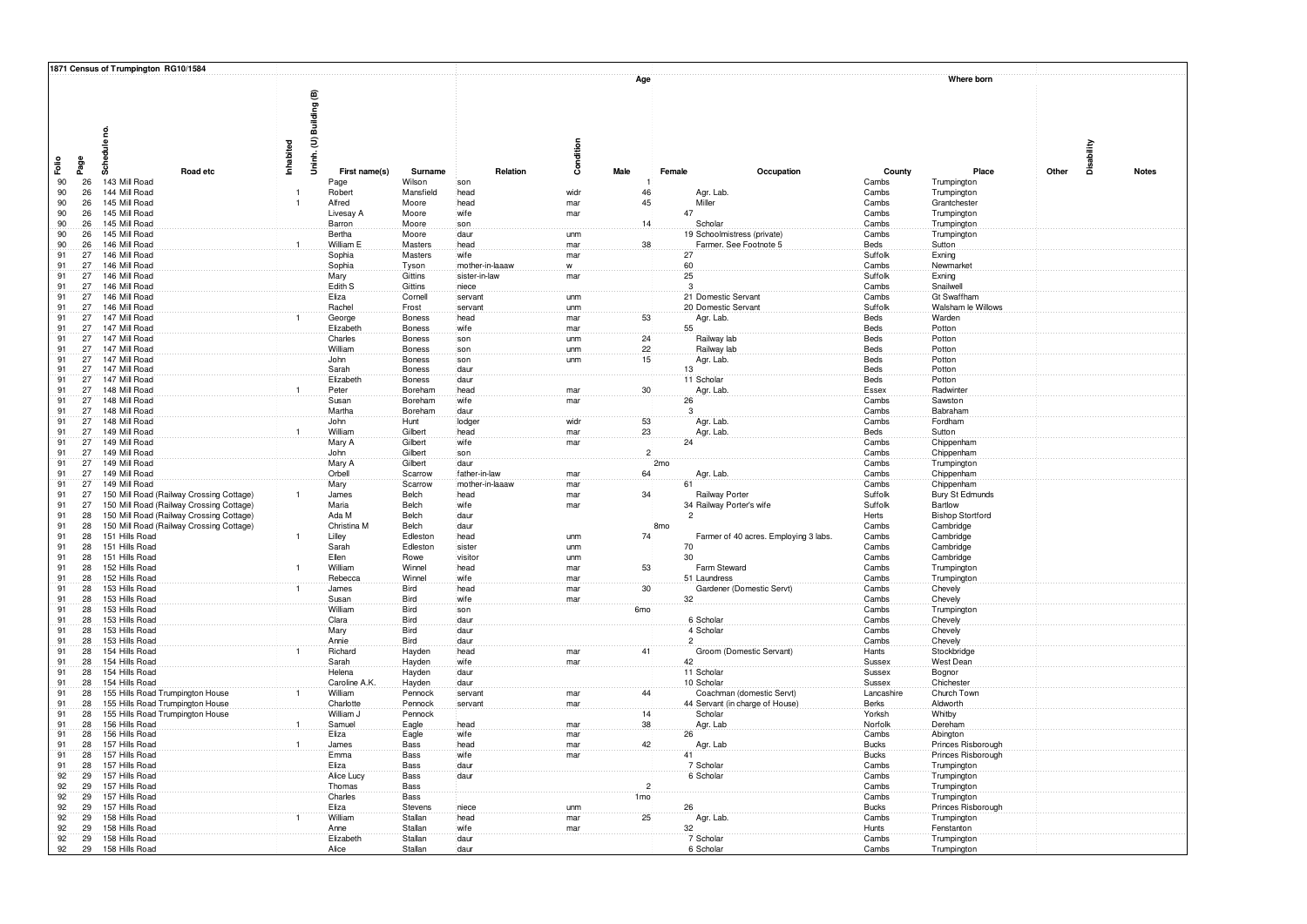|                             | 1871 Census of Trumpington RG10/1584       |                         |                      |                    |            |                 |                  |                                               |                  |                            |            |              |
|-----------------------------|--------------------------------------------|-------------------------|----------------------|--------------------|------------|-----------------|------------------|-----------------------------------------------|------------------|----------------------------|------------|--------------|
|                             | Schedule no.<br>Inhabited                  | Uninh. (U) Building (B) |                      |                    | Condition  | Age             |                  |                                               |                  | Where born                 | Disability |              |
| Faile<br>Page               | Road etc                                   | First name(s)           | Surname              | Relation           |            | Male            | Female           | Occupation                                    | County           | Place                      | Other      | <b>Notes</b> |
| 92<br>29                    | 158 Hills Road                             | Anne                    | Stallan              | daur               |            |                 |                  |                                               | Cambs            | Trumpington                |            |              |
| 92<br>29                    | 158 Hills Road                             | Eliza                   | Stallan              | daur               |            |                 | :4 <sub>mo</sub> |                                               | Cambs            | Trumpington                |            |              |
| 92<br>29<br>29              | 159 Slater's Farm<br>159 Slater's Farm     | Martin                  | Slater               | head               | mar        | 32              |                  | Farmer. See Footnote 6                        | Cambs            | <b>Weston Colville</b>     |            |              |
| 92<br>92<br>29              | 159 Slater's Farm                          | Frederick<br>Emma       | Nice<br>Smith        | visitor<br>servant | unm<br>W   | 35              |                  | Farmer's son<br>50 General Servant (domestic) | Cambs<br>Norfolk | Carlton<br>Winfarthing     |            |              |
| 92<br>29                    | 159 Slater's Farm                          | Elizabeth               | Hart                 | servant            | unm        |                 |                  | 15 General Servant (domestic)                 | Cambs            | <b>Bottisham Lode</b>      |            |              |
| 92<br>29                    | 160 Whitelocks Yard<br>$\mathbf{1}$        | Robert                  | Rayner               | head               | m          | 77              |                  | In receipt of Parish Relief                   | Cambs            | Trumpington                |            |              |
| 92<br>29                    | 160 Whitelocks Yard                        | Ann                     | Rayner               | wife               | m          |                 |                  | 79 In receipt of Parish Relief                | Cambs            | <b>Bottisham Lode</b>      |            |              |
| 92<br>29                    | 160 Whitelocks Yard                        | Elizabeth               | Rayner               | daur               | unm        |                 |                  | 44 In receipt of Parish Relief                | Cambs            | Trumpington                |            |              |
| 92<br>29                    | 160 Whitelocks Yard<br>161 Whitelocks Yard | William H               | Rayner               | grandson           | unm        | 18              |                  | Agr. Lab.<br>Milkman's Lab.                   | Cambs            | Trumpington                |            |              |
| 92<br>29<br>92<br>29        | 161 Whitelocks Yard                        | Henry<br>Emma           | Carter<br>Carter     | head<br>wife       | mar<br>mar | 45              |                  | 42 Labourer's wife                            | Cambs<br>Cambs   | Trumpington<br>Hinxton     |            |              |
| 92<br>29                    | 161 Whitelocks Yard                        | Sarah H                 | Carter               | daur               |            |                 |                  | 3 Scholar                                     | Cambs            | Trumpington                |            |              |
| 92<br>29                    | 161 Whitelocks Yard                        | William J               | Carter               | son                |            | 6mo             |                  |                                               | Cambs            | Trumpington                |            |              |
| 92<br>29                    | 161 Whitelocks Yard                        | Mary A                  | Smith                | niece              | unm        |                 |                  | 16 Servant (domestic)                         | Surrey           | London                     |            |              |
| 92<br>29                    | 161 Whitelocks Yard                        | William                 | Newmer               | lodger             | unm        | 26              |                  | Coprolite Lab.                                | Cambs            | Ely                        |            |              |
| 92<br>29<br>30              | 161 Whitelocks Yard                        | Daniel                  | Rayner               | lodger             | unm        | 22<br>28        |                  | Coprolite Lab.                                | Cambs            | St Mary the Less           |            |              |
| 92<br>92<br>30 <sup>°</sup> | 162 Whitelocks Yard<br>162 Whitelocks Yard | Simeon<br>Harriet       | Rayner<br>Rayner     | head<br>wife       | mar<br>mar |                 | 24               | Coprolite Lab                                 | Cambs<br>Cambs   | Trumpington<br>Trumpington |            |              |
| 92<br>30                    | 162 Whitelocks Yard                        | Thomas                  | Lloyd                | step-sor           |            |                 |                  | Scholar                                       | Cambs            | Trumpington                |            |              |
| 92<br>30                    | 162 Whitelocks Yard                        | Simeon                  | Rayner               | son                |            | $\overline{4}$  |                  | Scholar                                       | Cambs            | Trumpington                |            |              |
| 92<br>30                    | 162 Whitelocks Yard                        | Sarah                   | Rayner               | daur               |            |                 | $\overline{2}$   |                                               | Cambs            | Trumpington                |            |              |
| 92<br>30                    | 162 Whitelocks Yard                        | Paulina                 | Rayner               | daur               |            |                 | 1 <sub>mo</sub>  |                                               | Cambs            | Trumpington                |            |              |
| 92<br>30<br>92              | 163 Whitelocks Yard<br>163 Whitelocks Yard | James                   | Wilson<br>Wilson     | head               | mar        | 47              |                  | Agr. Lab.<br>45 Labourer's wife               | Cambs            | Trumpington                |            |              |
| 30<br>92<br>30              | 163 Whitelocks Yard                        | Mary<br>Catherine       | Wilson               | wife<br>daur       | mar<br>unm |                 |                  | 20 Laundress                                  | Cambs<br>Cambs   | Trumpington<br>Trumpington |            |              |
| 92<br>30                    | 163 Whitelocks Yard                        | Lydia                   | Wilson               | daur               | unm        |                 |                  | 18 Servant (Domestic                          | Cambs            | Trumpington                |            |              |
| 92<br>30 <sup>°</sup>       | 163 Whitelocks Yard                        | Emma                    | Wilson               | daur               | unm        |                 | 15 <sup>2</sup>  |                                               | Cambs            | Trumpington                |            |              |
| 92<br>30                    | 163 Whitelocks Yard                        | John                    | Wilson               | son                |            | 12 <sub>1</sub> |                  | Agr. Lab.                                     | Cambs            | Trumpington                |            |              |
| 92<br>30                    | 163 Whitelocks Yard                        | Frederick W.            | Wilson               | son                |            | 10              |                  | Scholar                                       | Cambs            | Trumpington                |            |              |
| 92<br>30<br>92<br>30        | 163 Whitelocks Yard<br>163 Whitelocks Yard | George S<br>Eliza       | Wilson<br>Wilson     | son<br>daur        |            | 10              |                  | Scholar<br>7 Scholar                          | Cambs<br>Cambs   | Trumpington                |            |              |
| 92<br>30                    | 163 Whitelocks Yard                        | Gertrude                | Wilson               | daur               |            |                 |                  | 4 Scholar                                     | Cambs            | Trumpington<br>Trumpington |            |              |
| 92<br>30                    | 164 Whitelocks Yard                        | John                    | <b>Útterage</b>      | head               | mar        | $\overline{31}$ |                  | Agr. Lab.                                     | Cambs            | Trumpington                |            |              |
| 92<br>30                    | 164 Whitelocks Yard                        | Sophia                  | Utterage             | wife               | mar        |                 | 30               |                                               | Cambs            | Trumpington                |            |              |
| 92<br>30                    | 164 Whitelocks Yard                        | Anne M                  | Utterage             | daur               |            |                 |                  | 10 Scholar                                    | Cambs            | Trumpington                |            |              |
| 92<br>30                    | 164 Whitelocks Yard                        | Charles L               | Utterage             | son                |            |                 |                  | Scholar                                       | Cambs            | Trumpington                |            |              |
| 92<br>30<br>92<br>30        | 164 Whitelocks Yard<br>164 Whitelocks Yard | George<br>Frederick W.  | Utterage<br>Utterage | son<br>son         |            | 3               |                  | Scholar<br>Scholar                            | Cambs<br>Cambs   | Trumpington<br>Trumpington |            |              |
| 92<br>30                    | 165 Whitelocks Yard                        | John                    | Utterage             | head               | mar        | 57              |                  | Agr. Lab.                                     | Cambs            | Trumpington                |            |              |
| 92<br>30                    | 165 Whitelocks Yard                        | Ann                     | Utterage             | wife               | mar        |                 |                  | 55 Labourer's wife                            | Essex            | Skittle                    |            |              |
| 92<br>30                    | 165 Whitelocks Yard                        | Alfred                  | Utterage             | son                | unm        | 21              |                  | Coprolite Lab                                 | Cambs            | Trumpington                |            |              |
| 93<br>31                    | 165 Whitelocks Yard                        | John                    | Utterage             | son                | unm        | 18              |                  | Agr. Lab.                                     | Cambs            | Trumpington                |            |              |
| 93<br>31<br>93<br>31        | 165 Whitelocks Yard<br>165 Whitelocks Yard | Frederick<br>Annie E    | Utterage<br>Utterage | son<br>daur        |            | 13              |                  | Agr. Lab.<br>11 Scholar                       | Cambs<br>Cambs   | Trumpington<br>Trumpington |            |              |
| 93<br>31                    | 166 Whitelocks Yard                        | Peter                   | Rayner               | head               | mar        | 38              |                  | Coprolite Lab                                 | Cambs            | Trumpington                |            |              |
| 93<br>31                    | 166 Whitelocks Yard                        | Alice                   | Rayner               | wife               | mar        |                 |                  | 39 Labourer's wife                            | Cambs            | Trumpington                |            |              |
| 93<br>31                    | 166 Whitelocks Yard                        | George E                | Rayner               | son                |            | 15              |                  | Groom (Domestic Servt)                        | Cambridge        | St Mary the Less           |            |              |
| 93<br>31                    | 166 Whitelocks Yard                        | Minnie                  | Rayner               | daur               |            |                 |                  | 13 Servant Domestic                           | Cambs            | Trumpington                |            |              |
| 93<br>31<br>93<br>31        | 166 Whitelocks Yard<br>166 Whitelocks Yard | Benjamin<br>Sarah E     | Rayner               | son<br>daur        |            | <b>R</b>        |                  | Agr. Lab.<br>6 Scholar                        | Cambs<br>Cambs   | Trumpington                |            |              |
| 93<br>31                    | 166 Whitelocks Yard                        | Peter <sub>R</sub>      | Rayner<br>Rayner     | son                |            |                 |                  | Scholar                                       | Cambs            | Trumpington<br>Trumpington |            |              |
| 93<br>31                    | 166 Whitelocks Yard                        | James                   | Rayner               | son                |            |                 |                  |                                               | Cambs            | Trumpington                |            |              |
| 93<br>31                    | 167 Whitelocks Yard                        | James                   | Stearn               | head               | mar        | 29              |                  | Coprolite Labourer.                           | Cambs            | Trumpington                |            |              |
| 93<br>31                    | 167 Whitelocks Yard                        | Sarah                   | Stearn               | wife               | mar        |                 | 23               |                                               | Cambs            | Bassingbourne              |            |              |
| 93<br>31<br>93<br>31        | 167 Whitelocks Yard<br>167 Whitelocks Yard | Eliza<br>Frank          | Stearn               | daur<br>son        |            | 3 <sup>1</sup>  |                  | 5 Scholar<br>Scholar                          | Cambs<br>Cambs   | Trumpington                |            |              |
| 93<br>31                    | 167 Whitelocks Yard                        | Eliza                   | Stearn<br>Stearn     | mother             | w          |                 |                  | 61 In receipt of Parish Relief                | Cambs            | Trumpington<br>Trumpington |            |              |
| 93<br>31                    | 168 Whitelocks Yard                        | George                  | Wilson               | head               | mar        | 48              |                  | Coprolite Labourer.                           | Cambs            | Trumpington                |            |              |
| 93<br>31                    | 168 Whitelocks Yard                        | Elizabeth               | Wilson               | wife               | mar        |                 | 43               |                                               | Cambs            | Horseheath                 |            |              |
| 93<br>31                    | 168 Whitelocks Yard                        | Tom E                   | Wilson               | son                | unm        | 17              |                  | Coprolite Labourer                            | Cambs            | Trumpington                |            |              |
| 93<br>31<br>31              | 168 Whitelocks Yard<br>168 Whitelocks Yard | Rachel                  | Wilson<br>Wilson     | daur               |            |                 |                  | 14 Laundress' Help                            | Cambs<br>Cambs   | Trumpington                |            |              |
| 93<br>93<br>31              | 168 Whitelocks Yard                        | George<br>Mary A        | Wilson               | son<br>daur        |            | 13              |                  | Agr. Lab.<br>10 Nurse-maid. (Dom.Servt)       | Cambs            | Trumpington<br>Trumpington |            |              |
| 93<br>31                    | 168 Whitelocks Yard                        | Faithful                | Wilson               | son                |            |                 |                  | Scholar                                       | Cambs            | Trumpington                |            |              |
|                             |                                            |                         |                      |                    |            |                 |                  |                                               |                  |                            |            |              |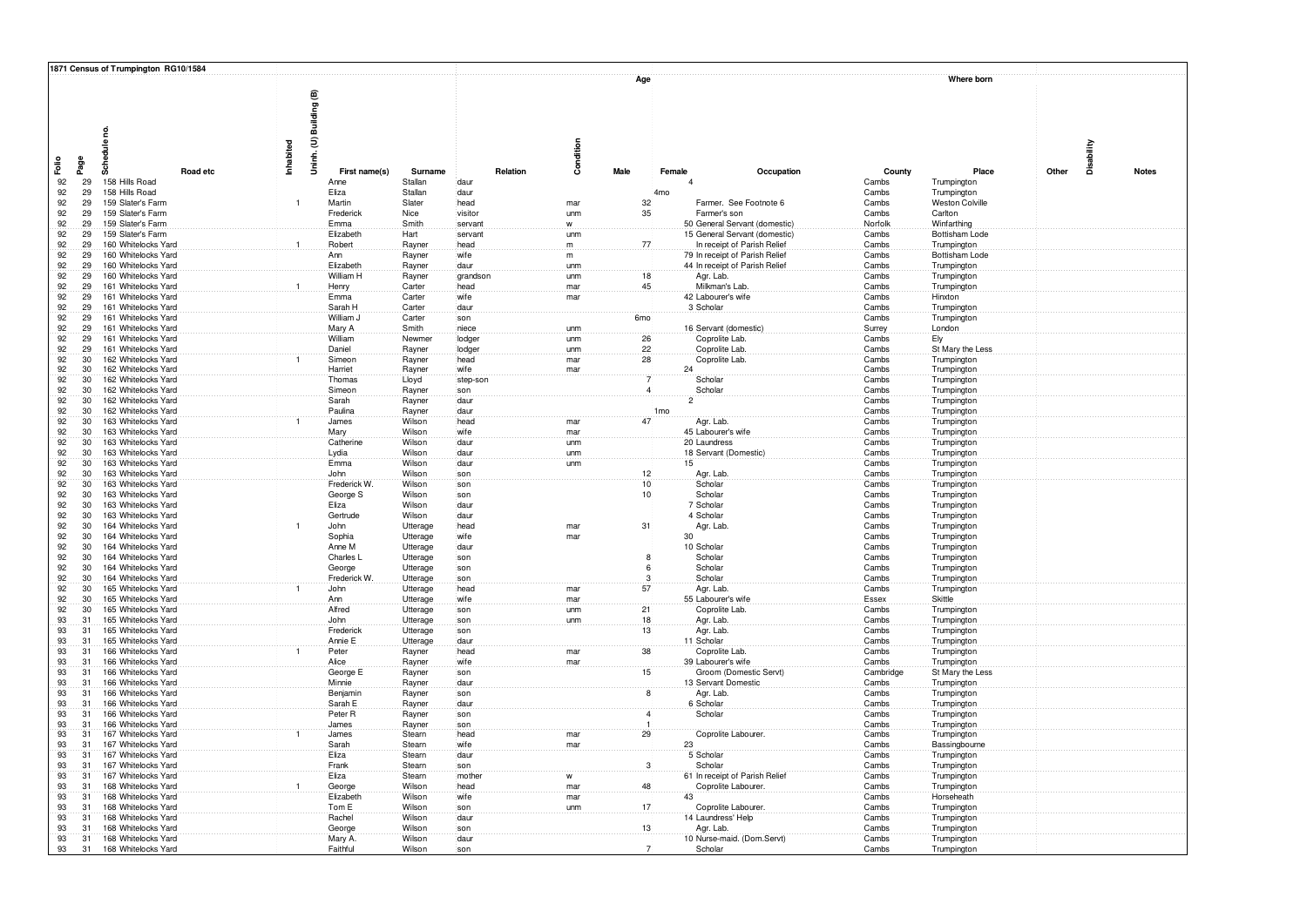|                                   | 1871 Census of Trumpington RG10/1584                         |                         |                      |                    |            |                 |                 |                                                         |                |                            |                   |              |
|-----------------------------------|--------------------------------------------------------------|-------------------------|----------------------|--------------------|------------|-----------------|-----------------|---------------------------------------------------------|----------------|----------------------------|-------------------|--------------|
|                                   | Schedule no.<br>Inhabited                                    | Uninh. (U) Building (B) |                      |                    | Condition  | Age             |                 |                                                         |                | Where born                 | Disability        |              |
| Faile<br>Page                     | Road etc                                                     | First name(s)           | Surname              | Relation           |            | Male            | Female          | Occupation                                              | County         | Place                      | Other             | <b>Notes</b> |
| 93<br>31                          | 168 Whitelocks Yard                                          | Elias                   | Wilson               | son                |            |                 |                 | Scholar                                                 | Cambs          | Trumpington                |                   |              |
| 93<br>31                          | 168 Whitelocks Yard                                          | Walter                  | Wilson               | son                |            |                 |                 | Scholar                                                 | Cambs          | Trumpington                |                   |              |
| 93<br>32                          | 169 Whitelocks Yard<br>$\mathbf{1}$                          | Mary                    | Lloyd                | head               | W          |                 |                 | 55 Charwoman                                            | Cambs          | <b>Gt Shelford</b>         |                   |              |
| 32<br>93                          | 169 Whitelocks Yard                                          | George                  | Haggis               | lodger             | unm        | 40              |                 | Coprolite Lab                                           | Cambs          | Trumpington                |                   |              |
| 32 <sup>1</sup><br>93<br>93<br>32 | 170 Whitelocks Yard<br>$\overline{1}$<br>170 Whitelocks Yard | John                    | Howard               | head<br>wife       | mar        | 49              |                 | Agr. Labourer                                           | Cambs          | Trumpington                |                   |              |
| 93<br>32                          | 170 Whitelocks Yard                                          | Sarah<br>Phebe          | Howard<br>Howard     | daur               | mar<br>unm |                 |                 | 50 Labourer's wife<br>25 labourer's daughter            | Cambs<br>Cambs | Trumpington<br>Trumpington |                   |              |
| 93<br>32                          | 170 Whitelocks Yard                                          | David                   | Howard               | son                | unm        | 20              |                 | Agr. Lab.                                               | Cambs          | Trumpington                |                   |              |
| 93<br>32                          | 170 Whitelocks Yard                                          | Philip                  | Howard               | son                |            | 15              |                 | Agr. Lab.                                               | Cambs          | Trumpington                |                   |              |
| 93<br>32                          | 170 Whitelocks Yard                                          | Rebecca L               | Howard               | daur               |            |                 |                 | 8 Scholar                                               | Cambs          | Trumpington                |                   |              |
| 93<br>32                          | 171 Whitelocks Yard                                          | Sarah                   | Careless             | head               | W          |                 |                 | 62 Laundress                                            | Cambs          | Trumpington                |                   |              |
| 93<br>32                          | 171 Whitelocks Yard                                          | Charles                 | Harradine            | son-in-law         | mar        | 22              |                 | Bricklayer                                              | Cambs          | Trumpington                |                   |              |
| 32 <sup>2</sup><br>93             | 171 Whitelocks Yard                                          | Sarah                   | Harradine            | daur               | mar        |                 |                 | 20 Laundress                                            | Cambs          | Trumpington                |                   |              |
| 93<br>32 <sup>2</sup>             | 172 Whitelocks Yard<br>$\mathbf{1}$                          | Elizabeth               | Haslop               | head               | W          |                 |                 | 58 Market woman                                         | Cambs          | Barton                     |                   |              |
| 32 <sup>2</sup><br>93             | 172 Whitelocks Yard                                          | James                   | Haslop               | son                | unm        | 36              |                 | Brewer's Laboure                                        | Cambs          | Barton                     |                   |              |
| 93<br>32<br>93<br>32              | 172 Whitelocks Yard<br>172 Whitelocks Yard                   | Mary A<br>Henry         | Haslop<br>Haslop     | daur<br>son        | unm<br>unm | 25              |                 | 29 Dressmaker<br>Coprolite Laboure                      | Cambs<br>Cambs | Trumpington<br>Trumpington |                   |              |
| 93<br>32                          | 173 Whitelocks Yard                                          | James                   | Lloyd                | head               | mar        | 36              |                 | Agr. Lab                                                | Cambs          | Trumpington                |                   |              |
| 93<br>32                          | 173 Whitelocks Yard                                          | Martha                  | Lloyd                | wife               | mar        |                 |                 | 45 Laundress                                            | Cambs          | Trumpington                |                   |              |
| 93<br>32                          | 173 Whitelocks Yard                                          | Elijah                  | Beaumont             | step-son           |            | 13              |                 | Agr. Lab.                                               | Cambs          | Trumpington                |                   |              |
| 93<br>32                          | 173 Whitelocks Yard                                          | Henrietta               | Beaumont             | step-daur          |            |                 |                 | 9 Scholar                                               | Cambs          | Trumpington                |                   |              |
| 93<br>32                          | 173 Whitelocks Yard                                          | Agnes                   | Beaumont             | step-dau           |            |                 |                 | 7 Scholar                                               | Cambs          | Trumpington                |                   |              |
| 93<br>32                          | 174 Whitelocks Yard                                          | William                 | Harner               | head               | unm        | 21              |                 | Agr. Lab.                                               | Cambs          | Trumpington                |                   |              |
| 93<br>32 <sup>2</sup><br>93<br>32 | 174 Whitelocks Yard<br>174 Whitelocks Yard                   | George                  | Manning              | visitor<br>visitor | mar<br>mar | 20              | 21              | <b>Bricklayer's Lat</b>                                 | Herts<br>Cambs | Therfield                  |                   |              |
| 93<br>32                          | 174 Whitelocks Yard                                          | Mary<br>Mary E          | Manning<br>Manning   | visitor            |            |                 | :2mo            |                                                         | Cambs          | Trumpington<br>Royston     |                   |              |
| 93<br>32                          | 175 Whitelocks Yard<br>$\overline{1}$                        | David                   | Lloyd                | head               | mar        | 28              |                 | Coprolite Lab                                           | Cambs          | Trumpington                |                   |              |
| 94<br>33                          | 175 Whitelocks Yard                                          | Sarah                   | Lloyd                | wife               | mar        |                 |                 | 29 Labourer's wife                                      | Cambs          | Trumpington                |                   |              |
| 94<br>33                          | 175 Whitelocks Yard                                          | Bertha                  | Lloyd                | daur               |            |                 |                 | 6 Scholar                                               | Cambs          | Trumpington                |                   |              |
| 94<br>33                          | 175 Whitelocks Yard                                          | Lydia                   | Lloyd                | daur               |            |                 |                 | 4 Scholar                                               | Cambs          | Trumpington                |                   |              |
| 94<br>33                          | 175 Whitelocks Yard                                          | Ada                     | Lloyd                | daur               |            |                 | $\overline{2}$  |                                                         | Cambs          | Trumpington                |                   |              |
| 94<br>33                          | 176 Whitelocks Yard                                          | John                    | Rayner               | head               | mar        | 58              |                 | Agr. Lab.                                               | Cambs          | Hauxton                    |                   |              |
| 94<br>33<br>33<br>94              | 176 Whitelocks Yard<br>176 Whitelocks Yard                   | Kezia<br>Kezia          | Rayner               | wife<br>daur       | mar<br>unn |                 |                 | 48 Charwomar<br>19 In Receipt of Parish Relief (Cripple | Cambs<br>Cambs | Foxton<br>Trumpington      |                   |              |
| 94<br>33                          | 176 Whitelocks Yard                                          | Jane                    | Rayner<br>Rayner     | daur               |            |                 | 13              |                                                         | Cambridg       | St. Andrew the Les:        |                   |              |
| 94<br>33                          | 176 Whitelocks Yard                                          | Thomas                  | Rayner               | son                |            |                 |                 | Agr. Lab.                                               | Cambs          | Trumpingtor                |                   |              |
| 94<br>33                          | 176 Whitelocks Yard                                          | Rebecca                 | Rayner               | daur               |            |                 |                 | 7 Scholar                                               | Cambs          | Trumpington                |                   |              |
| 94<br>33                          | 176 Whitelocks Yard                                          | Henry                   | Nickolds             | son-in-lay         | mar        | 20              |                 | Coprolite Lab                                           | Cambs          | Ely                        |                   |              |
| 94<br>33                          | 176 Whitelocks Yard                                          | Eliza                   | Nickolds             | daur               | mar        |                 | 21              |                                                         | Cambs          | Trumpington                |                   |              |
| 94<br>33                          | 176 Whitelocks Yard                                          | Mary J                  | Nickolds             | grandaur           |            |                 | 6 <sub>mo</sub> |                                                         | Cambs          | Trumpington                |                   |              |
| 94<br>33<br>33                    | 176 Whitelocks Yard                                          | Mary                    | Nickolds             | visitor            | mar        |                 |                 | 66 Labourer's wife                                      | Cambs          | Ely                        |                   |              |
| 94<br>94<br>33                    | 177 Whitelocks Yard<br>177 Whitelocks Yard                   | Henry<br>Martha         | Rayner<br>Rayner     | head<br>wife       | mar<br>mar | 42              |                 | See Footnote 7<br>43 Labourer's wife                    | Cambs<br>Cambs | Trumpington<br>Trumpington |                   |              |
| 94<br>33                          | 177 Whitelocks Yard                                          | Charles                 | Rayner               | son                |            | 12              |                 | Agr. Lab                                                | Cambs          | Trumpington                |                   |              |
| 94<br>33                          | 177 Whitelocks Yard                                          | Ruth                    | Rayner               | daur               |            |                 |                 | 10 Scholar                                              | Cambs          | Trumpington                |                   |              |
| 94<br>33                          | 177 Whitelocks Yard                                          | Walter                  | Rayner               | son                |            | $\overline{2}$  |                 |                                                         | Cambs          | Trumpington                |                   |              |
| 94<br>33                          | 177 Whitelocks Yard                                          | Joseph                  | Seeby                | lodge              | widr       | 84              |                 | In Receipt of Parish Relief                             | Cambs          | Trumpington                |                   |              |
| 94<br>33                          | 178 Trumpington Hall                                         | Henry W                 | Pemberton            | head               | mar        | 51              |                 | Magistrate Landowne                                     | Herts          | Rickmanswortl              |                   |              |
| 94<br>33<br>94<br>33              | 178 Trumpington Hall                                         | Frances S               | Pemberton            | wife               | mar        | 14              | 53              |                                                         | Italy          | Pisa<br>Paris              | (British Subject) |              |
| 94<br>33                          | 178 Trumpington Hall<br>178 Trumpington Hall                 | Arthur R<br>James       | Pemberton<br>Toleman | son<br>servant     | widr       | 70              |                 | Scholar<br>Domestic Servan                              | London         |                            | (British Subject) |              |
| 94<br>33                          | 178 Trumpington Hall                                         | Joseph                  | <b>Brooks</b>        | servant            | mar        | 30              |                 | Domestic Servant                                        | Oxfordsh       | Witney                     |                   |              |
| 94<br>34                          | 178 Trumpington Hall                                         | Robert                  | Thurloe              | servant            |            | 13              |                 | Domestic Servant                                        | Cambs          | Newton                     |                   |              |
| 94<br>34                          | 178 Trumpington Hall                                         | Ellen                   | Coote                | servant            | unm        |                 |                 | 37 Domestic Servant                                     |                | Worcester                  |                   |              |
| 94<br>34                          | 178 Trumpington Hall                                         | Amelia                  | <b>Brooks</b>        | servant            | mar        |                 |                 | 27 Domestic Servant                                     |                | Bath                       |                   |              |
| 94<br>34<br>94<br>34              | 178 Trumpington Hall<br>178 Trumpington Hall                 | Susan<br>Mary A         | Angell               | servant            | unm        |                 |                 | 28 Domestic Servant<br>17 Domestic Servant              | London         | Hythe                      |                   |              |
| 94<br>34                          | 179 In the Park. Dike Lane End                               | Joseph                  | Tidge<br>Mallack     | servant<br>head    | unm<br>mar | 57              |                 | Butler (Domestic Servant)                               | Kent<br>Cambs  | <b>Gt Shelford</b>         |                   |              |
| 94<br>34                          | 179 In the Park. Dike Lane End                               | Mary                    | Mallack              | wife               | mar        |                 | 53              |                                                         | Cambs          | Trumpington                |                   |              |
| 94<br>34                          | 179 In the Park. Dike Lane End                               | George                  | Mallack              | son                | unm        | 22              |                 | Coprolite Lab                                           | Cambs          | <b>Gt Shelford</b>         |                   |              |
| 94<br>34                          | 179 In the Park. Dike Lane End                               | Joseph                  | Mallack              | son                | unm        | 17 <sup>2</sup> |                 | Coprolite Lab                                           | Cambs          | <b>Gt Shelford</b>         |                   |              |
| 94<br>34                          | 179 In the Park. Dike Lane End                               | Frederick W             | Mallack              | son                |            | 15              |                 | Agr. Lab.                                               | Cambs          | Trumpington                |                   |              |
| 94<br>34<br>94                    | 179 In the Park. Dike Lane End                               | William C               | Mallack              | son                |            | 12<br>50        |                 | Agr. Lab.                                               | Cambs          | Trumpington                |                   |              |
| 34<br>94<br>34                    | 180 London Road<br>180 London Road                           | David<br>Eliza          | Lloyd<br>Lloyd       | head<br>wife       | mar<br>mar |                 |                 | Agr. Lab.<br>48 Laundress                               | Cambs<br>Cambs | Trumpington<br>Trumpington |                   |              |
|                                   |                                                              |                         |                      |                    |            |                 |                 |                                                         |                |                            |                   |              |